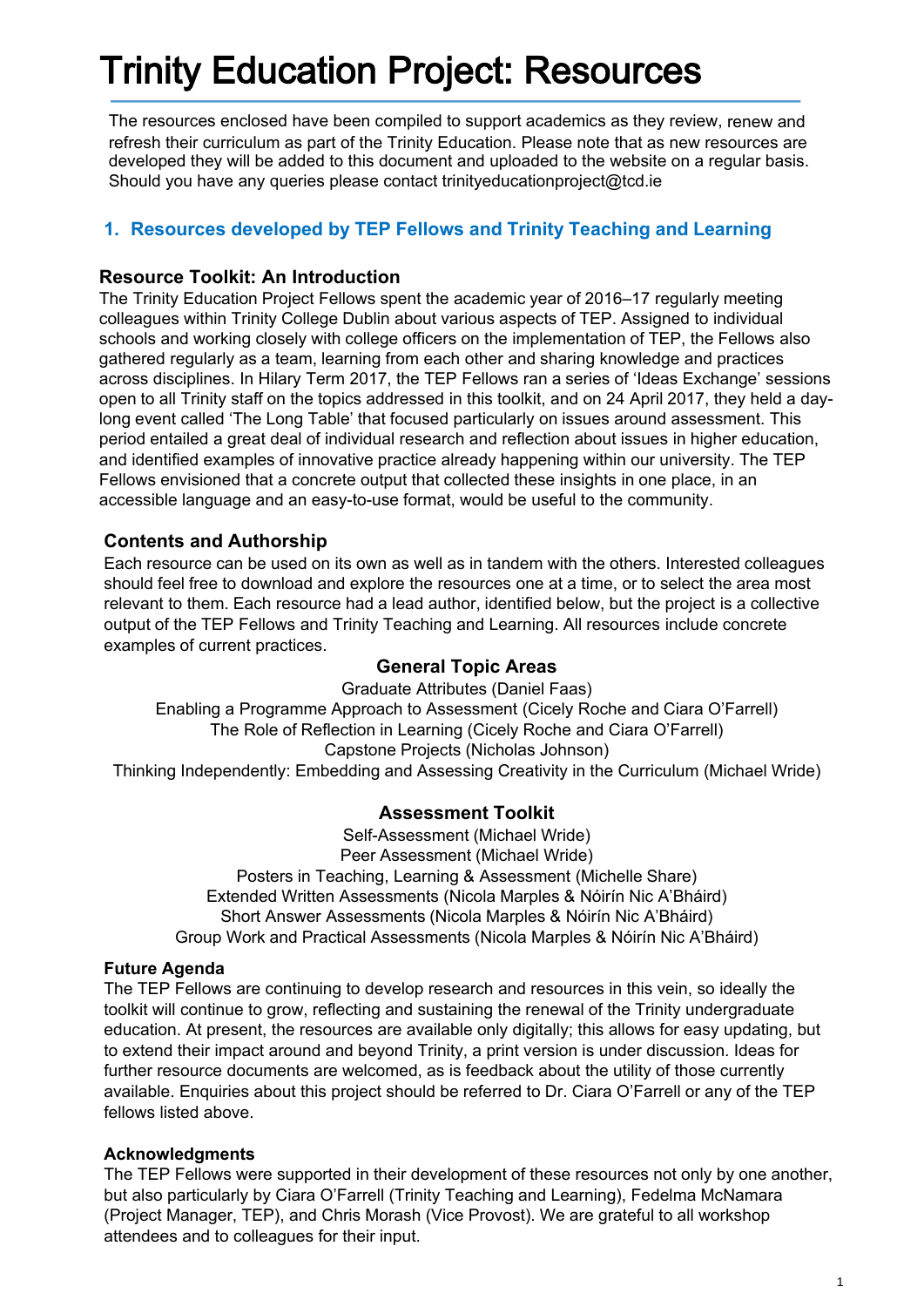# **• What are Graduate Attributes?**

Graduate attributes are 'the qualities, skills and understandings a university community agrees its students should develop during their time with the institution' (Bowden et al., 2000). Such attributes are usually achieved over time, within and beyond the traditional curriculum, and over the whole of the University experience, for example through participation in the social community of the university, or through co-curricular activity (Barrie, 2007).

# **• Why do we need Graduate Attributes?**

It is acknowledged in the research literature that the increased complexity of learning needed by the  $21<sup>st</sup>$  Century graduate cannot be adequately assessed though examinations. Traditional assessment practices do not equip students for the assessment challenges they will face as graduates or for learning throughout their lives. Assessment *can* be a powerful enabler to prepare our students for a lifetime of learning. To do this it must build our students' capacity to learn for themselves and to assess the learning of others, enabling them to take ownership of their own learning. This encourages students to be participants in assessment practice instead of just being its objects. Assessment for lifelong learning rewards students' ability to reflect on and critically evaluate their own learning, and to assess the quality of their performance against agreed standards.

# **• What Graduate Attributes do we promote at Trinity?**

There are four graduate attributes at Trinity: (1) to think independently, (2) to communicate effectively, (3) to act responsibly, and (4) to develop continuously. Two of these — 'to develop continuously' and 'to act responsibly' — have been termed 'wicked competencies,' recognizing that they cannot always be reliably assessed (Knight and Page, 2007). Wicked competencies are a mixture of attitudes, practices and understandings.

# **• How can we assess Graduate Attributes?**

Summative assessment (e.g. exams) works well in evidencing cognitive domains of attributes or skills (such as 'to think independently'), but it is less successful in assessing the softer competencies that relate more to values, attitudes or metacognitive abilities (such as 'to develop continuously'). This, however, does not mean that wicked competencies lie beyond assessment. Many sit at programme level and are often the products of years rather than weeks of learning (such as developing a global perspective, or being capable of adapting to change). Nonetheless, they can also be assessed at module level, and it is thus important to give the attributes a discipline-based focus. It is therefore crucial to realize that graduate attributes can be achieved and measured not only in the traditional credit-bearing curriculum, but also in the non-credit bearing co- and extra-curricula over the whole of the University experience (such as summer work placements, internships, volunteering).

# **• Why is there a gap between beliefs and practices?**

A study conducted across Australia found that although 73% of academic staff surveyed believed graduate attributes were important, there was a substantial difference between beliefs and actual emphasis reported in practice. Academic staff were always more willing than they were confident to teach and assess graduate attributes. In addition, they were also most likely to report an emphasis on graduate attributes that may be considered conventional to their discipline. Overall, gender (identifying as female), industry experience and teaching qualifications played a role in impacting both willingness and confidence to teach and/or assess selected graduate attributes. Supporting academic staff to enhance levels of willingness and confidence is therefore core.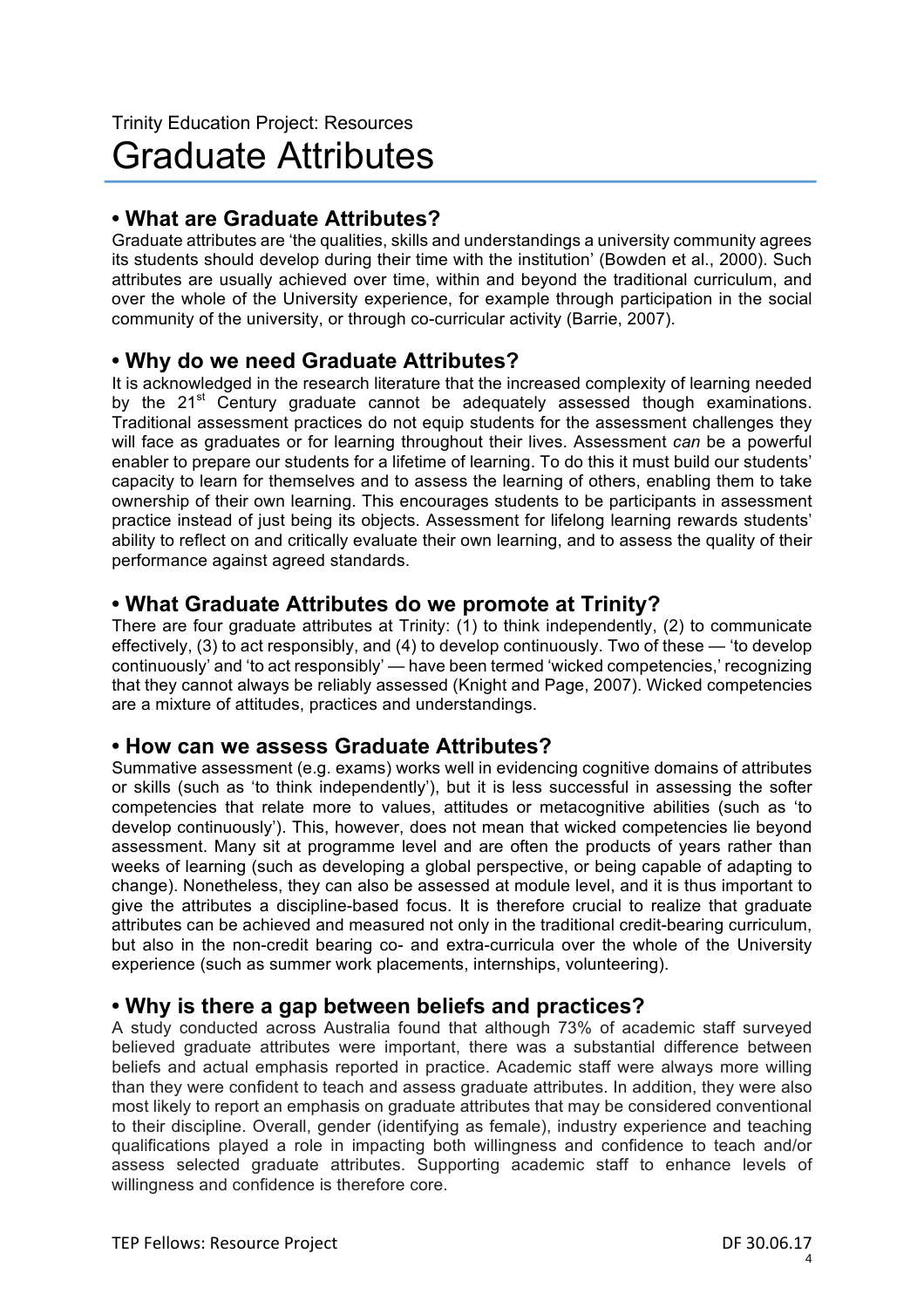# Graduate Attributes Examples of Assessment Techniques

# **• Example 1: Presenting, reflecting and peer assessment in AHSS**

Students were asked to deliver a short PowerPoint presentation in their seminar group on a topic of their choice. They critically discussed one presentation delivered by a fellow classmate and ultimately wrote an essay on their presentation topic. Assessment criteria for the presentation included (a) content, literature and argumentation; (b) delivery skills; and (c) response to, and reflection on, peer critique. The discussant was assessed/self-assessed by being asked to reflect on their engagement with the topic of the presenter, their capacity to critically evaluate somebody's work, and their ability to move classroom discussion further on.

# **• Example 2: Presenting, reflecting and peer assessment in Science**

Students worked in small groups to research a breakthrough in science. The project was presented in the form of a play, poem, game show quiz, film, puppet show, etc. The assessment was an 800-word essay summarising the science and a 200-word self-reflection on the process of carrying out the assignment, including problem solving, creative thinking and working in the group. Students were involved in grading each other's presentations, following a discussion with them about the criteria.

# **• Example 3: Discipline focus of Graduate Attributes**

This assessment focused on the Professional Development learning outcomes. Students were assessed by submission and presentation of a photograph they had taken on their mobile phone: an image that represents professional practice and teaching and learning. Using their photograph as a catalyst, each student reflected on their experiences of professional placement and presented for five minutes to the class and a panel of assessors. In this presentation they describe their photograph, how their learning from the module has informed their beliefs and practices about teaching and learning, and how it will influence their future role as professionals*.* 

# **• Example 4: Assessing the 'wicked competencies' in Nursing**

JS nursing students were asked to undertake a short, structured reflection, including an annotated bibliography comprised of an outline of a literature search and critical summaries of three published research studies that related to a chosen problem. The structured reflection and the annotated bibliography received one-to-one peer feedback, in response to student presentations during tutorials. The majority of learning was independent, supported by peer feedback; lecturers did not provide direct feedback. An ethical awareness was demonstrated by the choice of appropriate topic, and students built confidence by taking measured risks.

# **• External Resources**

Barrie, S. (2007) 'A conceptual framework for the teaching and learning of generic graduate attributes,' *Studies in Higher Education* 32(4): 439-58.

Bowden, J., G. Hart, B. King, K. Trigwell, and O. Watts. (2000) *Generic capabilities of ATN university graduates.* Canberra: Australian Government Department of Education, Training and Youth Affairs. http://www.clt.uts.edu.au/atn.grad.cap.project.index.html

De la Harpe, B. and C. David. (2015) 'Major influences on the teaching and assessment of graduate attributes,' *Higher Education Research and Development* 31(4): 493-510.

Kiley, M. (2009) *The national graduate attributes project: integration and assessment of graduate attributes in curriculum*, Australian Learning and Teaching Council.

Knight, P. and A. Page. (2007) *A study of the assessment of wicked competencies*. Open University.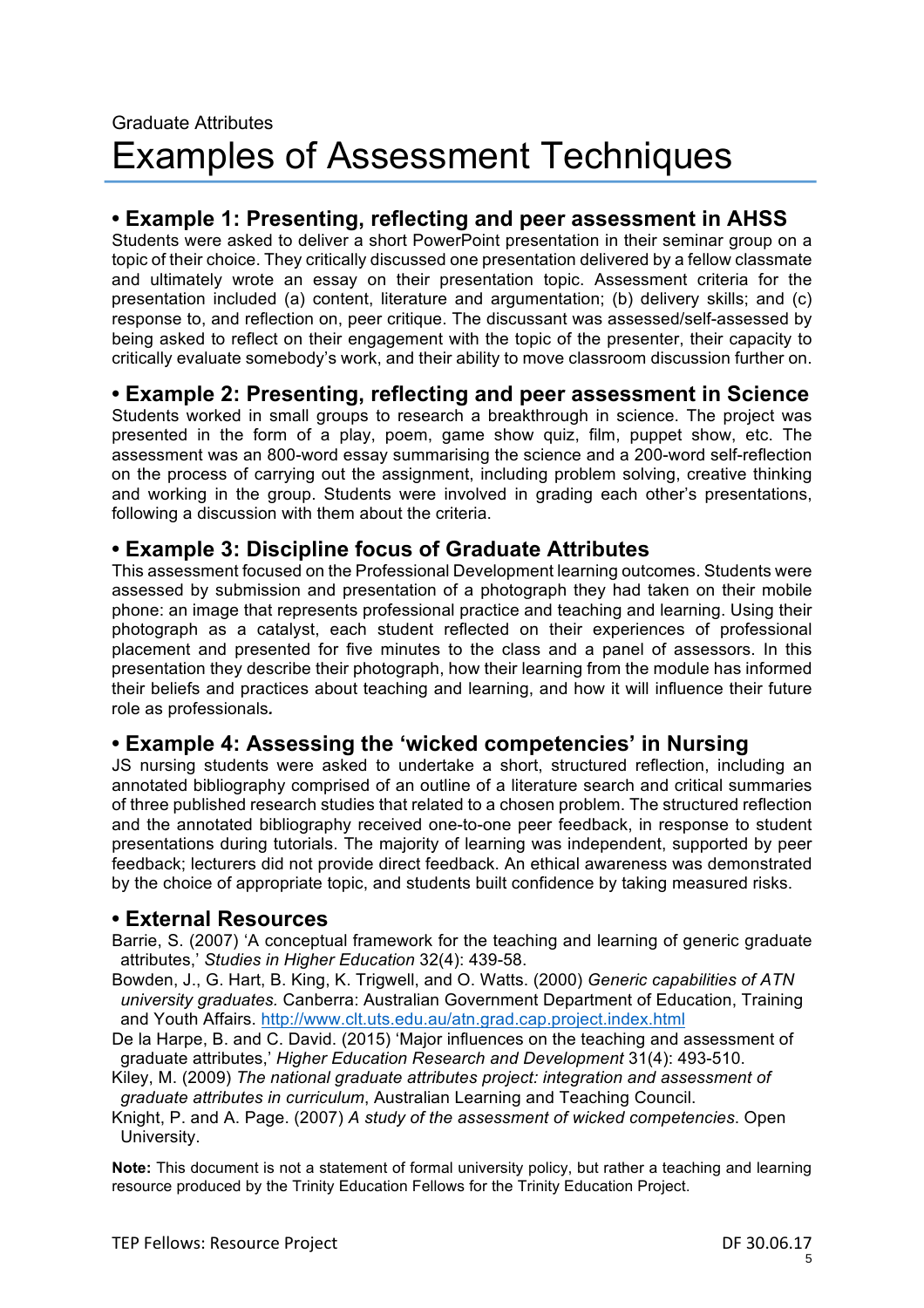# **• What aspect of TEP does this resource refer to?**

The TEP assessment framework is underpinned by the recommendations that (a) assessment is 'programme-focussed,' (b) assessment supports the achievement of the Graduate Attributes, and (c) the use of a range of assessment practices equips students to apply their learning in contexts beyond the University.

# **• What is Programme-focussed Assessment?**

Programme-focussed assessment establishes the full picture of assessments across a programme of learning. This enables (a) a planned and coordinated approach to the design and inclusion of assessments across a programme, (b) an appropriate range of assessments 'of,' 'for,' and 'as' learning, (c) evaluation of assessment(s) in an integrated and longitudinally oriented manner, and (d) collaboration between various contributors to the programme.

# **• Why use a Programme-focussed Assessment?**

Modular systems are underpinned with a philosophy that learning can be broken down into quantifiable units with accompanying measurable learning outcomes, and that curriculum modules are discrete, independent units. One of its downsides is that it can result in fragmentation and incoherence of the educational experience. This is particularly true of assessment. Academics are likely to design assessments through the lens of the module rather than having a view of the whole programme of study encountered by the student.

A programmatic approach cultivates conditions for increased student learning by attending to sequence, timing and range of assessments, clarifying the interconnectedness of modules and viewing assessment as a linked series of learning opportunities across the whole programme (Jessop, Hakin & Gibbs, 2014). It provides an opportunity to assure that assessment across a programme is 'fit for purpose' in relation to the programme outcomes, and that graduate attributes are assessed in a systematic manner.

# **• What are the benefits to teaching and learning?**

Programme-focussed assessment encourages students and academics to experience their programme as a cohesive and coherent whole. Whilst protecting academic standards in a valid and reliable manner, assessment should play a key role in engaging students and stimulating learning. Assessment has different purposes: (a) Assessment OF learning (to demonstrate achievement), (b) Assessment FOR Learning (to give feedback on learning and teaching), and (c) assessment AS Learning (to self-regulate and critically evaluate).

Programme-focussed assessment can facilitate a move from the current strong focus on assessment *of* learning, and towards assessment *for* and *as* learning. A programme-focussed approach increases opportunities to assess graduate attributes. By spotlighting duplication and supporting integration of assessment(s), this approach also creates space for a range of assessment types, e.g. reflection on learning, independent project work, group work, field trips, and other forms of individual and collaborative learning.

# **• What are the pedagogical challenges?**

Programme-focussed approaches generally assume that (a) programme level outcomes exist as standard; (b) module learning outcomes and assessment are mapped to programme outcomes; and (c) contributors all review and critique the programme's assessment strategy on an ongoing basis. Variation(s) in assessment literacy amongst contributors and students may add to challenges when attempting to agree what constitutes assessment and feedback. Some possible approaches and examples of best practice are discussed on the reverse.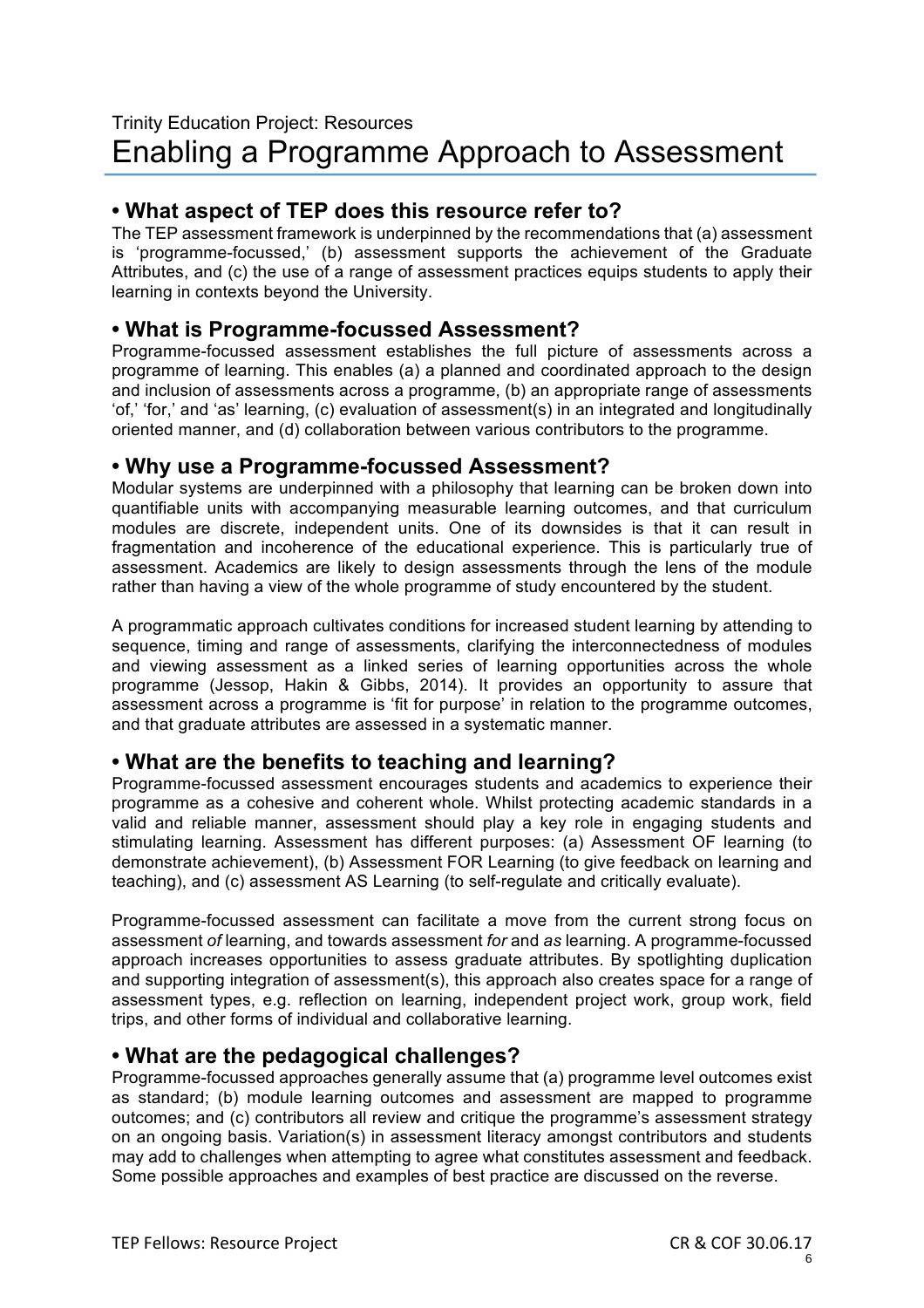A 'programmatic approach' presents assessments and feedback 'as a linked series of learning opportunities across the whole programme' (Jessop et al, 2014:76). The literature recommends a consultative approach, so that programme mapping is a catalyst for reflection and collegial dialogue (O'Neill, Donnelly, Fitzmaurice, 2013). Professional development is an important enabler (Irish Professional Development Framework, 2016). A stepped approach might be considered, as outlined below.

# **• Initialising a 'Programmatic Approach': Programme Mapping**

This initial 'assessment mapping' process supports a team-based approach to review of existing assessments in the context of programme outcomes, in order to clearly identify what is currently 'going on' in the programme. (See six Irish case studies in relation to programme mapping at the National Forum [2017] link under 'external resources.')

### **Phase 1 Targets:**

- v Where programme aims/outcomes/values are available, review these to identify what types of assessment approaches might be supported.
- $\div$  Establish the number and type of assessments for each module in the programme.
- $\triangleleft$  Agree a glossary of applicable terminology, to assure a shared understanding of references to assessment (and feedback) in this mapping process.
- v Identify assessment records available from official sources, e.g. SITS/CMIS.
- $\div$  Identify additional assessments specified in student handbooks, and/or websites.
- v Verify the accuracy of identified assessments with Module coordinators/assessors.
- $\div$  Map each assessment to both module and programme learning outcomes. Where programme outcomes do not exist, subject outcomes may be an appropriate alternative.
- $\cdot$  Identify timing and sequencing of assessments across the programme.
- $\div$  Engage students in review of the assessment map.

**Phase 2 Targets** (may run concurrently with Phase 1):

- v Identify and analyse the 'lived experience' of students, e.g. survey and focus group(s).
- $\div$  Present analysis to the programme team.
- $\cdot$  The team then identifies gaps, duplication(s) and an appropriate range of assessments to enable ongoing development assessment (Jessop et al, 2014; Brunton et al, 2016).

# **• External Resources**

Brunton, J., M. Brown, E. Costello, & E. Walsh. (2016) 'Designing and developing a programmefocused assessment strategy: a case study,' *Open Learning*, 31(2):176–87. Available at: http://www.tandfonline.com/doi/pdf/10.1080/02680513.2016.1187593?needAccess=true

Irish Professional development framework: http://www.teachingandlearning.ie/wpcontent/uploads/2016/09/PD-Framework-FINAL.pdf

- Jessop, T., Y. El Hakim, & G. Gibbs. (2014) 'The whole is greater than the sum of its parts: a largescale study of students' learning in response to different programme assessment patterns,' *Assessment and Evaluation in Higher Education*, 39:73–88.
- National Forum. (2017) *Enhancing Programme Approaches to Assessment and Feedback: Case-Studies, Tools and Commentaries.* Available at: www.teachingandlearning.ie
- O'Neill, G., Donnelly, R. & Fitzmaurice, M. (2013) 'Supporting Programme Teams to develop sequencing in higher education curricula.' *The International Journal for Academic Development (IJAD)* 19(4):268–81.
- Transforming the Experience of Students through Assessment (TESTA) Resources. Available at: https://www.testa.ac.uk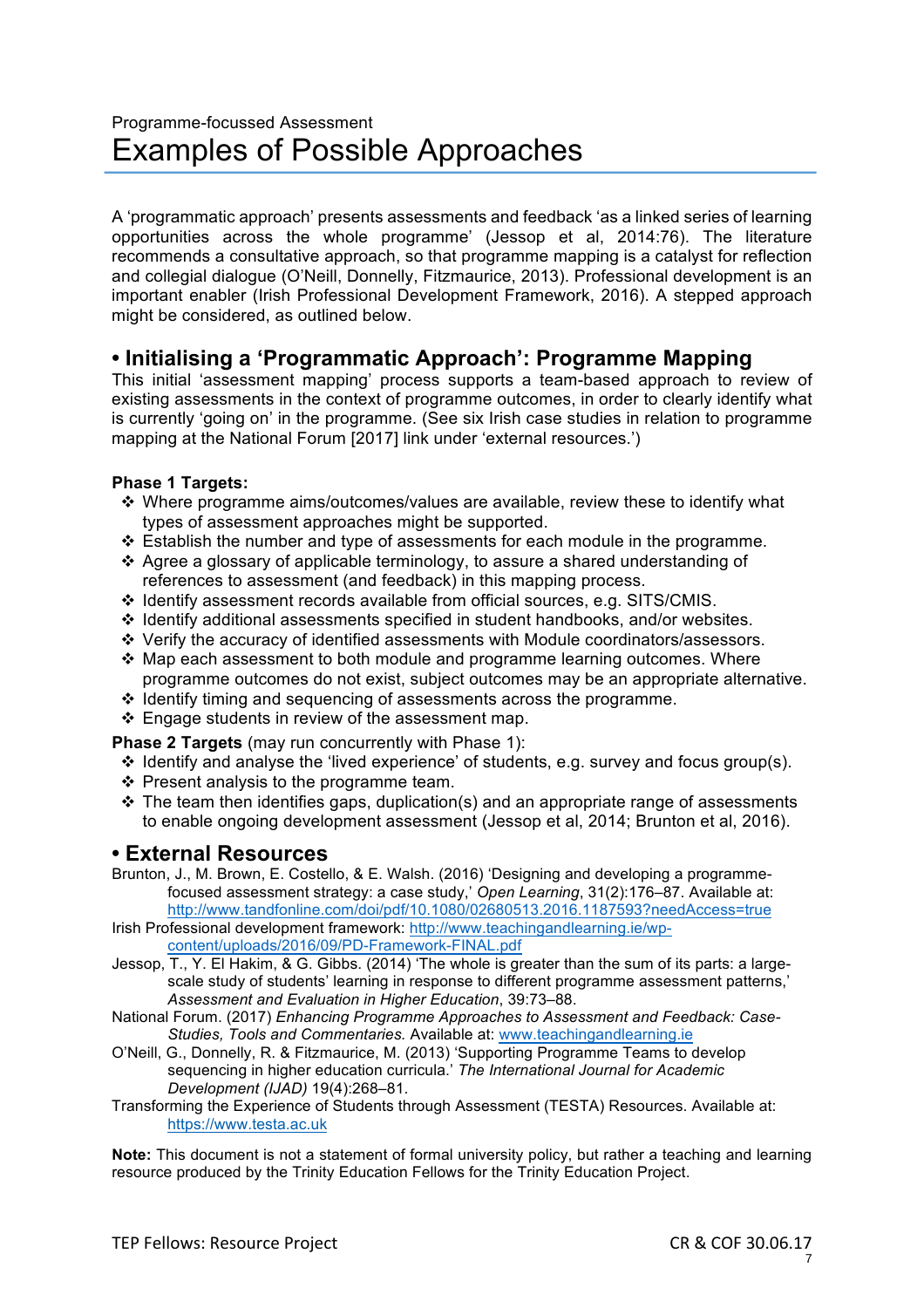# Trinity Education Project: Resources The Role of Reflection in Learning

# **• What is reflection?**

Reflective practice is a deliberate way of thinking that leads to change in action (Dewey, 1933; Schön, 1983). In the context of education, reflection can help students to consolidate and assess their learning of a discipline and its practices. The development of reflective skills and the process of engaging in reflective practice also prompts self-learning and encourages the integration of academic knowledge with relevant personal and professional experience.

# **• Why is reflection a desired Graduate Attribute?**

It is widely recognised that our graduates are entering a 'supercomplex' world where they will be confronted with problems or challenges that are often described as 'wicked,' 'messy,' or 'indeterminate' (Knight and Page, 2007). Throughout their careers our graduates will be expected to understand how they work and perform, to play to their strengths, to identify and work on their weaknesses, and to plan their professional development through reflecting on and adjusting their practice. 'To develop continuously' is thus an important graduate attribute linked to reflection. The ability to reflect is also a precursor to and enabler of Trinity's other graduate attributes: to think independently, to act responsibly, and to communicate effectively.

# **• Why is reflection challenging for students?**

Reflection is more than just thinking about a subject; it needs to draw from query and enquiry. However, many students entering University are 18–20 years old, and their ability to reflect, let alone capture that reflection in writing, is rarely developed by this stage of their education. Struggling with the very concept, their reflections can be descriptive rather than critical. There is also a risk that they will write what they think their assessor will want to hear. The development of reflective skills needs to be supported and scaffolded by appropriate teaching methodologies and assessment strategies. Ideally reflection should be introduced early in the programme, so students can practice and develop their reflective writing skills. Careful curriculum planning, with a programme focus, is required.

# **• How can we assess reflection?**

Research highlights the need for reflective assessments to be contextualised to the postgraduation context (Boud and Falchikov, 2006). It is important to connect the reflection to learning or program outcomes, so that students know why they are being asked to reflect. When devising criteria, it can help to assess the *process* of reflection and not the *product*. To help students understand what this reflection might look like, rubrics should be shared with them in advance and discussed in class. It might also be useful to discuss some models of reflection within class (such as Gibbs's reflective cycle, Boud's experiential learning, Kolb's learning cycle, or Mezirow's transformational learning).

| <b>Reflective writing</b>          | Learning journals/diaries                        |           |
|------------------------------------|--------------------------------------------------|-----------|
|                                    | Memos                                            |           |
|                                    | Reflective notes                                 |           |
|                                    | Critical Incident Technique                      |           |
|                                    | Critical Portfolio; ePortfolio                   |           |
|                                    | Reflective self-evaluation                       |           |
|                                    | Reflective peer evaluation                       |           |
| <b>Diagrammatic representation</b> | Concept maps, mind maps, and conceptual diagrams |           |
| <b>Creative representation</b>     | Pictures/images                                  |           |
|                                    | Story writing                                    |           |
|                                    | Videoing/film-making                             |           |
| <b>Perspective taking</b>          | Stakeholder/service user views                   |           |
|                                    | Reflective interview                             |           |
| <b>Interaction</b>                 | Peer or group-discussion                         | Morrow.   |
|                                    | Problem-based learning                           | 2010      |
|                                    | Service user involvement in teaching             | (adapted) |

# **• Embedding reflection into our teaching, learning, and assessment**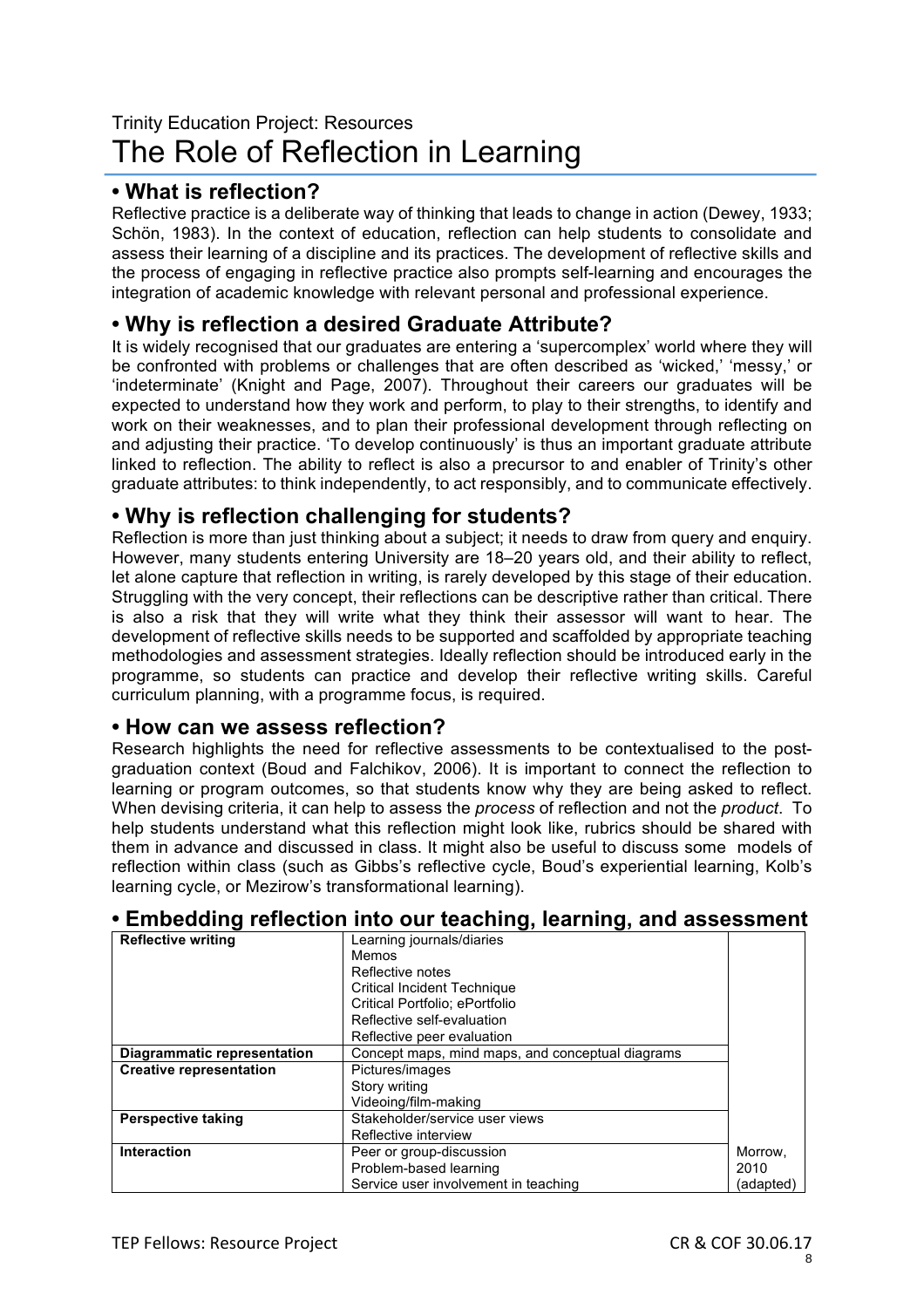# **• Example 1: Dr. Cicely Roche, School of Pharmacy**

Final-year pharmacy students undertaking a module on Addiction Pharmacy attended weekly two-hour workshops with a range of experts on addiction pharmacy, and posted a short reflection on each workshop to their online journal within six days. The integrated nature of the series of workshops facilitated bringing practice to students in a manner that supported an experiential learning component to the development and demonstration of competencies related to reflective practice. The series of reflections drove "real time" student engagement with the workshops. Rubrics were developed to align with attributes underpinning reflective practice, namely: (a) reflective depth, (b) professional concepts and links with the role of the pharmacist in managing drug misuse (content and context), (c) expression (attention to clear, concise and evidence based expression). (See Roche, 2014, available at: http://www.mdpi.com/2226-4787/2/2/175/htm. Includes rubrics as appendices).

# **• Example 2: Prof. Mark Faulkner, School of English**

Reflective writing exercises have been an invaluable part of modules that students encounter in their first year of an English degree, when making the transition from school to university. In particular, reflective writing:

- $\div$  Helps students take ownership of the course material
- $\cdot$  Helps students to see the originality and validity of their own ideas when their perception might be that there is a monolithic 'right' answer
- $\div$  Gives regular practice at writing
- $\div$  Can be used to inform the topics emphasised in tutorials
- $\div$  Provides indirect but often very useful feedback for convener and tutors on how the course is proceeding

In the first-year module that has made the most extensive use of reflective writing, students were asked to make a weekly post to a discussion board hosted on Blackboard. The prompt was kept deliberately open: to write 200 words about something they had found interesting from that week's lecture. Posts could be read by all members of a particular seminar group, and students were encouraged to comment on each others' posts. Each tutorial teacher could read the week's posts before the tutorial and use them to decide what to emphasise. This learning journal contributed 10% of the student's overall mark for the module, with students told that a full set of posts would earn them a grade of 70, and that additional marks were available for commenting substantively on other students' posts.

### **• Example 3: Hannah Kilgore, Office of the Vice-President for Global Relations**

The Visiting Student Blogger Programme recruited several bloggers per term, and bloggers either served for a semester, summer or year, depending on how long they were studying at Trinity. They provided three blogs per term, which were posted on the World of Trinity Blog: https://tcdglobal.wordpress.com/category/study-abroad/. By the end of Hilary Term 2017, there were sixty-four blogs. Blog topics have included both academic and non-academic subjects, with wide-ranging foci. It benefited students by providing them with the tools to better articulate and think critically about the benefits of studying abroad, important skills for students to develop. The bloggers also gained professional experience useful for their future careers, i.e. professional experience for CVs and job applications, samples for writing portfolios, and promotion of their photos and writing through Global Relations social media accounts.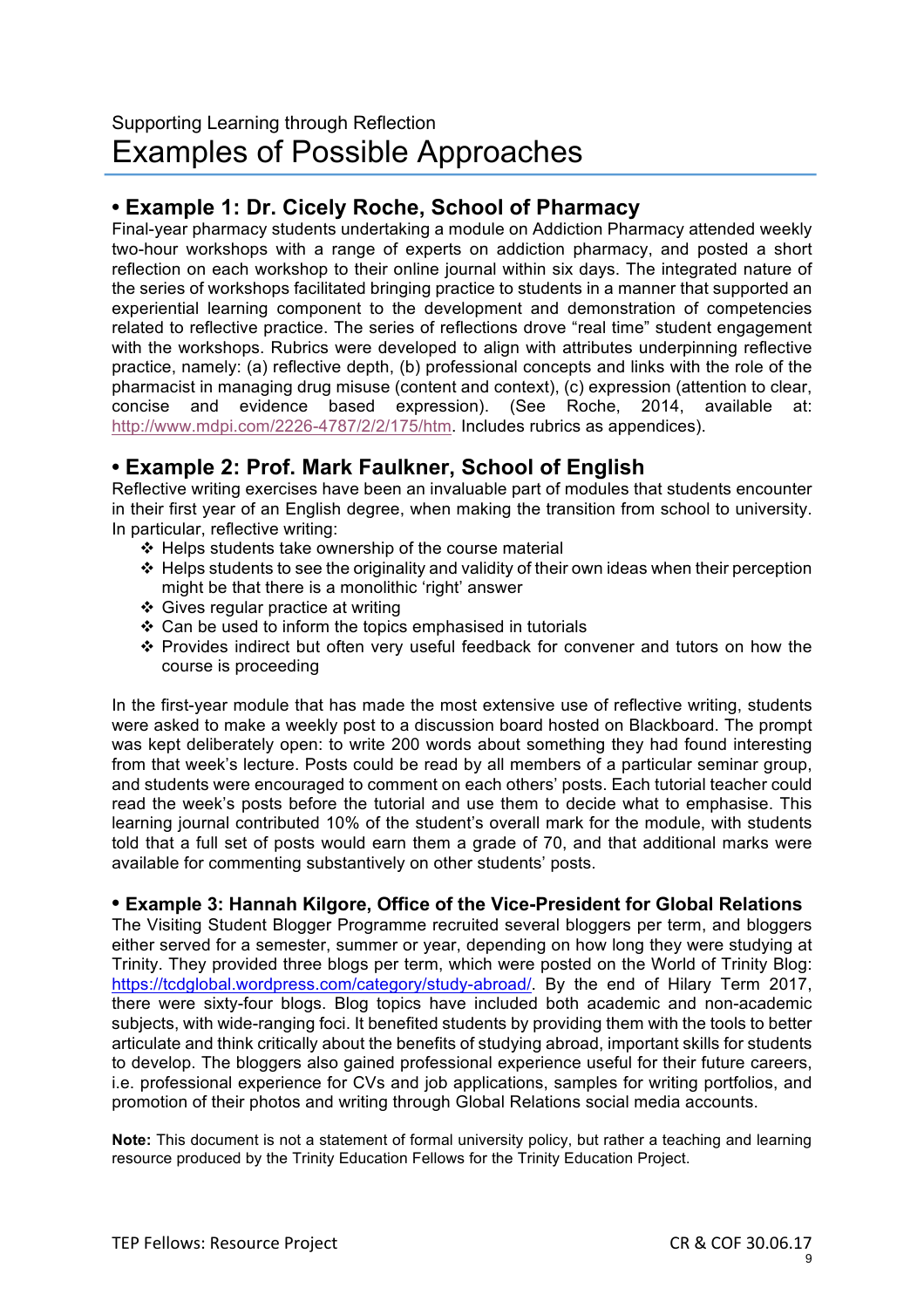# **• What aspect of TEP does this resource refer to?**

The 'capstone' — though defined differently by different subjects — is the common element across all exit routes. In all subjects, it requires a significant level of independent input by the student. It should allow students to synthesize their learning across the programme and deploy the knowledge that they have developed across a range of subject areas and across their four years of study.

# **• What can a capstone project be?**

For disciplines that are more writing- and research-focused, the 'capstone' is often synonymous with a 'dissertation,' a long research paper that investigates a specific area of scholarship in-depth. For disciplines that develop learning through multiple modes perhaps including field work and placements, laboratory experiments, or independent creative projects — writing may be only a component of the capstone. A capstone is a catalyst to enable students to reflect on their learning from the programme as a whole. It can stimulate academics to generate new and creative ways of assessing beyond module boundaries. Departments have broad leeway to define the nature of the capstone project that is appropriate to their programmes of study, within the 20 ECTS available in the project.

### **• How do we measure a capstone project?**

The credit value of the capstone is 20 ECTS, according to the common architecture. This represents 400-500 hours of *student* input on the project. This works out to between 16 and 21 hours per week, if calculated only on the basis of two twelve-week teaching terms; it works out to between 7 and 10 hours per week, across 52 weeks. It may help in structuring the capstone to plan for 'heavy' weeks, where it may be a full-time focus for students, and the 'light' weeks at different times of year.

# **• What are the benefits to teaching and learning?**

From a pedagogical perspective, the capstone project aligns with many of the Trinity graduate attributes. As these attributes are the product of years (rather than weeks) of learning, the capstone provides a chance for students to demonstrate their achievement of them as they transition out of college. It provides an opportunity for students to work and think independently, to self-motivate and take responsibility, and to communicate effectively in the tools of their own discipline. Students who have completed substantial independent work as part of their degree tend to be more employable, as well as more prepared for further advanced study; a capstone thus increases the value of the Trinity degree.

# **• What are the pedagogical opportunities?**

Reflecting on what a student might need to succeed at a capstone project will require a review of independent learning opportunities at earlier points in a given pathway. As part of a wider shift in college to programme-focused rather than module-focused assessment, this type of thinking is beneficial. Additionally, the broader terminology of 'capstone' as opposed to 'dissertation' helps departments to think more creatively about what might constitute such a project in a given field.

# **• What are the pedagogical challenges?**

While students doing a large number of credit hours independently may free up some teaching resources for small departments, in large departments there would be anxiety around the question of group vs. individual supervision (both are options). Some possible solutions and examples of best practice are discussed on the reverse.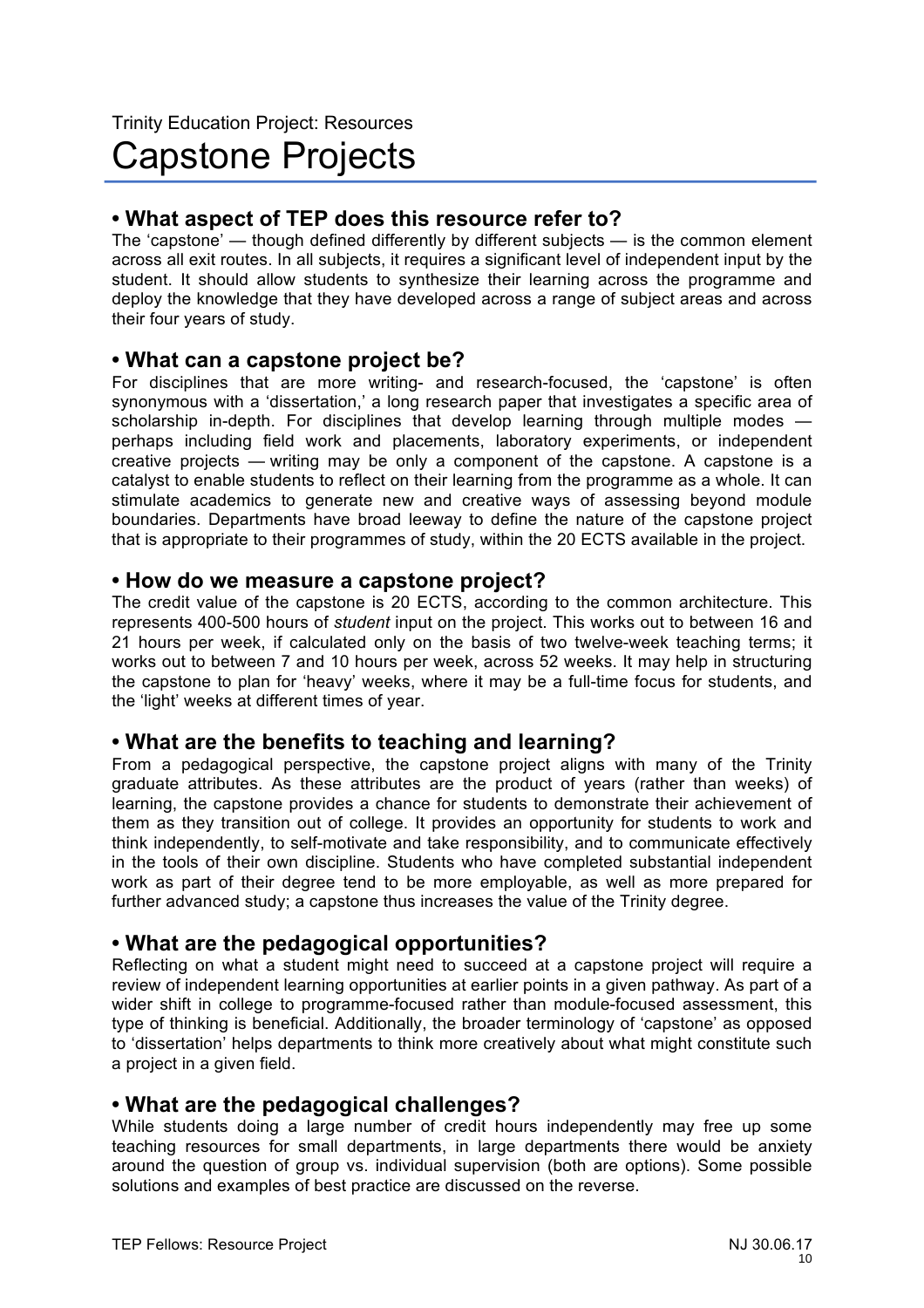# **• Division of Module**

If 20 ECTS seems like a large credit value to allocate to one module in a given programme, or if there is concern about students' readiness for a large amount of independent learning in the final year, offering a taught component within the 20 ECTS capstone — such as a 5 or 10 ECTS research skills/methods module that would be a compulsory part of the project is one option. However, if dividing the credits, it is strongly recommended to put all components of the capstone track in the final year only (SS, not JS). This avoids difficulty with progression and aligns with the Trinity Global Relations Strategy, encouraging students to retain the flexibility to go abroad in third year without impact on their exit routes.

# **• Fieldwork/Research Component**

Some disciplines may find it useful to encourage students to put in a certain number of hours during the summer preceding the SS year, for example in courses where fieldwork or long lead times might be involved in research. This could, again, be given a certain weighting with credit hours, or could be assessed by delivery of some evidence of summer independent research at the start of the academic year. Again, this component could be specifically weighted (5 ECTS, 25% of capstone project mark, etc), to encourage students to start projects early, and identify issues needing work in their independent research practice from the start of the academic year. Collaborating with subject librarians and coordinating with training opportunities within the Library is also highly recommended; the Library has shown willingness to engage with departments on capstones on the research skills aspects, including taking on teaching hours with students. A number of pilot projects are underway.

# **• 'Cohort' supervision**

Some disciplines have already found it useful to coordinate some group supervision opportunities, to reduce the amount of one-on-one time required, as this supervision model will not be possible in every department (due to size). One example might be to stage two to three hours of full-group teaching around discipline-specific generic independent research skills, then monthly cohort meetings of six to ten students (depending on how many each academic has in supervision). This not only eliminates repetition of generic advice, but also creates a sense of community around the independent researchers, so they can, at times, help their peers without requiring direct supervision.

# **• Multi-modal Capstone Projects**

Some disciplines may wish to review existing advanced sophister modules, to determine whether they already include projects as part of assessment that could, themselves, qualify as capstones and be 'tracked' in that way. Additionally, independently proposed research projects that blend practical elements, placements, or laboratory activities alongside written elements can also be considered, in light of available supervision and available resources.

# **• External Resources**

See alternative best practice examples and downloadable resources at the following links: University of New South Wales, Australia: https://teaching.unsw.edu.au/capstone-project Higher Education Authority, United Kingdom: https://www.heacademy.ac.uk/project/rethinking-finalyear-projects-and-dissertations-creative-honours-and-capstone-projects

Professor Mick Healy (including case studies & downloadable bibliography): http://www.mickhealey.co.uk/resources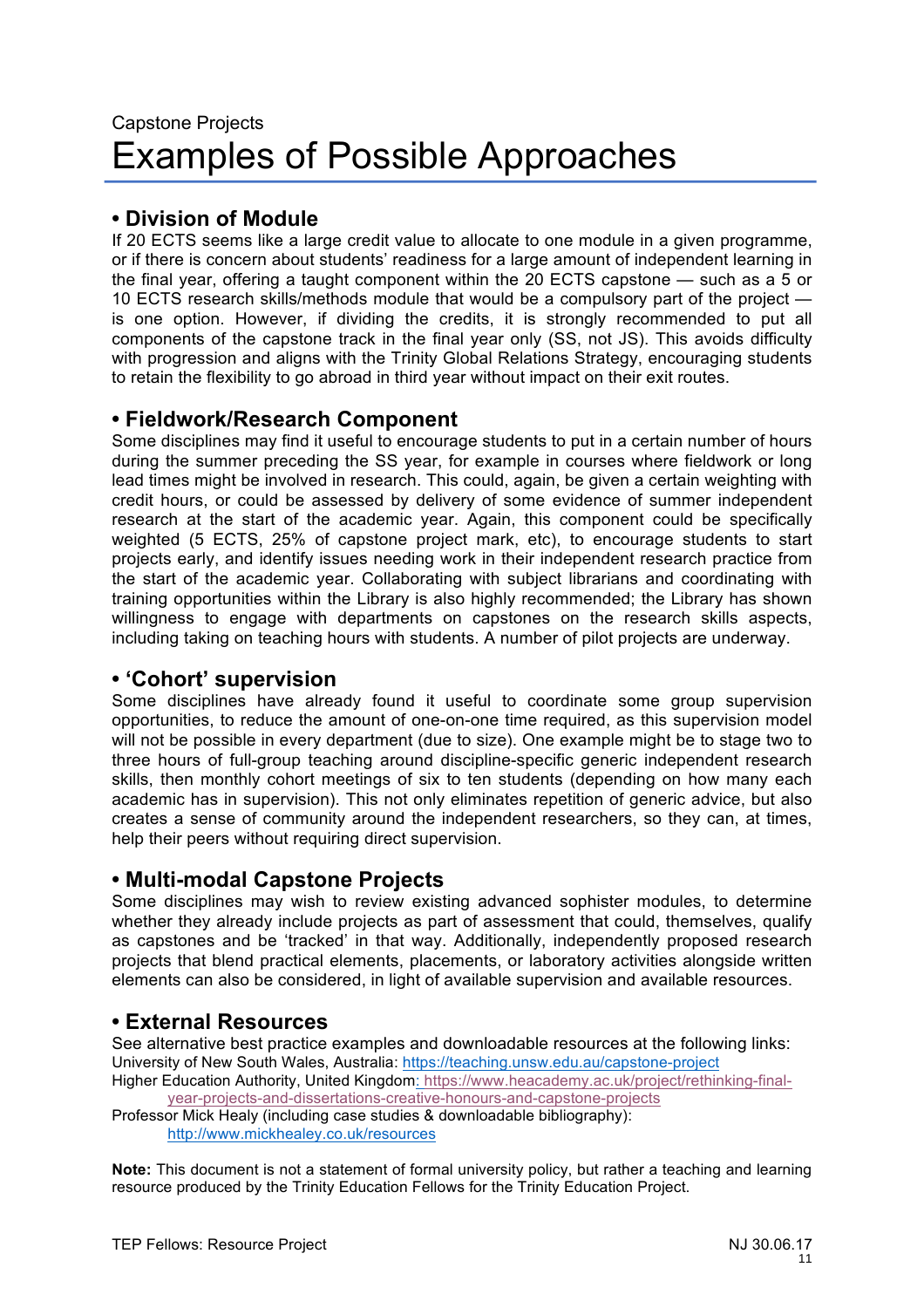# **• What aspect of TEP does this resource refer to?**

Self-assessment is one type of assessment within the range of assessments of the TEP assessment framework. It can help prepare students for life-long learning, through reflection on their skills and competencies. Such assessment activities enable the development of transferrable skills and graduate attributes in students and make them explicit in the context of their programme of study.

# • **What is self-assessment?**

Self-assessment is defined as 'the involvement of learners in making judgements about their achievements and the outcomes of their learning' and 'identifying standards and/or criteria to apply to their work and the extent to which they have met these criteria and standards.'

# • **Why use self-assessment?**

Self-assessment is one of the most important skills that students require for future professional development and life-long learning. It develops the capacity for students to be assessors of their learning and promotes student engagement in, and learning about, a subject through expressing understanding, making decisions, and justifying judgements. It also helps students reflect on how they view themselves as learners in terms of self-esteem and self-image.

# • **What are the benefits to teaching and learning?**

Self-assessment is a natural extension of a change from a teacher-centred to a studentcentred mode of education, which emphasises the active engagement of students in their learning. It enhances deep and lifelong learning and makes students feel that they have some control over their own evaluation, while developing learner autonomy, cognitive abilities, metacognitive engagement, better understanding of content, and increased quality and thoughtfulness on assignments.

# • **What are the pedagogical opportunities?**

Through self-assessment, there is an opportunity to engage students in the 'assessment dialogue,' as there are many tacit assumptions that staff make in marking student work, which are not obvious to students who perceive it as part of a 'hidden curriculum.' Students can be integrated into the assessment process, and that process can be made more explicit, by providing some training in assessment and/or including students in developing assessments.

# • **What are the pedagogical challenges?**

Students can be reluctant to self-assess, since they feel they lack the necessary skills, confidence, or ability to judge their own work; they prefer and expect to be assessed by experts and see it as the teachers' responsibility. Thus, they are afraid of being 'wrong' or are too harsh on themselves, and are sometimes uncomfortable with the responsibility. Cultural issues can impact on self-assessment, because for some students, giving themselves a good grade is considered inappropriate or boasting. There is also the issue of how one identifies the 'self' in 'self-assessment.' It involves one part of the self-assessing, but also another part of the self's actions and outcomes: 'it raises some deep questions about the nature of the self, self-awareness and self-monitoring.' Finally, it may encourage the internalisation of accountability and may be linked to notions of surveillance and social control.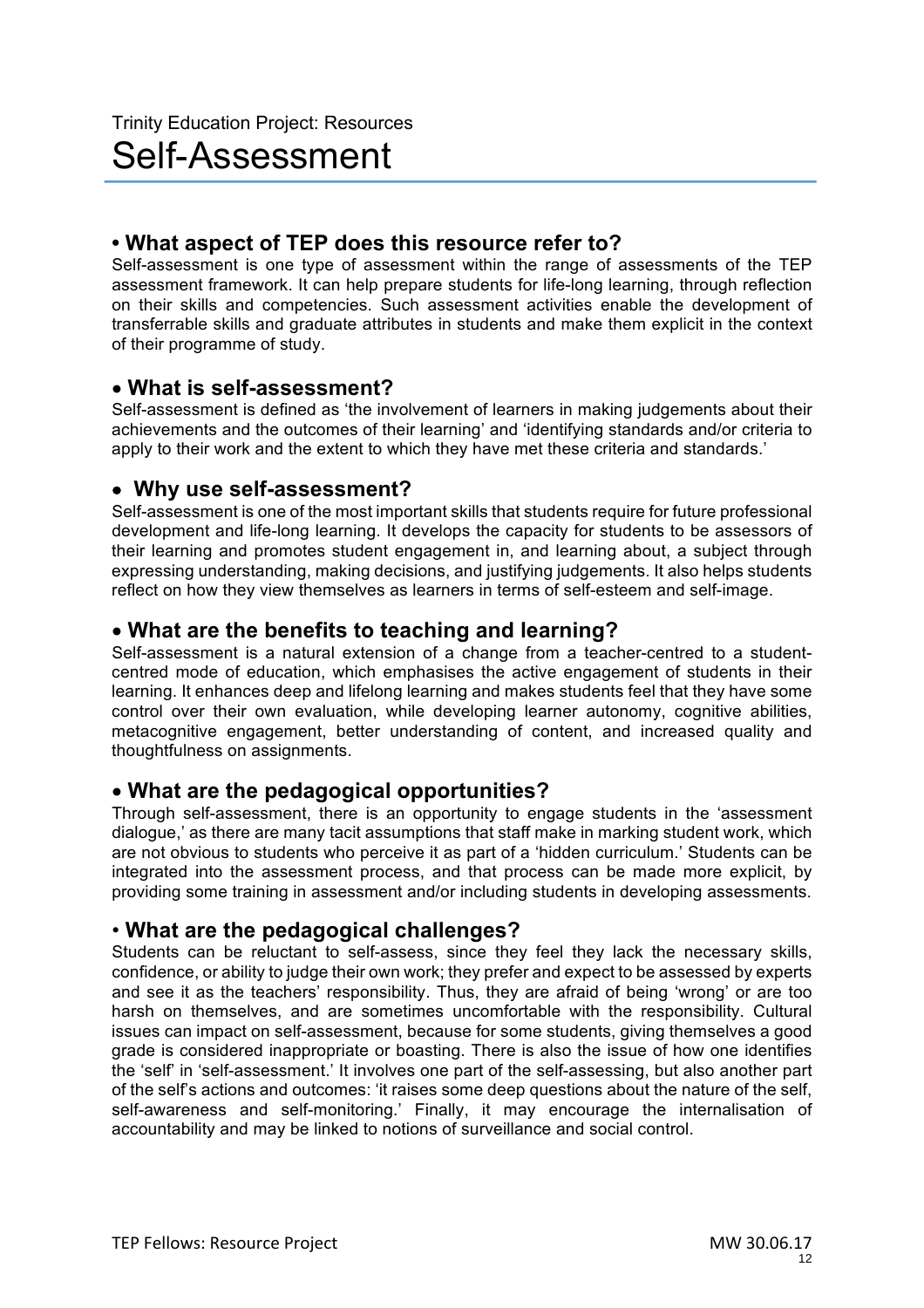# • **Assessing the current extent of self-assessment activities**

Schools and/or disciplines may wish to undertake a review of existing assessment practices to ascertain the extent to which self-assessment is already being used in their programme(s). The relative proportions of formative and summative self-assessments already taking place should also be determined, and the extent to which this is 'in class' compared to 'on line' ascertained. Curriculum review should include considerations of how to practically implement self-assessment strategies; e.g. by re-assessing content-heavy modules and promoting flipped-classroom approaches, to free up space for self-assessment activities in-class.

# • **Desirable conditions for fostering self-assessment**

Successful student self-assessment requires both effective implementation and management. It should be a purposeful and systematic approach integrated into course/module design. The effectiveness of the approaches needs to be monitored through reflecting on the process and the outcomes by both students and academic staff. Staff should spend time preparing students for self-assessment.

# • **Good practice in self-assessment**

Self-assessment functions optimally when student perceptions are considered, and when there is a clear rationale that is discussed with students, with the process evaluated and modified accordingly. Staff need to be willing to share control of assessment: students are involved in establishing criteria, have a direct role in influencing the process, and guidelines are produced for each stage of the process. Self-assessment is one of a number of complementary strategies to promote self-directed and inter-dependent learning that comes to permeate the whole module/course.

# • **Some simple ideas to implement self-assessment**

**Self-assessment of coursework essays using criteria-referenced approach in psychology:** Criteria asked students to assess the extent to which the question was addressed, organization and structure, quality and relevance of argument, depth of understanding, evaluation of theoretical concepts, and research evidence.

**Self-assessment in first-year sociology:** Marking criteria were included in handbook; teacher feedback was provided without a grade, after which students self-assess and resubmit; bonus marks awarded for accuracy of staff versus student marking.

**Self-assessment of essays by students of a foreign languages:** Assessment criteria negotiated between tutor and students, followed by self-assessment carried out in two rounds.

# • **External resources**

Wride, M.A. (2017) 'Guide to student self-assessment.' Academic practice and eLearning (CAPSL) Resources. University of Dublin, Trinity College.

http://www.tcd.ie/CAPSL/assets/pdf/Academic Practice Resources/Guide to Student Self Assessment.pdf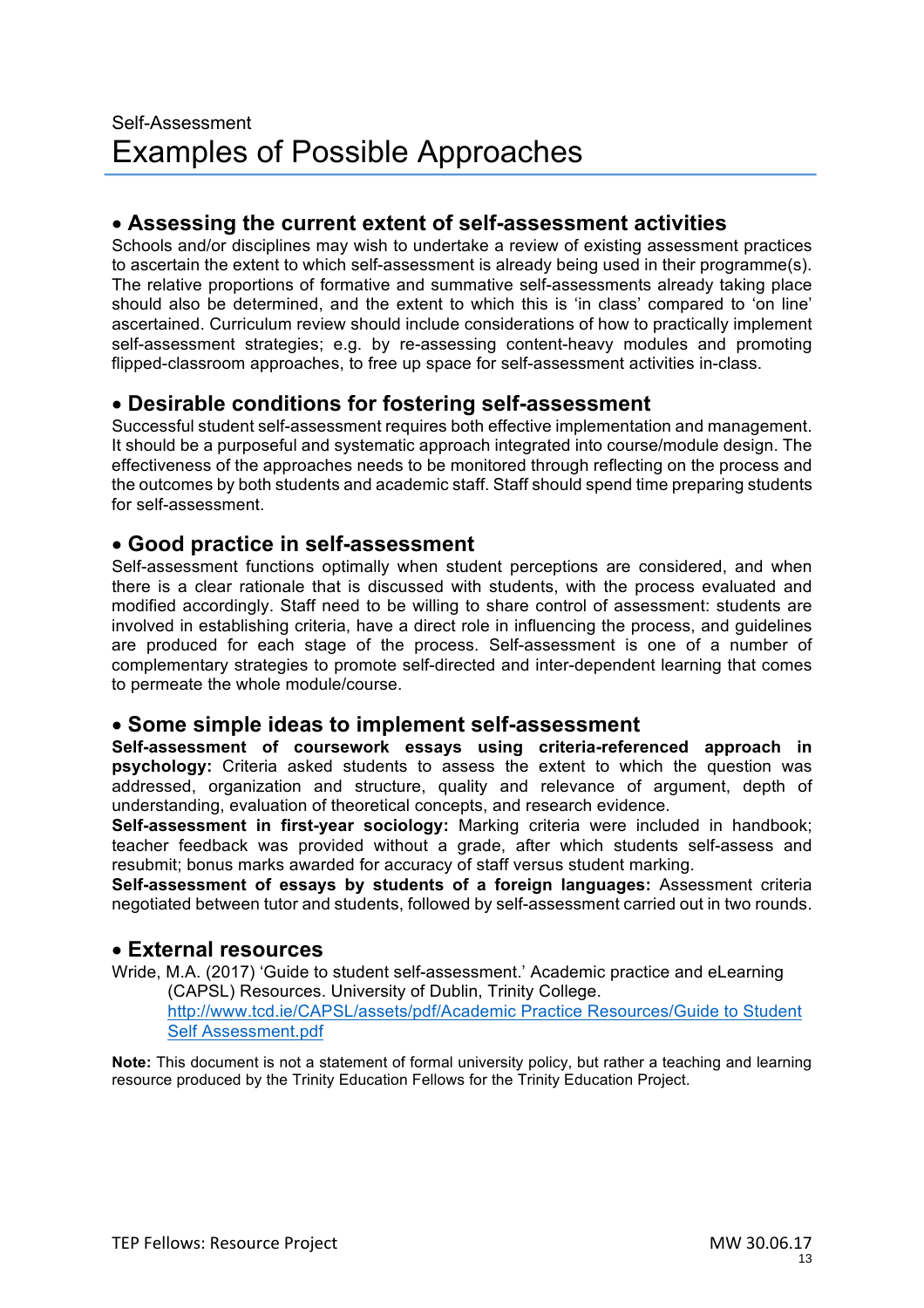# Peer Assessment

# **• What aspect of TEP does this resource refer to?**

Peer assessment is one type of assessment within the range of assessments of the TEP assessment framework. During peer assessment, students review and provide feedback on each other's work and learn *from* and *with* each other: this is assessment *for* learning, not assessment *of* learning. Examples of peer assessment including grading a peer's research report, providing qualitative feedback on a classmate's presentation, or evaluating a fellow trainee's professional task performance. Such assessment activities enable the development of transferrable skills and graduate attributes in students and make them explicit in the context of their programme of study.

# • **What is peer assessment?**

In peer assessment, students make decisions about each other's work and decide what constitutes 'good work.' This can be done anonymously, randomly, individually, or in a group. Peer assessment and the learning that emerges from it fit into social constructivist models of education. Peer assessment can occur 'in class' or 'on-line' and can be formative and/or summative.

# • **Why use peer assessment?**

There are great opportunities and advantages in terms of understanding and engagement to learners providing feedback on and assessing each other's work. Using and/or developing assessment criteria takes students deeper into their learning and allows for feedback and reflection on learning and the sharing of what new meaning appears individually and within the group.

# • **What are the benefits to teaching and learning?**

Peer assessment is a natural extension of a change from a teacher-centred to a studentcentred mode of education, which emphasises the active engagement of students in their learning, learner responsibility, metacognitive skills, and a dialogical, collaborative model of teaching and learning. Students become assessors within the context of 'participation in practice,' i.e. the kinds of highly contextualised learning faced in life and work. Peer assessment can also dramatically reduce the marking load on academic staff and allow them to devote more time to other aspects of teaching and learning, including managing the peer assessment process itself more effectively.

# • **What are the pedagogical challenges?**

Feedback to students alone is insufficient to promote learning. There can be concerns about quality in terms of effectiveness, acceptability, fairness, validity, reliability, accuracy, and value of student assessments. Students can be concerned and anxious about lecturers/tutors being absent from the assessment process and about the emotional impact of giving and receiving feedback among peers.

# • **What are the pedagogical opportunities?**

Through peer assessment, there is an opportunity to engage students in the 'assessment dialogue,' as there are many tacit assumptions that staff make in marking student work, which are not obvious to students who perceive it as part of a 'hidden curriculum.' Students can be integrated into the assessment process through this mode, for example by providing some training in assessment and/or by including students as contributors to developing assessments. For example, it can help to engage students in discussions about — or, more radically, to help develop — marking criteria that are aligned with the learning outcomes.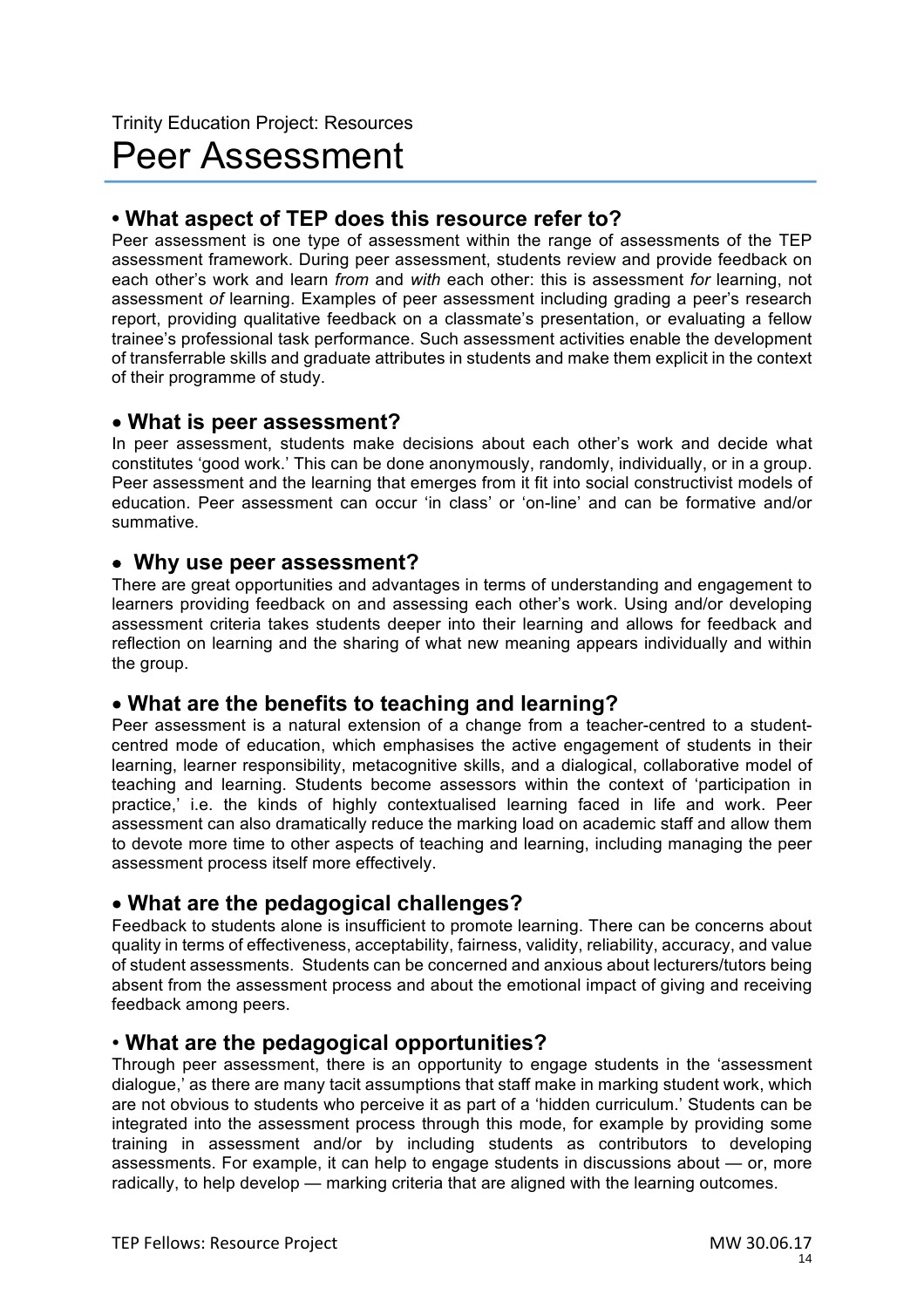# • **Assessing the current extent of peer assessment activities**

Schools and/or disciplines may wish to undertake a review of existing assessment practices to ascertain the extent to which peer assessment is already being used in their programme(s). The relative proportions of formative and summative peer assessments already taking place should also be determined, and the extent to which this is 'in class' compared to 'on line' ascertained. Curriculum review should include considerations of how to practically implement peer assessment strategies, e.g. by re-assessing content-heavy modules and promoting flipped-classroom approaches, to free up space for peer assessment activities in-class.

# • **Desirable conditions for fostering peer assessment**

Desirable conditions include: considering and highlighting knowledge and experience; emphasising value in cooperation and the roles involved; establishing trust; discussing student and staff expectations; agreeing on the process; encouraging reflection and reflective discussions; tolerating mistakes and seeking assistance; discussing and acknowledging previous negative (and positive) experiences with similar activities; providing and considering practical suggestions for how to change attitudes; addressing issues of 'difference,' e.g. gender, local vs overseas students, culture and religion. In general, students need to accept each other for peer assessment to be effective.

# • **Some simple ideas to implement peer assessment**

**Formative:** Students' draft assessments can be shared with peers and questions can be developed by the students. The ensuing discussion, in pairs or in small groups, enhances learning through exploration of the questions. Students then peer-edit and provide feedback on rounds of drafts of the assessment shared between them in small groups. The criteria for feedback (produced by the lecturer or developed collaboratively with students) are provided. The work under discussion is then compared to the grading criteria; students gain an idea of what merits work of varying degrees of quality. Students submit a piece of writing online (e.g. essay, blog, response) individually or in groups, and then they receive feedback from peers and revise it accordingly. Lecturers should also provide 'feedback on the feedback' that students have given each other, i.e. a quality assurance role on the part of the tutor, implemented to reassure students of fairness and to acknowledge any student concerns and provide reassurance.

**Summative:** Any of the above formative assessment strategies can be extended to lead into a summative peer assessment. Students then grade each other's work, and the lecturer oversees the grading as quality control, and/or staff and student marks split 50:50. Any marks where student and lecturer grades differ significantly are discussed.

# • **External resources**

Wride, M.A. (2017) 'Guide to student self-assessment.' Academic practice and eLearning (CAPSL) Resources. University of Dublin, Trinity College. http://www.tcd.ie/CAPSL/assets/pdf/Academic Practice Resources/Guide to Student Peer Assessment.pdf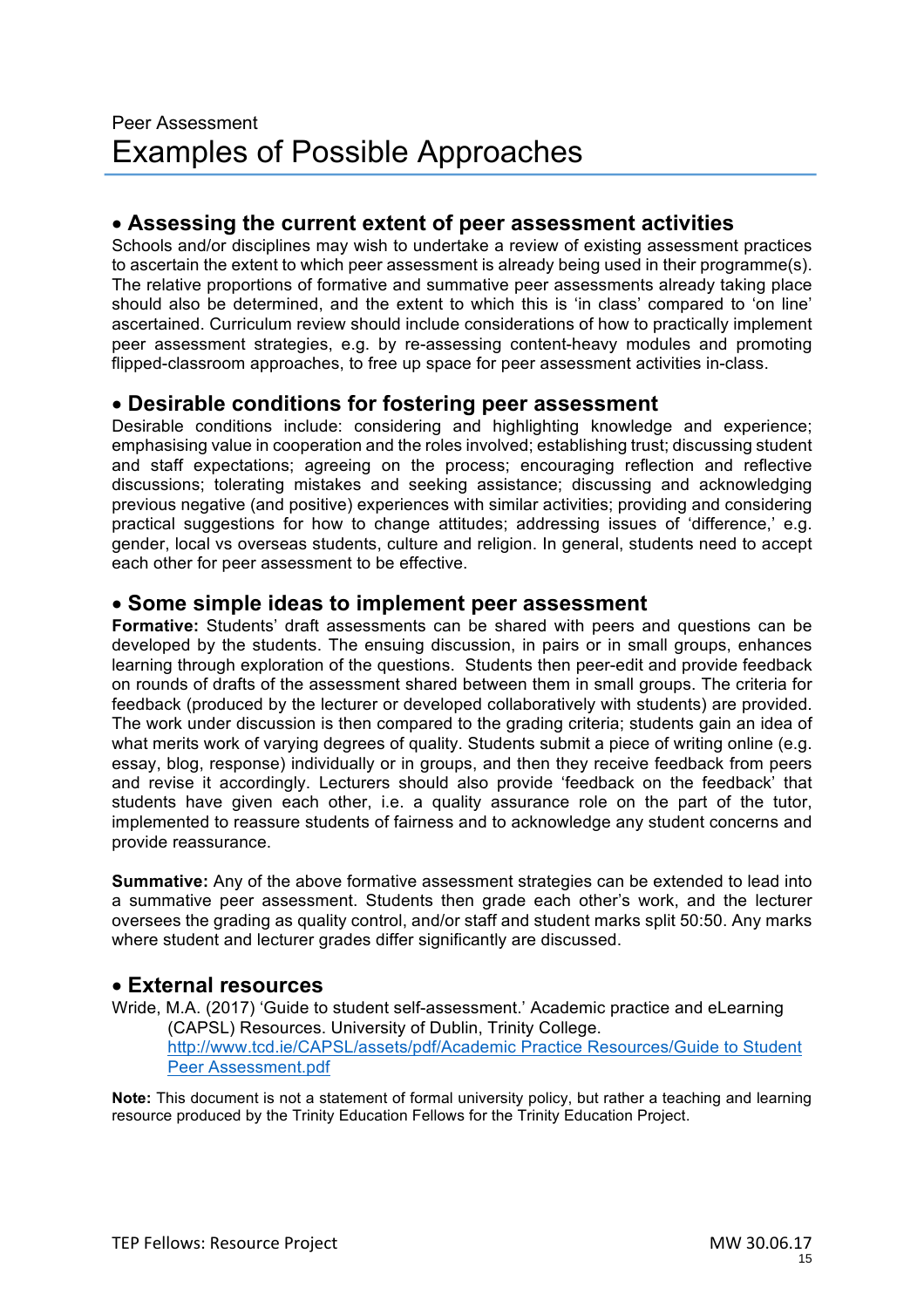# **• What aspect of TEP does this resource refer to?**

This resource supports the TEP Assessment Framework recommendations:

- $\cdot$  araduate attributes are assessed explicitly in the undergraduate curriculum;
- $\cdot$  a range of assessment practices equips students to apply their learning in contexts beyond the University.

# **• Why use posters in teaching, learning, and assessment?**

Posters go beyond traditional assessment methods such as exams or essays, to give students an opportunity to show publicly the product of their learning through text, images and oral communication. As a group activity, posters support collaboration and peer learning. Students can not only demonstrate knowledge on their topic, but also show skills and confidence in design and communication of their work to a wider audience. Ideally, such an opportunity should be provided early in an academic programme, so that students can scaffold later learning. Key benefits for students include:

- v development of skills in researching, writing, publishing and communication
- $\div$  creating opportunities for interdisciplinary learning
- $\cdot$  demonstrating the graduate attribute 'to communicate effectively'
- v modelling a real-world, authentic assessment
- $\div$  enhancing a valuable skill for future employment or further study

# **• What are the challenges?**

- $\div$  Students may have no experience of making posters and may see it as a burden.
- $\div$  Such a teaching and assessment method requires planning. Time must be allowed for students to:
	- o learn to work effectively in groups;
	- o learn how to design a poster;
	- o seek and process the feed-forward they have received on their first draft.
- v Faculty will need time to:
	- o create an effective assessment rubric relevant to the module learning outcomes;
	- $\circ$  organise a team of assessors (colleagues, postgraduates, professionals in the field);
	- o secure institutional facilities and support with set-up of poster exhibition.

# **• What is the faculty role in helping students to develop posters?**

- v **Helping students to understand the task:** It is important that students understand what they are being assessed on and why.
- v **Preparing students to work effectively in groups:** Students may have different perspectives on group work. It is best not to assume they have been prepared to work effectively in teams. Time should be allocated to allow students to develop effective group work processes, and faculty may need to facilitate them in this.
- v **Preparing students to design effective posters:**
	- o It is best not to assume that students already know what an academic poster is, or its purpose — faculty will need to help students to learn about effective poster design;
	- o A poster template and physical example should be shown in class;
	- o An FAQ webpage can be very helpful in preparing to respond to questions;
	- o Students need to understand that to design an effective poster takes time and revision;
	- o A deadline for the draft submission for feeding forward should be set (at least one week before the poster event, depending on how many posters one needs to respond to);
	- o Comment boxes on a .PDF version for each poster can be used for 'feed-forward';
	- o A general feed-forward message on how to address common issues can be provided;
	- o It is best to advise students where/how to get the poster printed.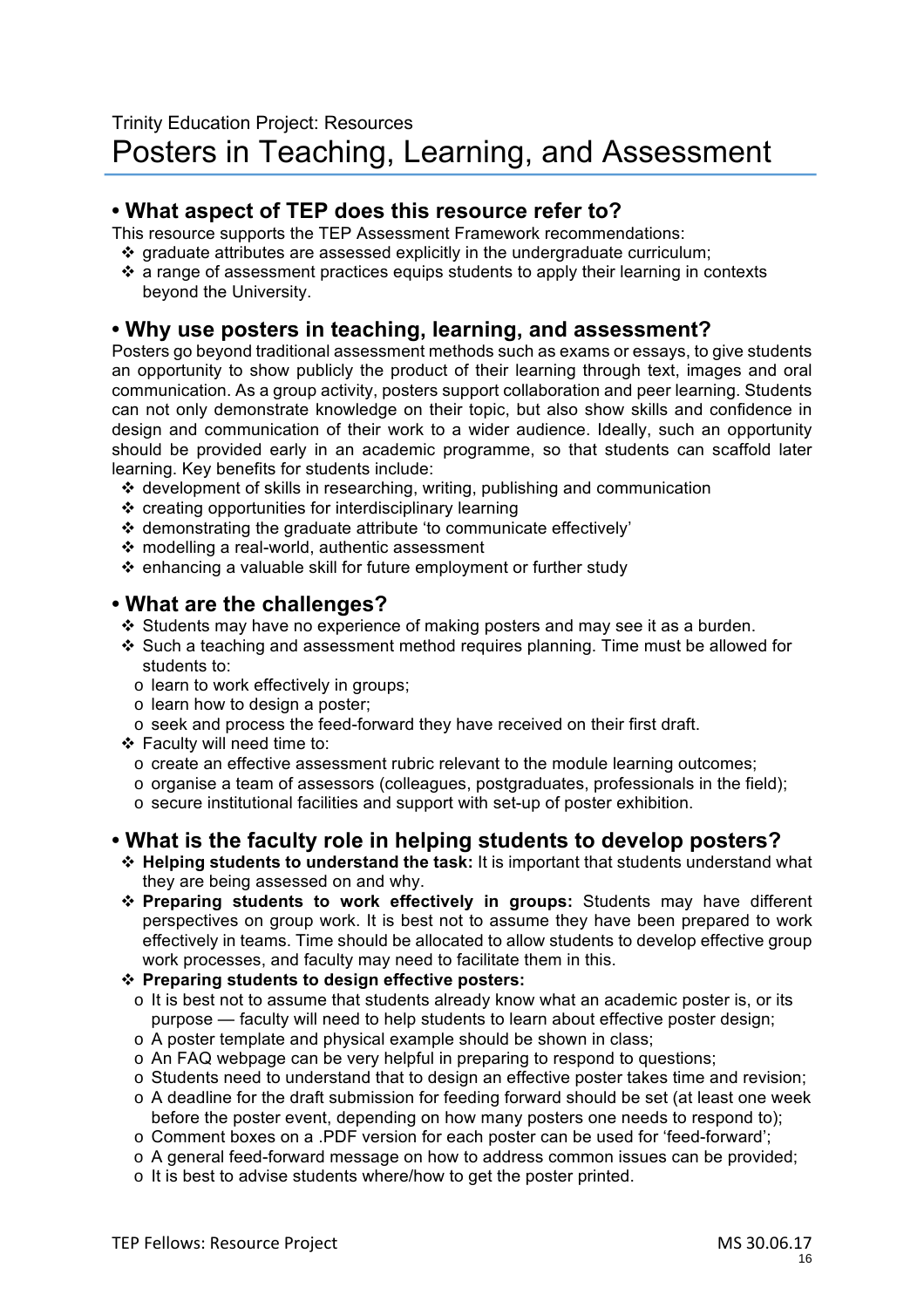# • **Helpful questions to ask and issues to prepare for**

- v Do you have access to poster boards? You may need to hire these, so consider costs (and who will pay), and when and how they are going to be set up and taken down.
- v Do you have an appropriate space for the poster event? You may need permission from estates & facilities/security to use public foyers or corridors (e.g. fire escape routes).
- \* Poster boards will need to be numbered and allocated to groups; students will need nametags (proper nametags will greatly enhance the professionalism of the event).
- $\cdot$  Students need to be advised that the poster assessment event is compulsory and should be considered in the same way as an examination. They will need to sign-in (you may need someone to help with this) and attend for the duration.
- $\cdot$  Provide the poster assessors with a briefing, a clipboard, a nametag, copies of the assessment rubric and details on the groups to be assessed.
- $\div$  Provide some refreshments for the event.

# **• What is being assessed?**

What precisely is being assessed is an area needing careful consideration. There are many useful rubrics available, but it is best to ensure that any established criteria align with the learning objectives. For example, an assessment could consider:

- $\div$  coverage of the topic
- $\div$  innovation and presentation in the poster
- $\div$  how students handled questions from assessors
- v overall presentation

A key decision is whether to allocate group marks only, or both group and individual. Individual marks could be assigned based on a written reflection of learning (submitted within three days of the event). This can examine the utility of the assessment from the student's perspective and role, as well as how they collaborated in the project. For example:

- $\cdot \cdot$  how each member contributed in relation to the student's own contributions, and how issues were resolved; what one might do differently in a future group-based assessment;
- $\cdot$  how useful the assessment was for developing the student's knowledge about the topic;
- ❖ what new skills were learnt;
- $\div$  perspectives on the public assessment.

# **• External Resources**

Better posters (blog): http://betterposters.blogspot.ie

CAPSL. (nd) 'Posters.' https://www.tcd.ie/CAPSL/TIC/guidelines/assessments/posters.php

- Hess, G.R., K. Tosney and L. Liegel. (2006) 'Creating effective poster presentations.' http://www.ncsu.edu/project/posters
- Ladd, R. (nd) 'Designing an effective poster.' Health Sciences Library, U. North Carolina. http://guides.lib.unc.edu/c.php?g=8592&p=44025
- O'Neill, G. and D. Jennings. (2012) 'The use of posters for assessment: a guide for staff.' UCD Teaching and Learning Resources. https://www.ucd.ie/t4cms/UCDTLA0039.pdf

Poster Perfect: http://www.the-scientist.com/?articles.view/articleNo/31071/title/Poster-Perfect/

Colin Purrington's (excellent, comprehensive and amusing) poster tips: http://colinpurrington.com/tips/poster-design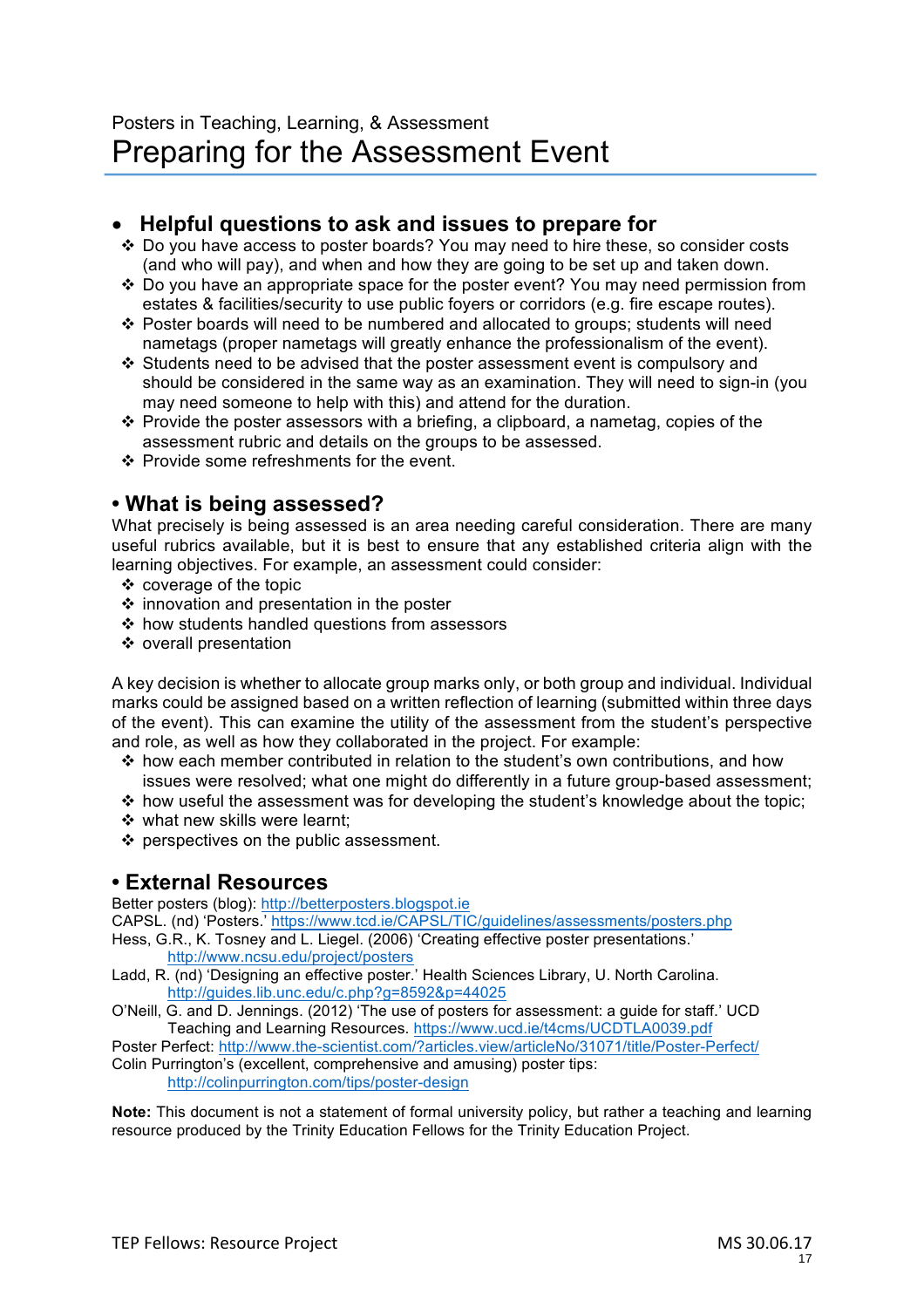# Trinity Education Project: Resources Extended Written Assessment

# **• What is an extended written assessment?**

Extended written assessment methods include essays, project work, practical reports, literature reviews, blogs, annotated bibliographies, and reflective writing. The writing can be descriptive, technical, or critical, and it can be presented in a formal or informal style. Written assignments, when well designed, can assess a range of graduate attributes and can markedly improve the engagement of students with course material. Writing is a skill which, with sustained practice, can develop all of the graduate attributes that we value in Trinity: to think independently, to communicate effectively, to act responsibly, and to develop continuously. In undertaking a writing task, students are prompted to think deeply about a topic, to address/interrogate their understanding, and to examine the learning process itself. Writing is a tool for thinking, and the act of writing generates ideas. As a result, students are better able and more willing to engage in discussion, further improving and developing their learning. For these reasons written assignments have been designated as a 'high-impact educational practice' which have been shown to improve student learning across the curriculum. The parameters being assessed in written tasks should be aligned with the learning outcomes of the module and of the programme, and students should be clearly informed of what is being assessed.

# **• Contents**

This document outlines some types of written assignments currently in use in College, addressing advantages, disadvantages, assessment criteria, and recommended approaches to successfully designing such assessments. Each type of assessment has been given its own page, and some include practical examples provided by colleagues. This document will include discussion of:

- $\div$  essavs
- ❖ literature reviews
- $\div$  blogs
- $\div$  reflective practice
- $\div$  journals
- $\div$  project write-ups
- $\div$  annotated bibliography

# **• External Resources (General Writing)**

University of Wisconsin-Madison, 'Writing Across the Curriculum.' https://writing.wisc.edu/wac/ Trinity College Dublin (CAPSL), Trinity Inclusive Curriculum, 'Written Work.'

https://www.tcd.ie/CAPSL/TIC/guidelines/assessments/written-work.php University College Dublin, Teaching and Learning. http://www.ucd.ie/teaching/ University of Leicester, Leicester Learning Institute. https://www2.le.ac.uk/offices/lli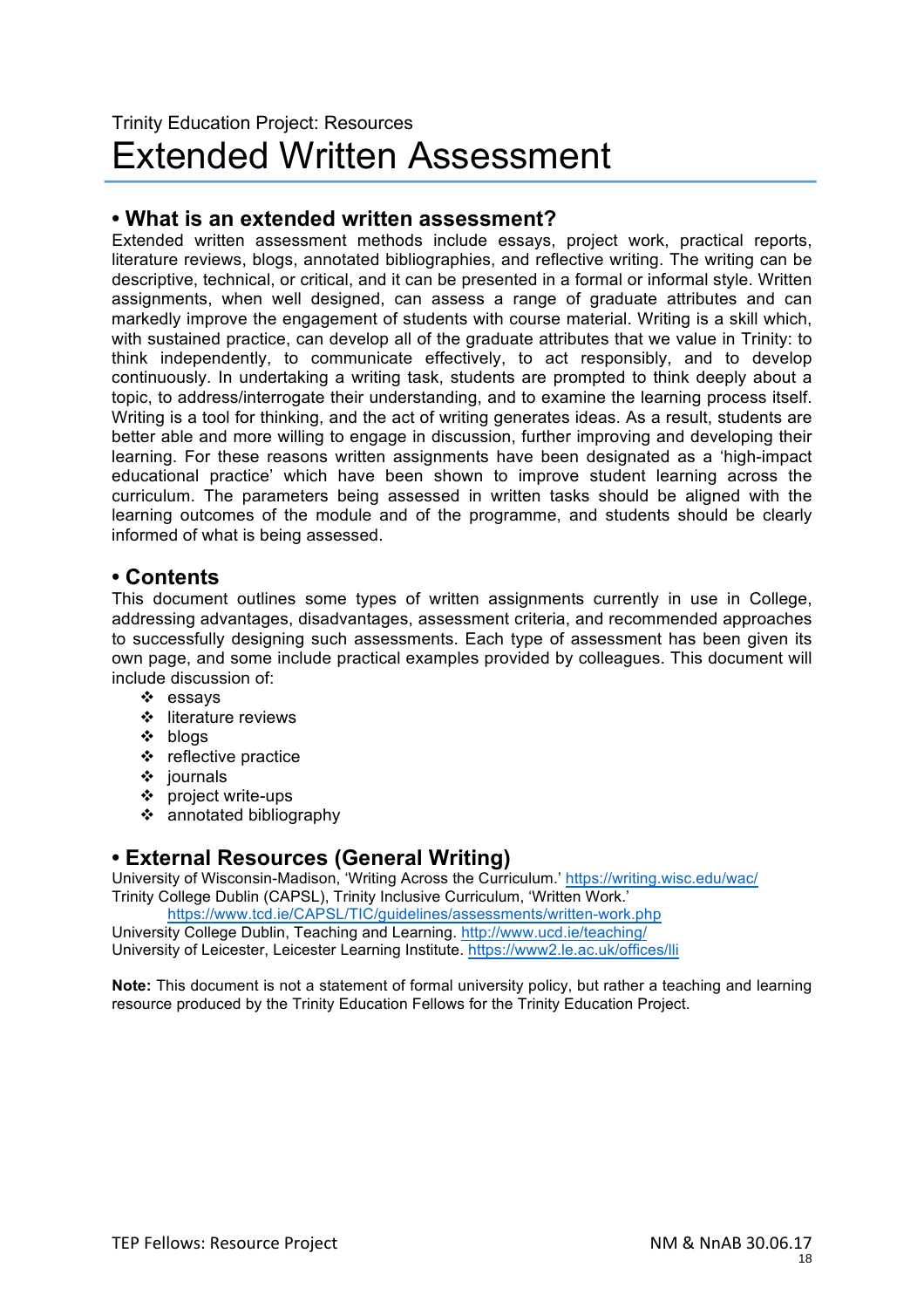Extended Written Assessments

# Essays

# **• About Essays**

Essays are generally a form of critical writing displaying a wide range of academic skills, which explains their continuing popularity as an assessment method. An essay presents the author's thesis supported by appropriate references from the literature. A good essay demonstrates a student's ability:

- $\div$  to understand the precise task set out by the title
- $\div$  to identify appropriate references to read
- $\div$  to analyse and evaluate the reference material
- $\cdot \cdot$  to construct and present a cogent argument based on the reference material
- $\div$  to set out a well-supported conclusion
- $\cdot\cdot\cdot$  to structure the essay to best convey the arguments and to support the conclusions
- $\div$  to demonstrate these abilities within a set word limit

#### **Advantages: Essays can…**

- ❖ assess all levels of learning objectives
- $\div$  encourage original thinking
- $\div$  display students' depth and breadth of understanding of a subject
- $\div$  develop analytical and critical skills

#### **Disadvantages: Essays are…**

- $\div$  time-consuming to write and to mark
- $\cdot$  necessarily subjective when it comes to marking
- $\div$  difficult terrain in which to detect certain types of plagiarism
- $\cdot$  subject to variable writing skills, which may affect clarity of presentation

#### **Design concerns: It is important to…**

- $\div$  inform students of the assessment criteria, including guidelines on grammar, spelling, etc.
- $\cdot \cdot$  ensure that there is no ambiguity in the title or question
- v clarify terms such as 'compare,' 'evaluate,' 'critique,' etc.
- $\cdot$  use essays to assess high-level learning, rather than to use where simpler forms of assessment might suffice

#### **Assessment criteria for essays include:**

- $\div$  understanding of the essay topic
- $\div$  relevance to essay topic
- $\div$  clear and effective presentation of an argument
- $\cdot$  use of appropriate supporting material
- $\div$  references and bibliography included

### **• External Resources**

University of Leicester, Leicester Learning Institute, 'Writing Essays.' http://www2.le.ac.uk/offices/ld/resources/writing/writing-resources/writing-essays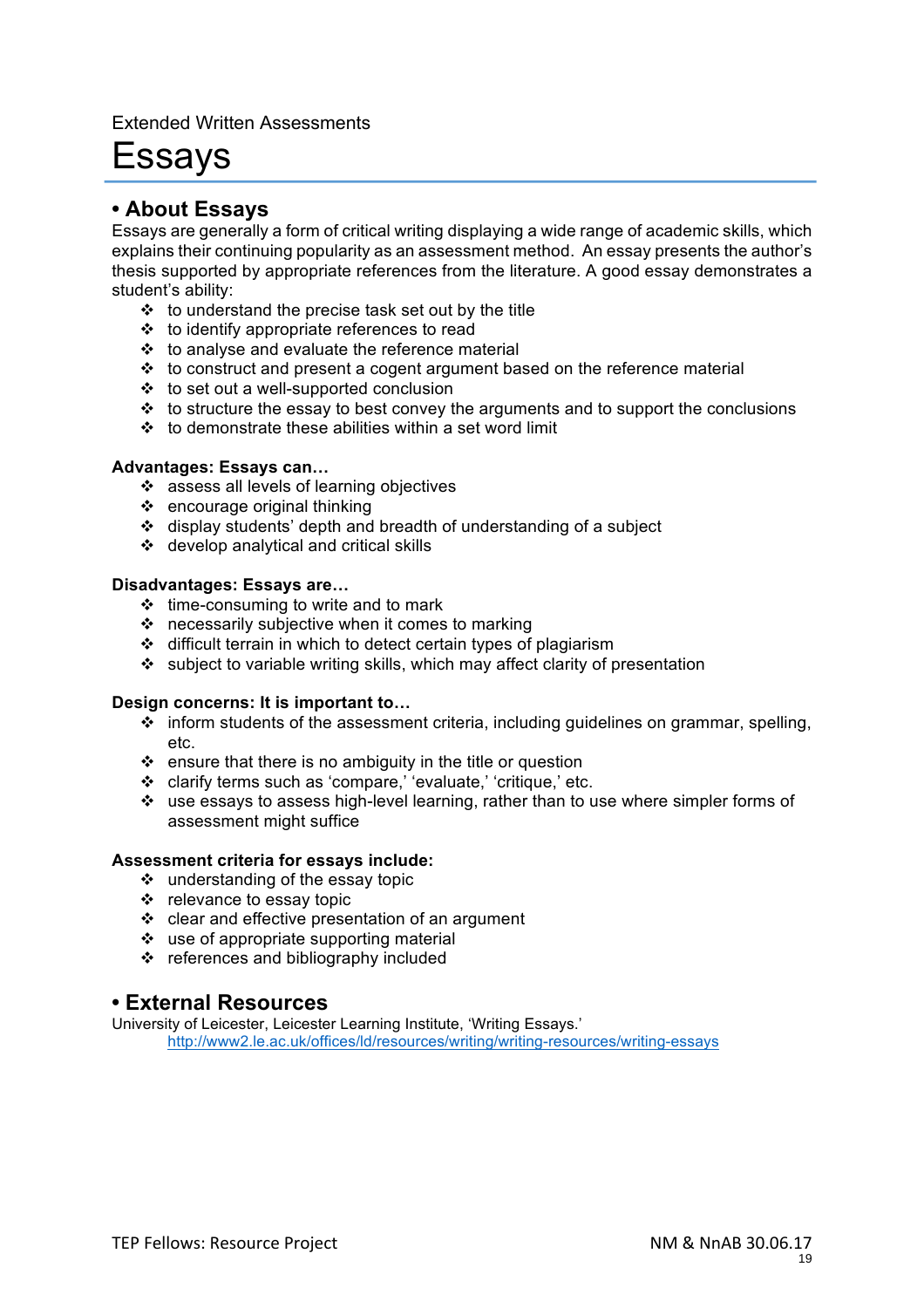# Extended Written Assessments Literature Review

# **• About Literature Reviews**

A literature review is a comprehensive review of the existing literature on a particular topic. It includes a critical evaluation of the theories, methodologies, research findings (assessments and evaluations) and presents a synthesis of the published work on the topic. It differs from an essay in that it presents the current analysis of a topic, rather than presenting the author's own opinion on the topic.

A literature review may be preparatory to a research project, in which case the review highlights gaps in existing knowledge, outlines the problem to be addressed, and suggests potential research methodologies.

### **Advantages: Literature Reviews can…**

- $\div$  encourage deep learning and engagement with the topic
- $\div$  develop research skills, analytical skills, and communication skills
- \* develop many graduate attributes, such as time management and project management

#### **Disadvantages**

- $\cdot$  training of students in research and analytical skills is resource-intensive
- $\cdot \cdot$  necessary feedback to students is time-consuming
- $\cdot$  selection of appropriate material for review can be challenging/daunting for students
- $\cdot \cdot$  requires that the instructor has deep and extensive knowledge of a range of research areas

#### **Assessment criteria**

- $\div$  clear outline of the aim of the review
- $\cdot$  appropriate selection of a range of sources of current literature on topic
- $\div$  critical analysis of material presented
- ❖ conclusions reached are justified
- $\cdot \cdot$  research questions suggested arise logically from review

### **• External Resources**

University of Melbourne, "Literature Reviews" Homepage. http://unimelb.libguides.com/c.php?g=402756&p=2740804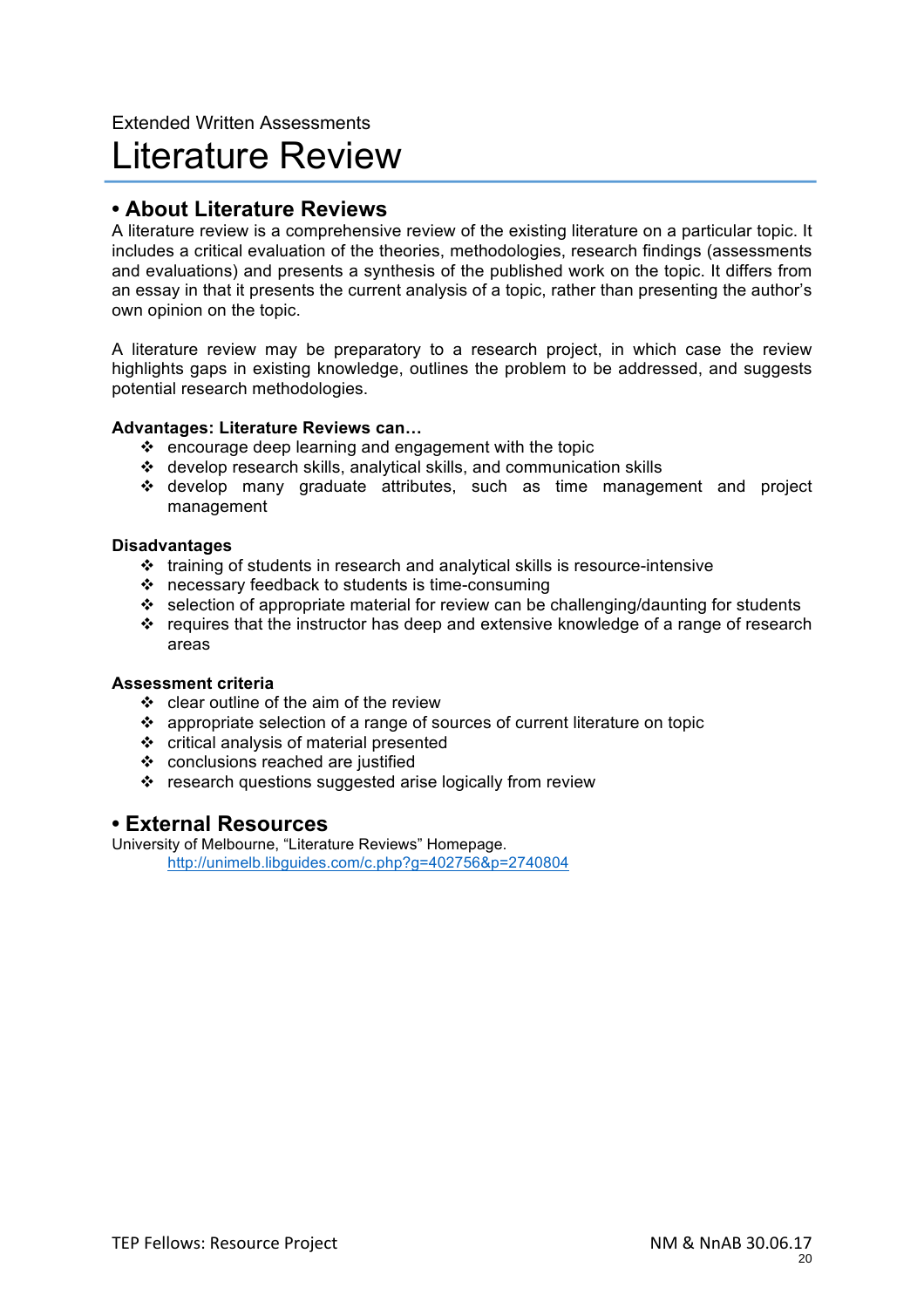### Extended Written Assessments

# Blogs

# **• About Blogs**

Blogs are an informal, diary-style piece of writing that is hosted on the web and is available to view and comment on by the lecturer, classmates, and occasionally by the public. The informal style of blogs is attractive to students, and the pedagogical benefits are visible in an increase in interactive and reflective practice. The capacity to comment on others' blogs results in collaborative learning and increased engagement and interaction with the material. Blogging can increase reflective practice by students, which further increases engagement.

### **Design**

- $\div$  learning goals and outcomes should be very clearly defined
- $\div$  the requirements for frequency, length, content and assessment criteria should be explained
- v guidance on writing and commenting on a blog should be provided

### **Advantages: A blog can…**

- $\div$  increase reflective thinking
- $\div$  increase collaborative learning
- $\div$  encourage critical thinking
- $\div$  promote respect for others' views
- $\cdot$  improve communication skills
- $\div$  encourage constructive criticism

### **Disadvantages: Some students may…**

- $\div$  not engage
- $\div$  predominate in discussions
- v express controversial, politically or factually incorrect information
- $\div$  comment in a personal way or be over-critical of others' work

### **Assessment**

Assessment criteria for blogging should generally consider the focus and engagement of students with the topic. The best blogs display critical thinking, engagement, and selfreflection.

# **• External Resources**

Luján-Mora, S. and S. de Juana-Espinosa. (2007). 'The Use of Weblogs in Higher Education: Benefits and Barriers.' *Proceedings of the International Technology, Education and Development Conference (INTED 2007)*, p. 1-7. http://desarrolloweb.dlsi.ua.es/blogs/use-of-weblogs-inhigher-education-benefits-and-barriers

Keesee, G. (2010) 'Welcome to the Wonderful World of Wikis and Blogs.' Fayetteville Technical Community College. PowerPoint presentation:

http://teachinglearningresources.pbworks.com/f/Wake\_up\_wikis\_blogs.ppsm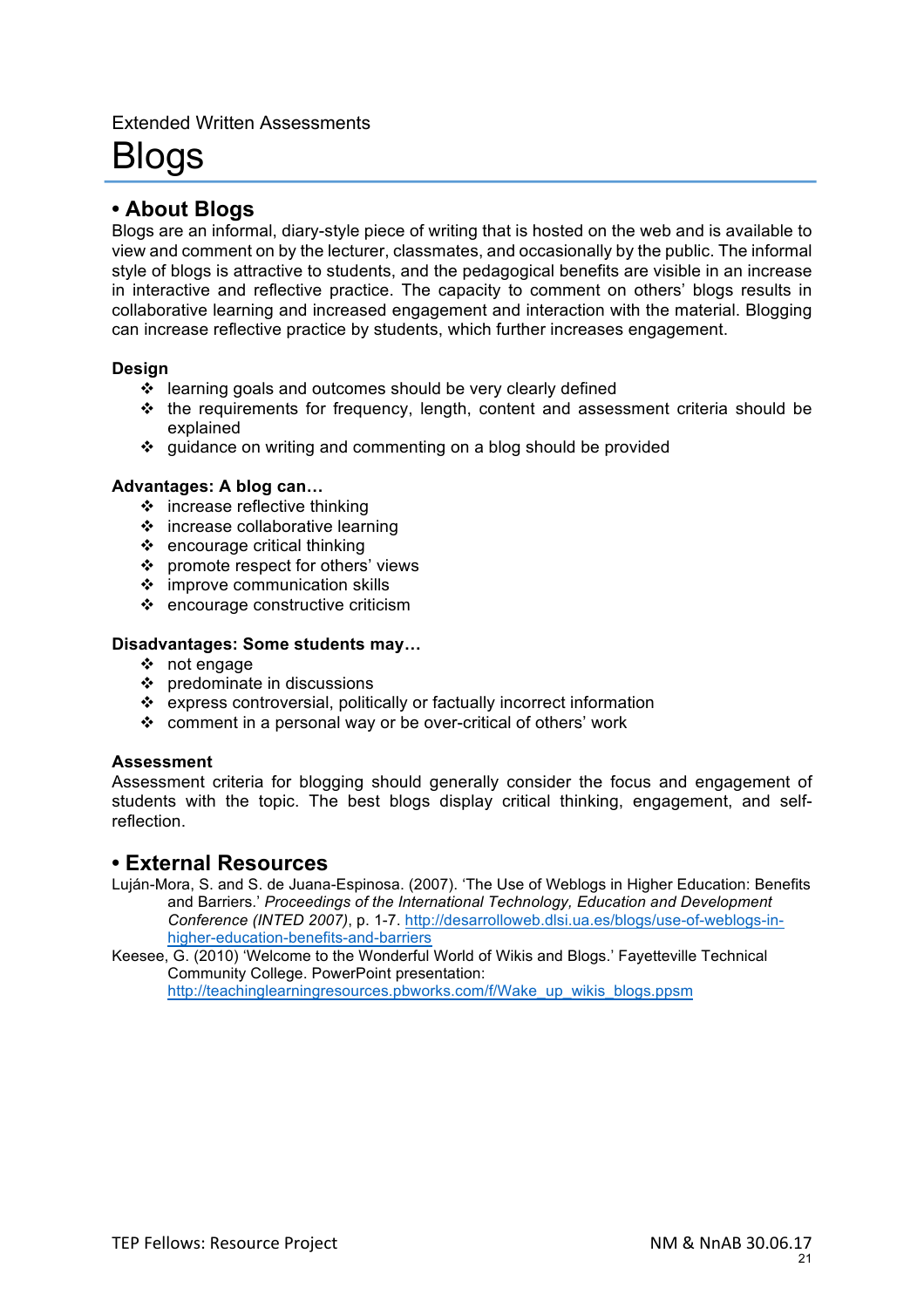# Extended Written Assessments Reflective Practice Writing

# **• About Reflective Practice Writing**

Reflective practice is a form of assessment in which students reflect on their own learning by analysing their personal engagement with a subject in terms of performance, understanding, response and development. Typically, a student reflects on a completed piece of work or project and charts the learning process throughout. In the case of group work, a student considers their individual contribution, their interaction with group members and the resultant effect on the learning process and outcome.

### **Advantages: Reflective practice can…**

- $\div$  promote engagement by student with topic
- $\div$  encourage deep learning
- v develop meta-cognitive skills
- ❖ provide feedback on course design
- $\div$  be suitable for all types of learners, due to the flexibility of format

### **Disadvantages**

- $\div$  some students may not be entirely honest in their reflection
- some students dislike the personal nature of the writing and are concerned about confidentiality
- $\cdot \cdot$  time-consuming to write and to assess
- $\div$  objective and consistent marking can be challenging

### **Design Issues**

- $\div$  clear guidelines on content, length and assessment criteria are essential, especially for students writing a reflective piece for the first time
- $\div$  purpose and benefits of reflection must be clarified
- $\div$  feedback to students is essential

### **Assessment**

- $\cdot$  clear description of the process, experience, activity etc. is provided
- ❖ response to experience is outlined
- $\cdot$  critical evaluation of response to experience is delineated (motivation, values, assumptions)
- $\div$  effect of experience on the student's learning is provided

# **• External Resources**

University of Leicester, Leicester Learning Institute, 'Reflective Practice Assignment.' https://www2.le.ac.uk/offices/lli/developing-learning-and-teaching/assessment-andfeedback/copy19\_of\_case-studies

University of New South Wales, Sydney, 'Examples of Reflective Writing.' https://student.unsw.edu.au/examples-reflective-writing

Levett-Jones, T.L. (2006) 'Facilitating reflective practice and self-assessment of competence through the use of narratives.' *Nurse Educ Pract.* March, 7(2): 112–9. https://www.researchgate.net/publication/6151032\_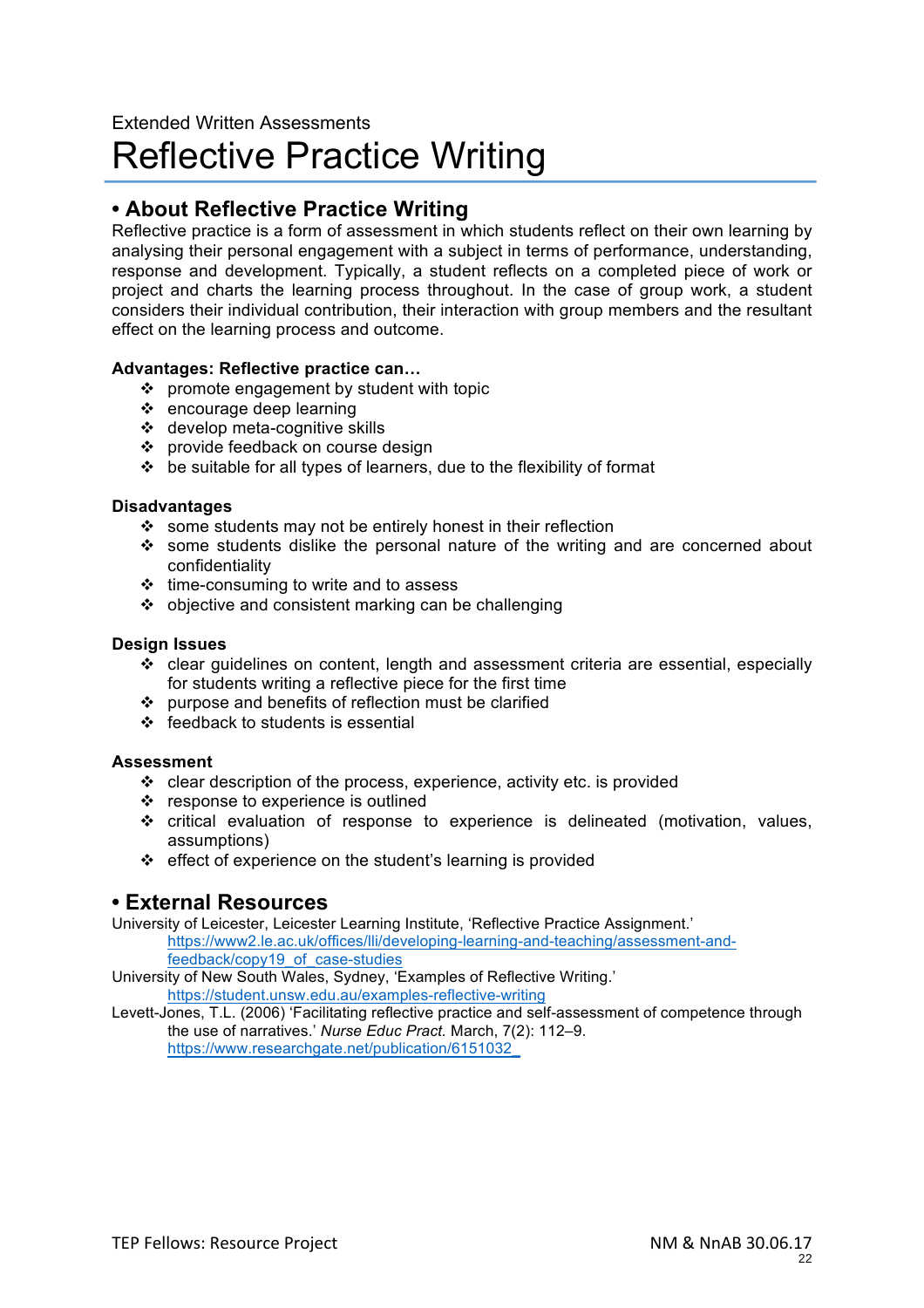# Extended Written Assessments Examples of Learning Journals and Reflection

### **• Example 1: Dr Carole Holohan, Assistant Professor in Modern Irish History**

'I've had very positive experiences using learning journals in the past. They work best when a substantial weighting is given to them in terms of the overall assessment for the module (I've given 20% and 40%). The learning journal is designed to help students reflect on the weekly reading and engage fully with the course. It allows students to prepare for class discussion and helps develop their analytical and writing skills. It also helps students identify areas and issues that are unclear or difficult and these can then be addressed in class. It takes a certain amount of effort each week from students, but in my experience they have found it extremely helpful in keeping up with the course. Each week students wrote short responses (minimum of 500 and maximum of 800 words) to the readings and documents provided and submitted them via Blackboard in advance of class. I provided them with a learning journal template that contained a few general questions, such as 'what arguments emerged from the readings?'. The journals were discussed in class — as everyone had done the reading, generating discussion was much easier. Pointing out the positives of work in individual journal entries helped draw out students who don't normally contribute to discussion.

About halfway through term, I met with each student to give them some feedback on their journal. This obviously works best for smaller groups, but if the journal was worth a lesser amount, it could be used for larger groups also. Students submitted their weekly journal entry to Blackboard in advance of the class and at the end of the semester submitted all the entries in one word document, with a reflection/statement on their progress over the semester. In the reflection they identified what they had learned and how their own skills and understanding had developed over the previous weeks. I've had very positive responses from students with this assessment method and would highly recommend it.'

### **• Example 2: Dr Nicholas Johnson, Assistant Professor of Drama**

'The Department of Drama places substantial weight on regular submission of reflective writing, and no practical course (acting, directing, or devising in particular) exists that does not also require reflection as a substantial proportion of the mark. SF Theatre Laboratory classes, in which students create a research-led performance, are generally assessed 50/50 between practice and written reflection. Other courses where the emphasis is more practical might be 60/40 or even 70/30. The use of reflective writing is scaffolded throughout the degree, where JF and SF students might keep regular "field notes" or "journals" throughout a class like Introduction to Performing as a formative assessment, and then be asked to draw on those insights for a final marked submission. Rather than Blackboard, we have tended to use www.turnitin.com, because functions like GradeMark — especially the voice comment feature, by which the lecturer can instantly respond with up to three minutes of recorded speech has proved to be a more personable (and effective) way to respond to reflective writing.

The criteria we use in Drama to assess this type of work has a lot to do with the balance between documentation and analysis. We ask for: 1) evidence of *ongoing* application to the process of reflection and analysis; 2) insight and thought applied to the acquisition of personal technique and the function of the creative process; 3) attempt to draw connections between class concepts and experience outside the studio, as practitioner, spectator, or member of society; 4) range and depth of engagement with required reading or other outside research; 5) adoption of a constructive analytical stance that does not get stuck in superficial notions of "failure," "success," "enjoyment," or "dislike," but instead seeks to pose and respond to more productive questions about process and theatre-making; 6) focus on open-minded growth and acquisition of a personal technique, not the ongoing exercise of opinion. Standard essay criteria still apply: we expect articulation, organisation, and citation.'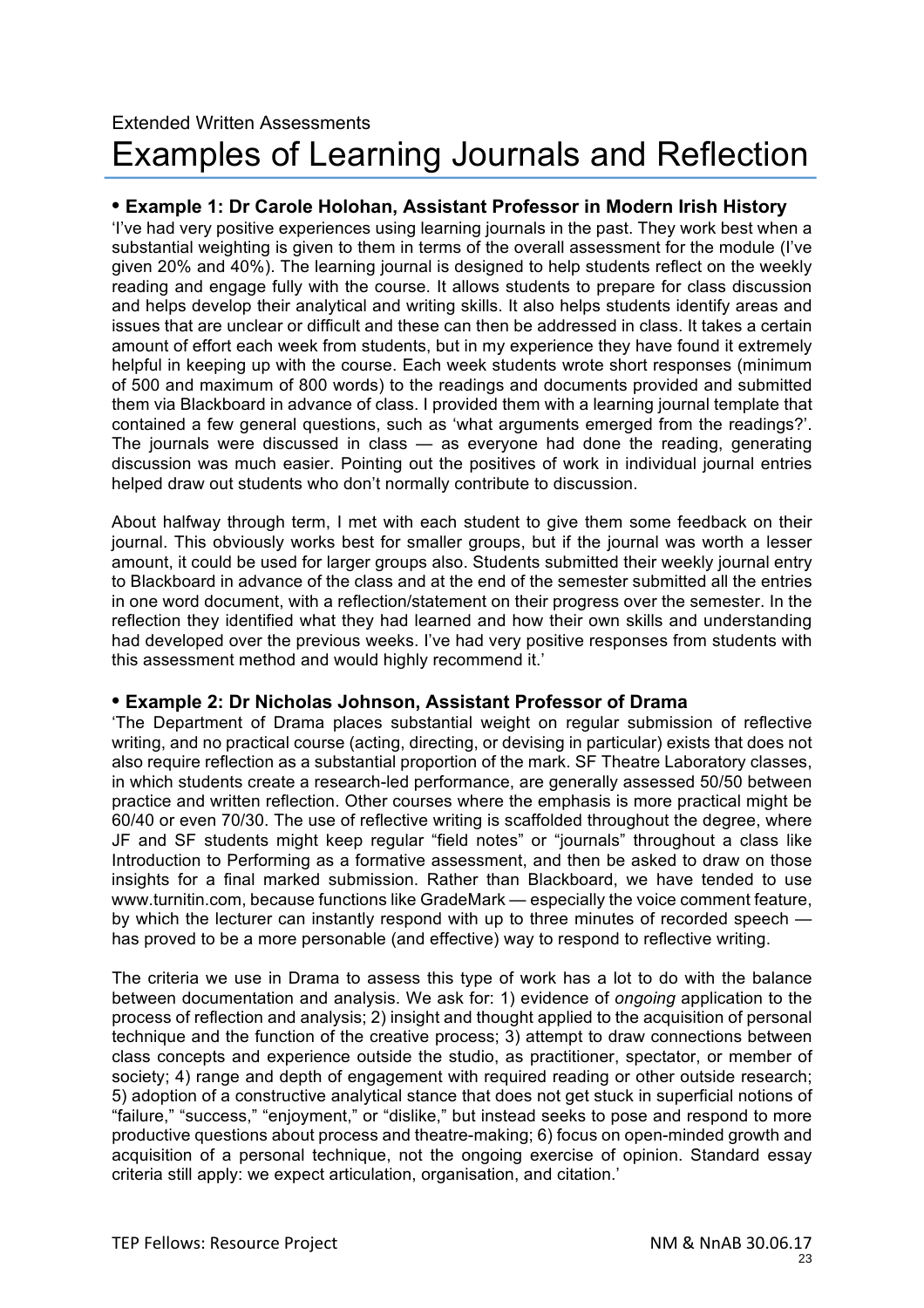# Extended Written Assessments Project Write-ups

# **• About Project Write-ups**

A project write-up describes how a student carried out an experimental, lab-based project. The write-up must describe the research aim of the project, the background to the research area, techniques and data analysis methods used, results obtained, interpretation of results, significance of results, future work that extends the current project, and references used. The description of the project must allow others to repeat the work by following the procedures described.

### **Advantages: Project Write-ups can…**

- $\div$  develop critical and analytic thinking
- $\div$  synthesise theoretical and practical skills
- $\triangleleft$  challenge students to describe their own work
- $\div$  develop time- and project-management skills
- $\div$  engage students deeply in a topic

### **Disadvantages: Project Write-ups can…**

- $\div$  be time-consuming
- $\div$  require a high level of supervision
- $\cdot \cdot$  have the unpredictable outcomes of experimental work
- $\div$  mislead students that the results obtained are more important than the learning process itself

#### **Assessment**

- v aim of project is clearly delineated
- $\div$  review of literature is comprehensive
- $\cdot \cdot$  research questions arise logically from the review presented
- $\div$  rationale for selected methodology is clear
- $\div$  results are clearly presented and critically analysed
- $\div$  conclusions are appropriate
- $\div$  bibliography is accurate

### **• External Resources**

University of Exeter, Department of Physics Handbooks, 'Guide to Writing a Project Report.' https://newton.ex.ac.uk/handbook/PHY/forms/WLB010919-4.pdf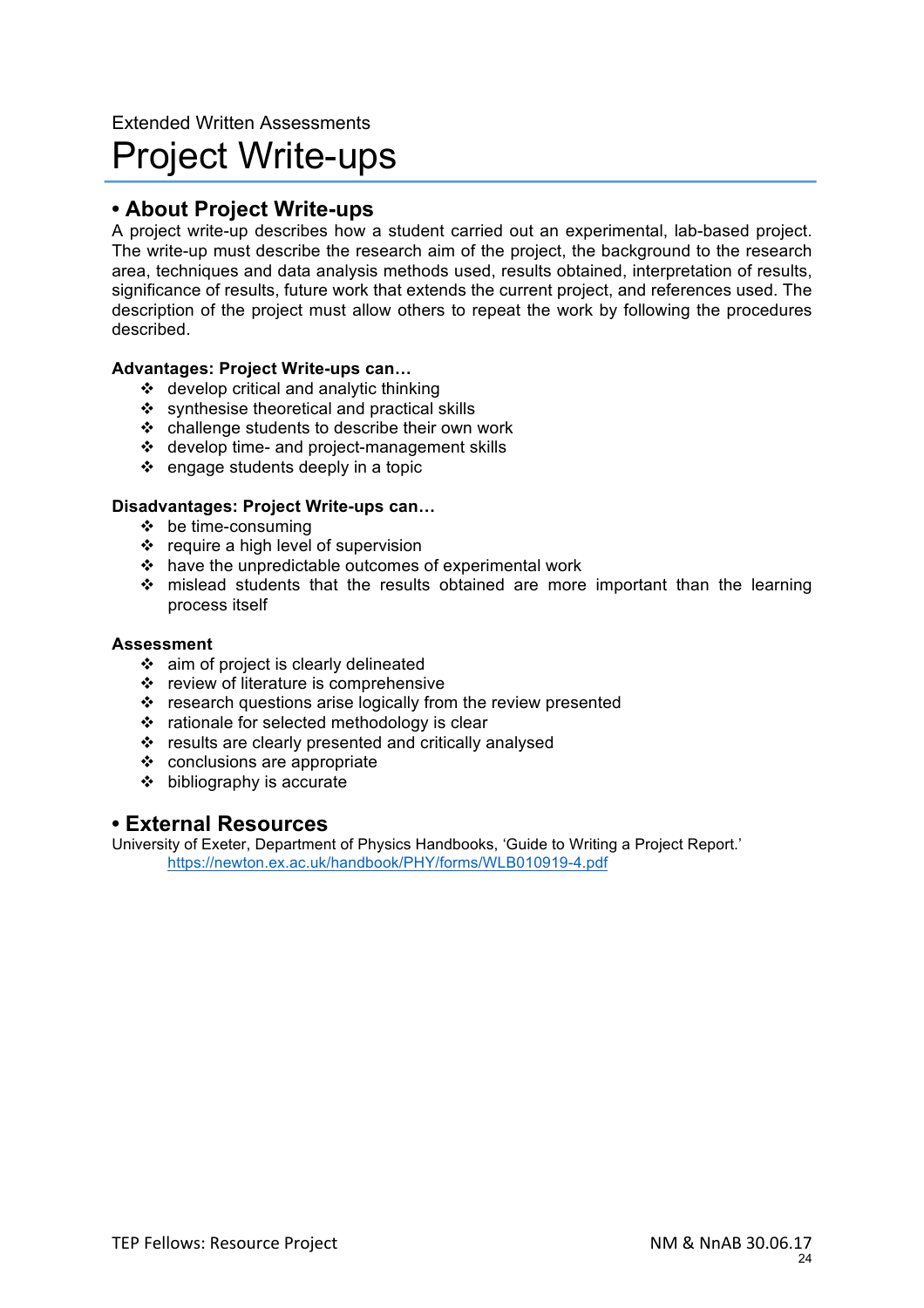# Extended Written Assessments Annotated Bibliography

# **• About Annotated Bibliographies**

An annotated bibliography is a review of the published research on a given topic presented as a list of references, with an accompanying summary included with each entry. The summary (100–200 words) is a brief description giving the aims, methods and conclusions of the work. The relevance of the work to the topic is then discussed. In terms of generating research and sources of material for a longer work, especially in the process of writing a dissertation or extended essay, a submission of an annotated bibliography can be a useful interim stage, and it is required in a number of departments as a 'precursor' to a capstone project. In building study skills and citation practice generally, it can be a useful exercise on its own.

### **Advantages: An Annotated Bibliography can…**

- $\div$  encourage deep learning and engagement with a topic
- $\div$  develop research skills, analytical skills, and communication skills
- $\cdot$  develop graduate attributes around the areas of time- and project-management

### **Disadvantages: An Annotated Bibliography can be…**

- v resource-intensive, due to the depth of research and analytical skills involved
- $\cdot$  challenging for students to accurately and concisely summarise material
- $\cdot \cdot$  challenging or daunting for students to select appropriate material for review
- $\cdot$  require deep knowledge of a broad range of material on the part of the instructor

#### **Assessment**

- $\div$  summaries of texts are accurate
- $\cdot$  summaries highlight the most important and relevant conclusions
- $\cdot$  selection and range of sources of current literature on the topic are appropriate
- $\div$  critical analysis of material is presented
- ❖ conclusions reached are justified

### **• External Resources**

University of New South Wales, Sydney, 'Annotated Bibliography.' https://student.unsw.edu.au/annotated-bibliography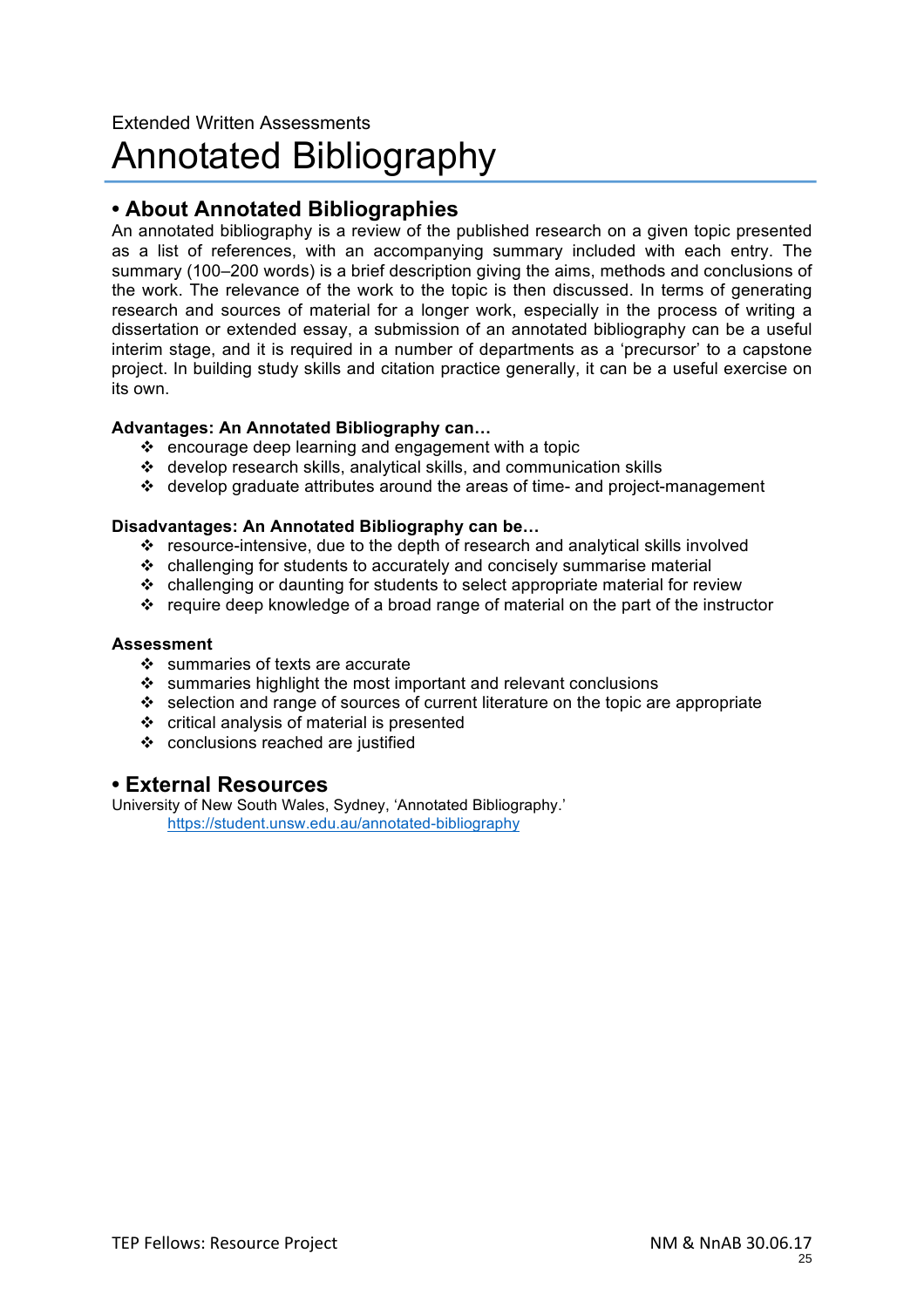# **• What is a Short Answer Assessment?**

A 'short answer' type assessment may take the form of multiple-choice questions, handmarked short answers, or clicker questions (which may or may not be credit-bearing) in the course of a lecture. MCQs and short answers can be used in any context, for example after watching a video, hearing a podcast, doing a practical, during lectures, or as end of semester exams in place of essays. As well as being much quicker to mark than essays, they extend the range of module content tested, preventing students from learning only part of the module. It is also possible to give automatic feedback on wrong answers if the quiz is done in Blackboard.

# **• General Tips**

It is wise to think ahead about structuring questions in a way that leads to faster marking. For example, it can help to make sure that all short answers are in units that divide into 10, as it speeds up marking to mark them out of 10 in the end (i.e. 2, 5, or 10 parts to a question). Where it doesn't reduce the difficulty of the question, it can be worthwhile to ask students to respond with single letters or numbers (indicating the answer they have chosen from a list), rather than writing full words or phrases, as this approach enormously reduces marking time.

# **• Definitions**

- v **Multiple Choice Questions (MCQs):** Problems with suggested answers, one of which is correct.
- v **Hand-marked Short Answers:** Questions designed to be very quick to mark, but which currently require hand-marking. They may take a number of forms (see below).
- v **Clickers (+/- credit bearing):** Hand-held device or smartphone app used to answer MCQs during a lecture. The response can be linked to Blackboard and marks can be retained, if desired.

# **• Strengths and Weaknesses**

- v **Multiple Choice Questions:** MCQs are useful to test knowledge of facts, but tend to be less useful for exploring concepts. They can be computer-marked, so are suitable for very large classes. Because the correct answer is given as one option, the student's task is reduced to recognition of the correct option. However, the difficulty level can be raised by making the 'wrong' answers familiar-sounding, or encompassing commonly made mistakes. It is possible to give two answers (both of which are right) and then include 'both a and b' as a possible answer. More than four optional answers can be given, so such combinations of correct answers can get complicated. There are many other ways to raise the difficulty level illustrated in this online resource: http://www.historyteacher.net/MCQuestionStems.pdf
- v **Hand-marked Short Answers:** These give the setter more freedom with question design. If carefully designed to minimise marking effort, they are ideal for very large classes to test both understanding of concepts and recall of factual information. Even if discursive parts are only included for smaller class sizes, these are still quicker to mark than essays. One approach is to have a table of definitions, or scenarios, and a separate jumbled list of terms or concepts that each illustrates. The student has to recognise the concept and put the appropriate term into the table next to the right description. This can be made harder by adding distractors to the list of terms that are incorrect for any definition.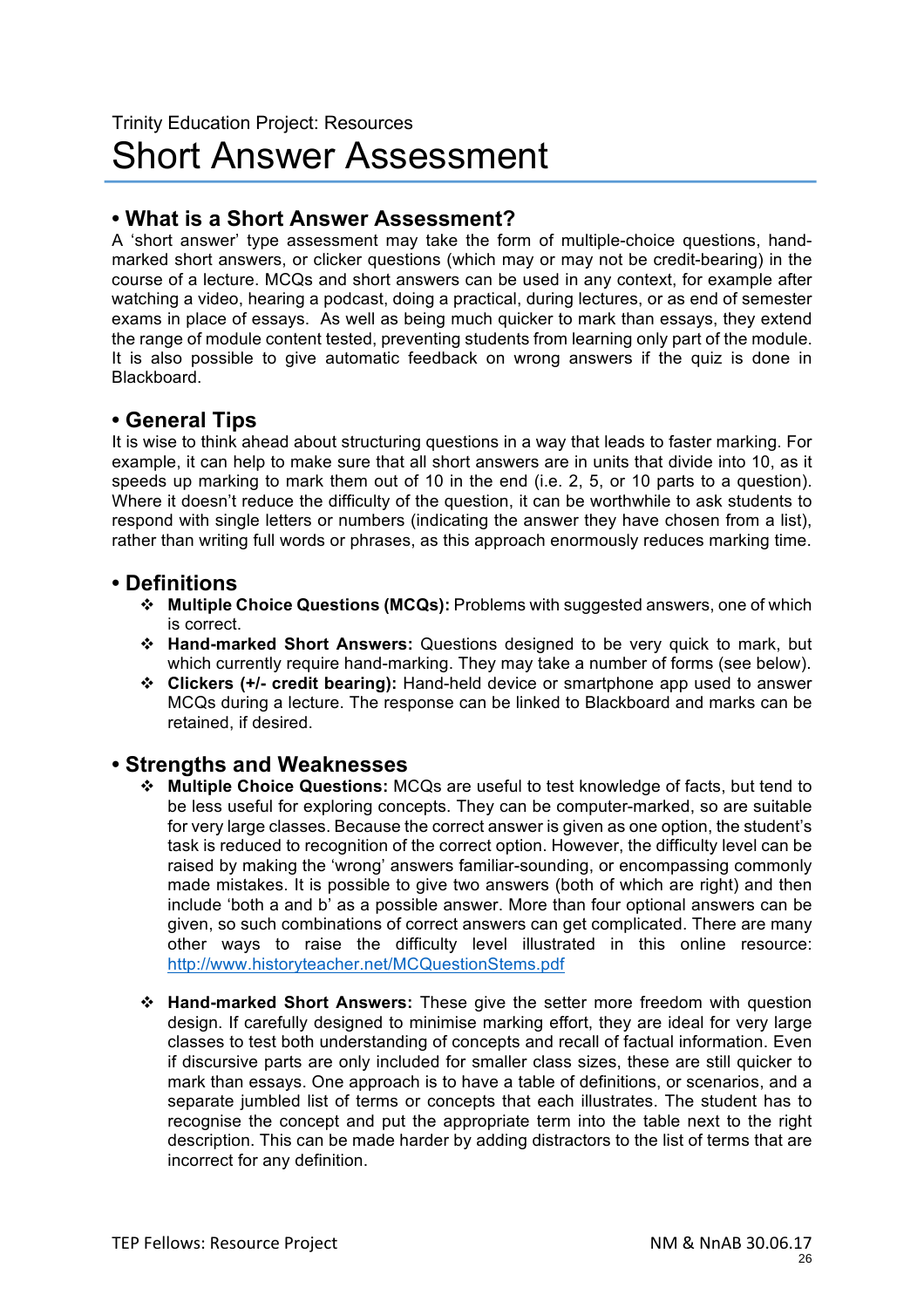# **• Strengths and Weaknesses (continued)**

v **Hand-marked Short Answers (continued):** Another approach is to give the student sentences discussing a particular topic, with alternative words in bold that they can select. It is tempting to use a true/false question here, but it is optimal to use three or more answer options if possible (e.g. larger/smaller/the same size), or a student can get 50% by pure chance. A freer (and harder) form of this is simply to have a piece of text discussing a concept, but to leave out crucial words or terms to be filled in by the student. This must be very carefully designed, or it can be very hard to work out what the sentence should have been, and any ambiguity leads to the question being unfair. To avoid this problem, students can be given an extended word cloud (including many unused words) to choose from, and so any ambiguous options can be left out from the word cloud.

Another option is to provide a figure, graph, equation or illustration and ask the students to fill in missing parts or label features on the figure. Supplementary questions can then follow the graph referring to other aspects of that particular piece of work.

The most discursive approaches can be kept relatively short by limiting the number of words allowed for the answer. Such questions would ask for a definition of a concept, for instance in ten words. Some students will ignore the word limit, so in those cases it can be written in the instructions at the start of the question that the instructor will read only the first ten words, and give the mark on those. Finally, the '10 parts' for these questions (as advised above) can be made up from a combination of these various idioms. **Examples** are provided below.

v **Clickers (+/- credit bearing):** Clickers can be used to enhance learning in the course of lectures, and to give the lecturer immediate feedback on whether the students have grasped a concept. If connected to Blackboard, they can give marks to each student, and thus can be used as a form of assessment too. Often they are most useful for providing a pause in the lecture, so that the students stop and engage with a difficult concept and understand an underlying complexity they might otherwise miss. One approach is to explain the concept, then offer the students a question exploring an aspect of that concept, with alternative responses listed for them to choose. The incorrect responses are arranged to be slight misunderstandings of the concept, so all appear at least plausible. Students can be asked to discuss with a neighbour for no more than a minute, and then vote on their jointly preferred response. Another approach is to wait until about half the students have responded, then ask the others to respond in the next 10 seconds, by counting down the final 5 seconds. The graph of responses is then revealed, and the instructor can then explain why the wrong responses are not correct, before continuing the lecture. Each clicker question takes about 5 minutes out of the lecture time, so generally a lecture will not fit more than four questions. The new app-based clickers allow the quiz to be left open for a day or two, allowing students to complete it in their own time. **Example clicker questions** can be found below.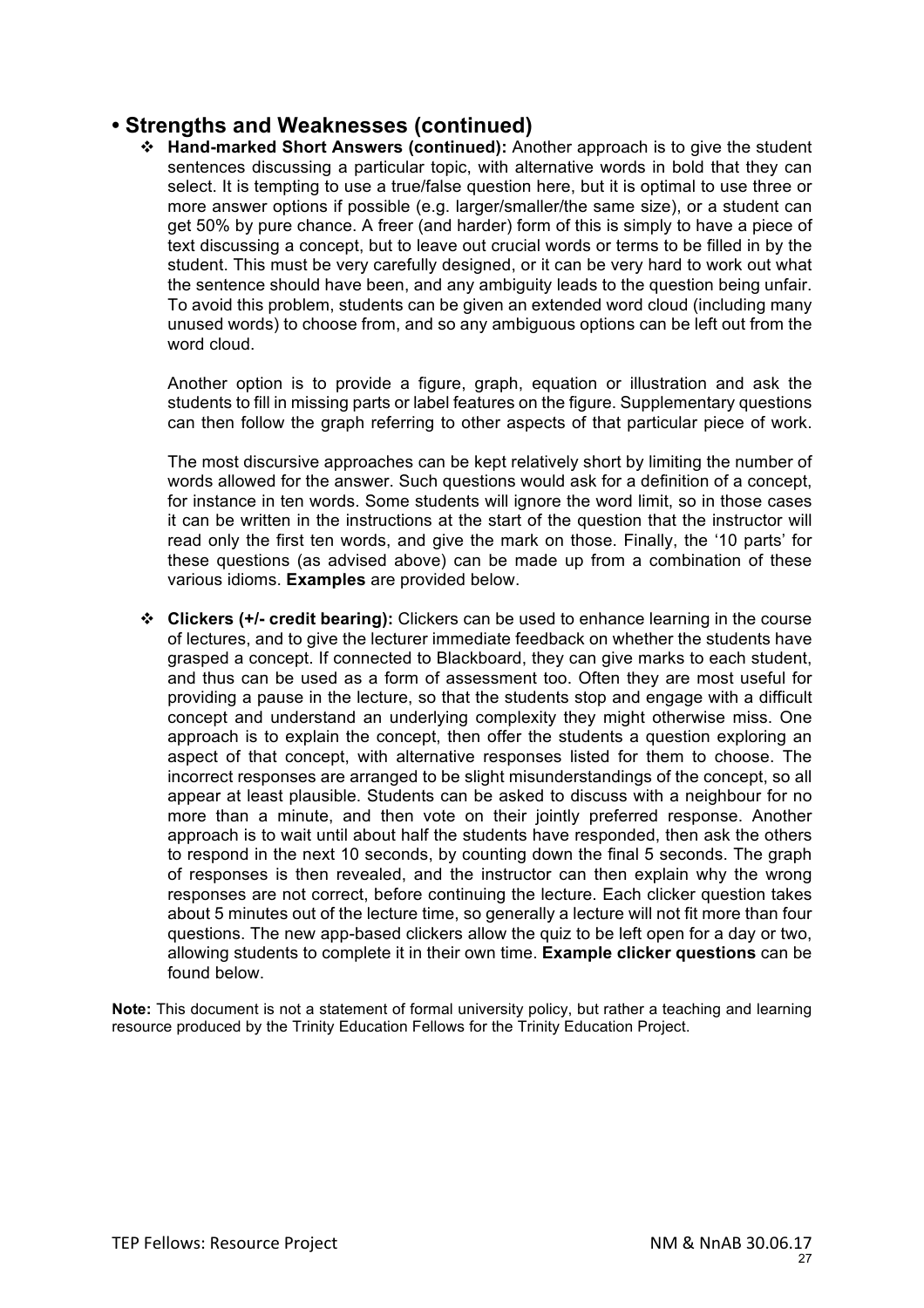# **• Table of scenarios/definitions**

For each of the descriptions relating to personalities or behavioural polymorphisms in the table, insert the letter denoting the relevant term. Terms can be used once, more than once, or not at all.

a: Hawk, b: Dove, c: bourgeois strategy, d: anti-bourgeois strategy, e: war or attrition, f: bold shy continuum, g: fast slow continuum, h: male-mimicking, i: gentes, j: negative frequency dependent selection, k: assortative mating, L: heterozygote advantage, m: producers, n: scroungers, o: predator inspection

| <b>Description</b>                                                        | <b>Letter</b> |  |
|---------------------------------------------------------------------------|---------------|--|
| A strategy in which you play the dove strategy when owning a              |               |  |
| resource, and hawk when the invader                                       |               |  |
| A strategy in which you play the hawk strategy when owning a              |               |  |
| resource, and dove when the invader                                       |               |  |
| A personality type in which small fish approach a predatory fish in       |               |  |
| order to learn about it and show off to females                           |               |  |
| Individuals that learn to open puzzle feeders and so supply others with   |               |  |
| the food they contain                                                     |               |  |
| Personality trait indicating likelihood to approach a novel object such   |               |  |
| as a fish trap                                                            |               |  |
| Long lasting competition for a resource in which an unpredictable         |               |  |
| giving up time is the best policy                                         |               |  |
| One mechanism by which two strategies can be maintained in a              |               |  |
| population because increase of one strategy reduces the fitness of that   |               |  |
| strategy                                                                  |               |  |
| A mating strategy for small males who can't fight for a territory so much |               |  |
| sneak matings                                                             |               |  |
| The sub-groups of cuckoo females allowing them to specialise their        |               |  |
| eggs to a particular host species                                         |               |  |
| A strategy for gaining food by using another individual to open a puzzle  |               |  |
| feeder for you                                                            |               |  |
| A mechanism for maintaining two strategies in a population because        |               |  |
| breeding between individuals of different strategies produces fitter      |               |  |
| offspring                                                                 |               |  |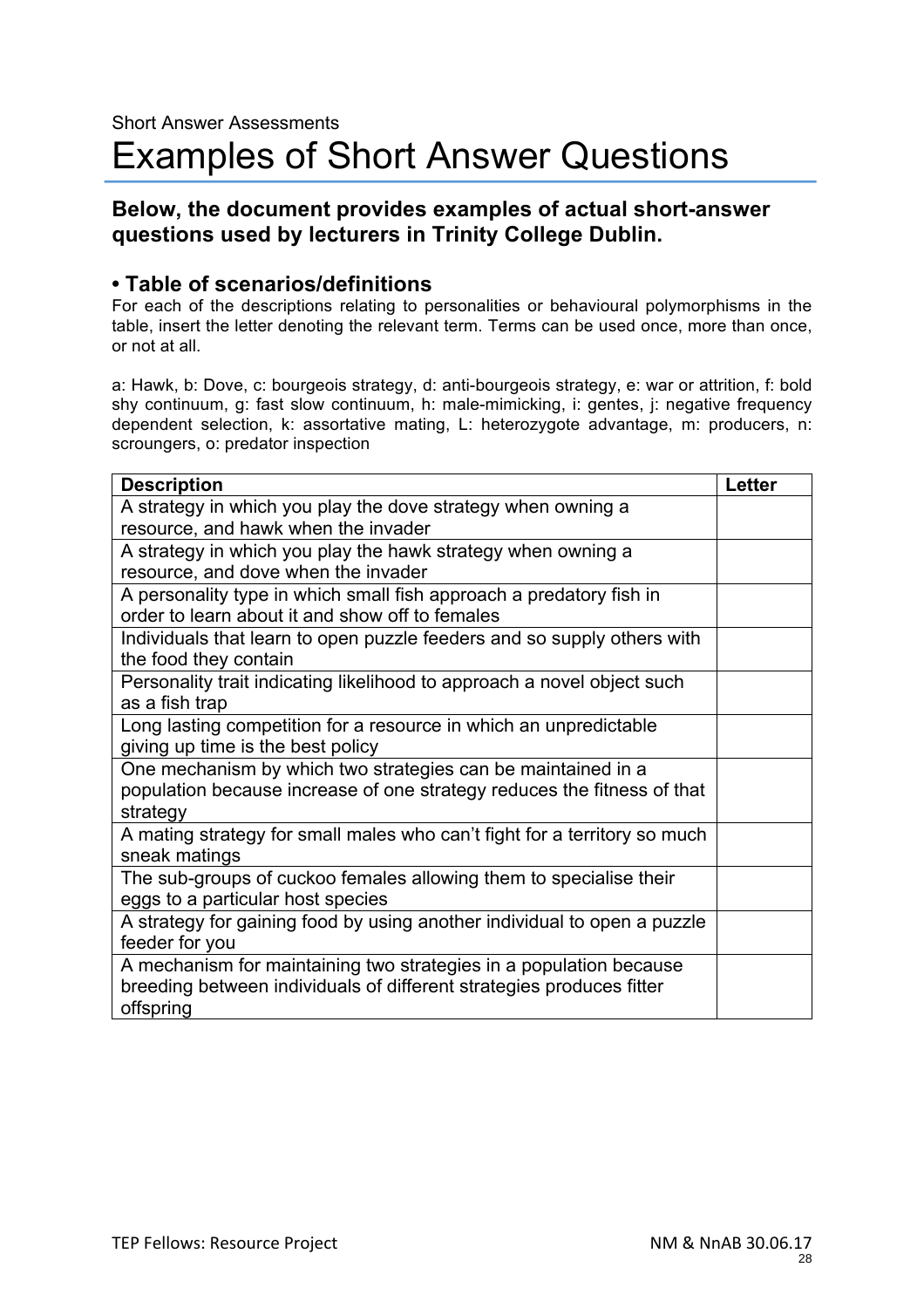# **• Sentences with gaps: Type 1**

Circle the correct option from those words printed in bold, or supply the missing terms:

- 1) Monogamous species are **more likely/less likely/equally likely** to go extinct than polygamous species.
- 2) This is partly because females, given little choice of mate quality, **increase/reduce/ don't change** their investment in breeding that year.
- 3) Dichromatic species are **more likely/less likely/equally likely** to go extinct than monochromatic species.
- 4) Strong sexual selection **improves/reduces/has no effect on** the survival of a species compared to species with little sexual selection.
- 5) The …………… ……………… is the name given to the detrimental effects of small population sizes, which helps explain why some abundant species go extinct.
- 6) Small populations experience **reduced/increased/unchanged** mating probability.
- 7) One way to alleviate problems of small populations is to **clump/divide/overpopulate /select** the population.
- 8) One method often used to achieve this employs **distractors/decoys/defenders/ compilers.**

# **• Sentences with gaps: Type 2**

From the word cloud, select words to complete the sentences below.

Wildlife, daybreak, temperature, seasons, growth rate, nutrients, insects, extent, predict, secondary substances, aspects, existence, breeding, winter, determine, daylength, evolution, indicators, adjust, bud-burst, over-wintering, output, timing, know, extrapolate, altered, cancel,  $CO<sub>2</sub>$  levels

- 1) Phenology is the study of the …………………. of animal and plant behaviour.
- 2) Insects must hatch just after ………………………… when the young leaves have fewer ……………………………… in them.
- 3) Insectivorous mammals and birds must time their breeding so that the peak in their young's ……………………………… coincides with the peak insect productivity.
- 4) With climate change, the timing of these events is …………………, but not to the same extent for each species.
- 5) Some species ……………………… their timings to compensate, but this is difficult because different species use different triggers for their behaviour: Insects use …………………… to decide when to hatch, trees use ……………….. to decide when to start growing.
- 6) If migration is involved, prediction of food availability in the ………………………areas must also be done from the …………………………. areas, giving even more scope for mis-timings.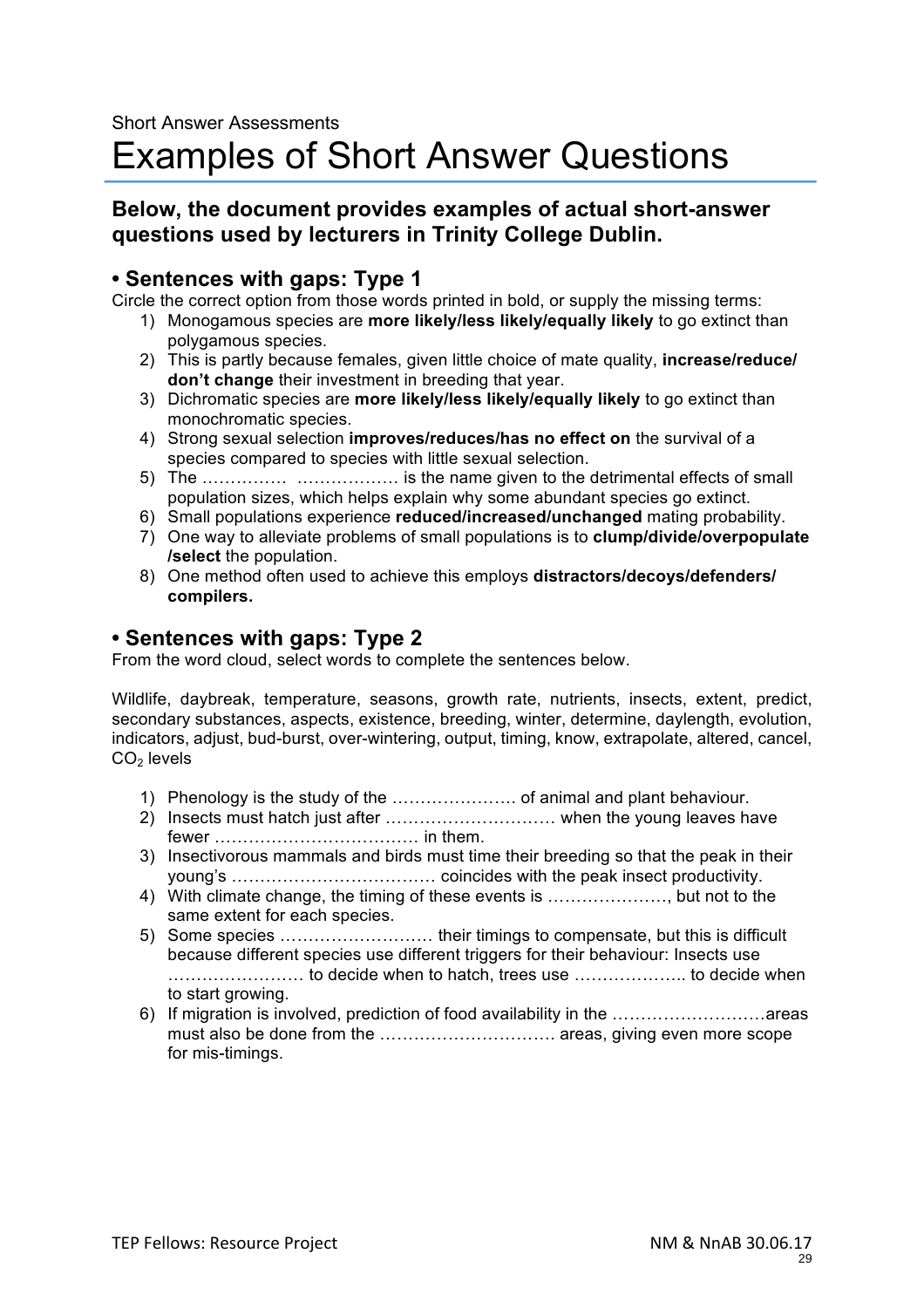### **• Figure-based Questions**

The graph shows the startle response of a rat to a loud noise, and how it changes over a series of trials. Mark onto the graph the areas which show

- a) Habituation
- b) Dishabituation
- c) Rehabituation
- d) Sensitization



e) Circle the correct answer:

What did the light flash do to the rat's response to the loud noise?

- a. Sensitized the rat to the noise
- b. Dishabituated the rat to the noise
- c. Rehabituated the rat to the noise
- d. Habituated the rat to the noise
- e. Nothing, it was a different cue.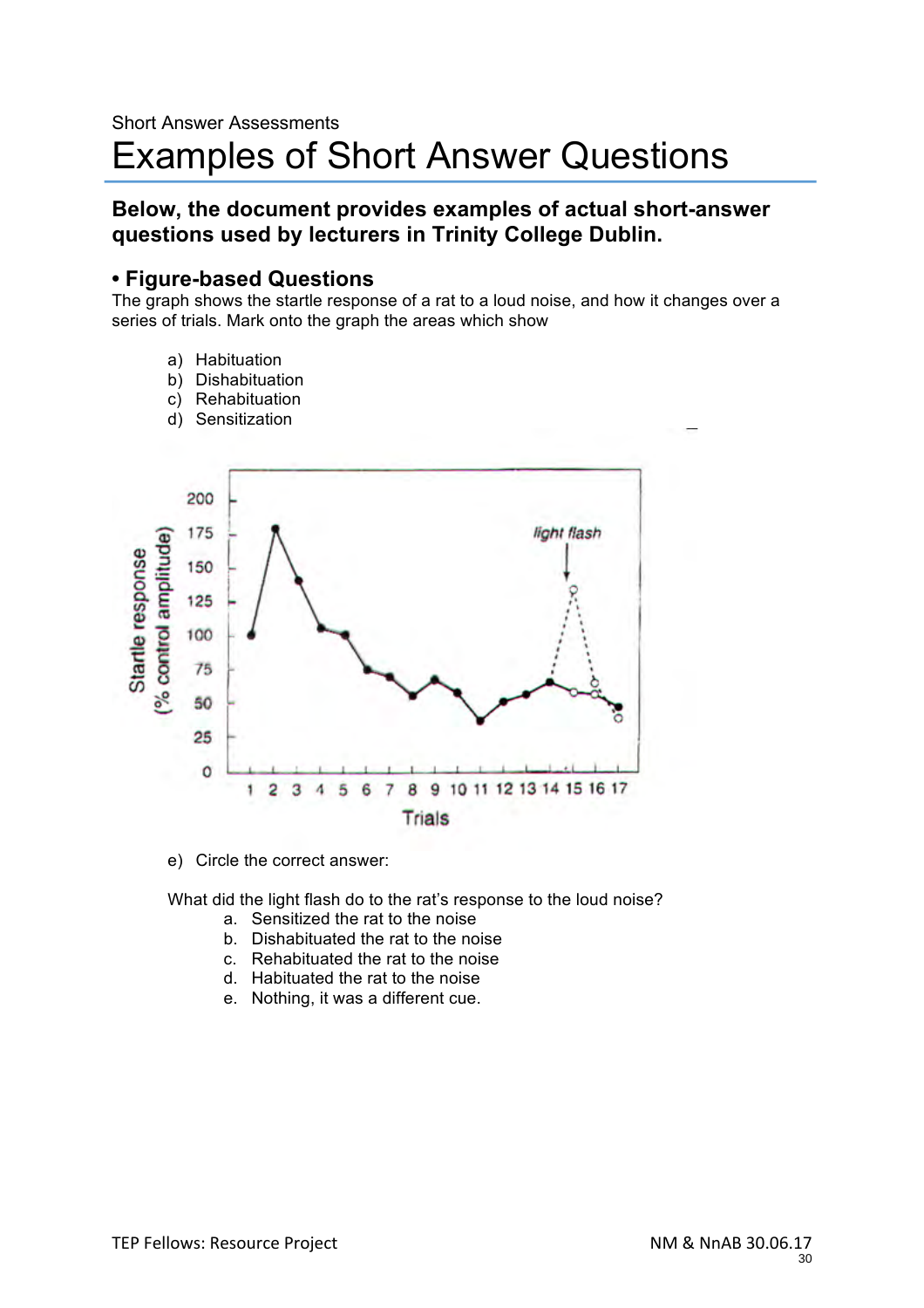# **• Word-limited Answers**

For each of the anthropogenic disturbances listed in the table, provide a wild species which is affected and a brief description of the problem arising. Problem descriptions must not exceed 20 words. **NB you will only receive marks based on the first 20 words you write in each section.** 

| <b>Disturbance</b><br>type | <b>Species</b><br>affected | <b>Problem description</b> |
|----------------------------|----------------------------|----------------------------|
| Hunting                    |                            |                            |
| Light pollution            |                            |                            |
| Water turbidity            |                            |                            |
| Sound pollution            |                            |                            |
| Introduced                 |                            |                            |
| predators                  |                            |                            |

# **• Clicker Questions**

Don't shy away from humour!

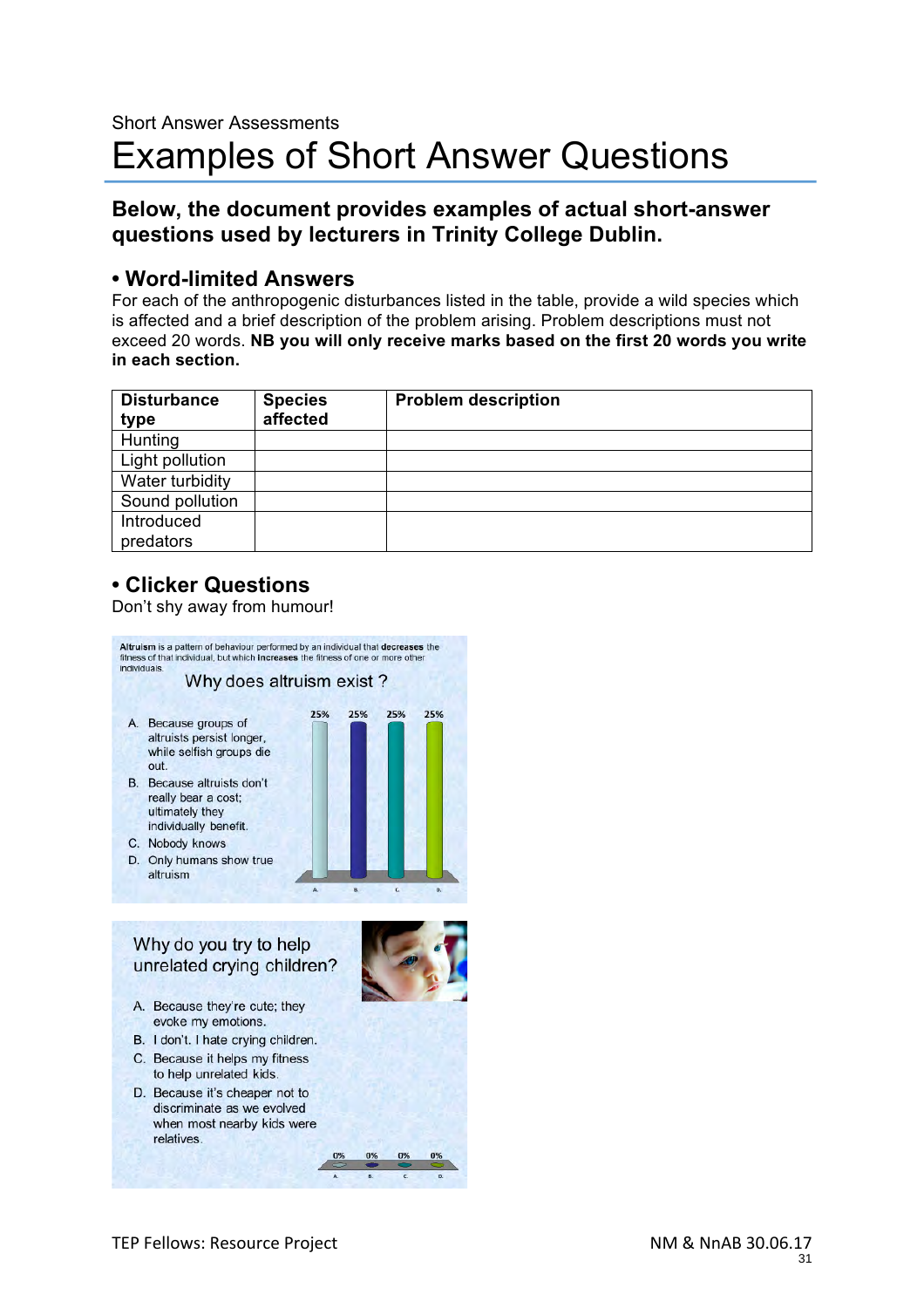# **• What is Group Work Assessment?**

Group work '…is formally termed cooperative learning, and is defined as the instructional use of small groups to promote students working together to maximize their own and each other's learning.' (Johnson et al., 2008).

**Informal group work** involves small temporary groups working together for short periods on specific problems typically during class-time. These approaches may include active learning methods such as think-pair-share, peer instruction and jigsaws.

**Formal group work** takes place over a longer time in which students complete a joint task or assignment and in which the social interaction contributes to the outcome of the project. Groups of 2 -6 students of differing abilities are formed. Roles may be assigned e.g. manager, scribe, sceptic, educator, conciliator and these roles may rotate.

# **• General Design Tips**

It is important to articulate the learning outcomes, both academic and social. It is worthwhile to place emphasis on how both cooperation and individual accountability are important, and how each will be assessed. Instructors are usually involved in selecting heterogeneous groups and assigning roles. Guidelines on ground rules for the group should be provided, as well as deadlines, assessment criteria, the format of the completed project, and how it is to be presented. progress must be regularly monitored, with feedback and suggestions for progression provided.

# **• Advantages: Group work can…**

- v Develop collaborative skills
- $\div$  Encourage independent thinking
- v Develop self-directed learning
- $\div$  Develop critical thinking and analysis
- $\div$  Develop oral and written communication skills
- v Accustom students to working in heterogeneous groups

# **• Disadvantages: Sometimes…**

- $\div$  Individual contributions may vary
- Some students may dominate the process, with shy students reluctant to participate
- $\div$  Learning outcomes may not be obvious to students
- \* Assessment of individual contributions may be challenging
- $\div$  Disagreements may sometimes escalate to personal attacks
- $\div$  Non-fluent speakers of English may be at a disadvantage

# **• Online group assignments**

For online group work, collaboration takes place online, allowing the instructor to monitor individuals' contribution to the process. Online group work is facilitated by an online word processor such as Google Docs, which allows users to modify documents online, or by a website such as wiki, that allows collaborative modification of content directly from the web browser. References providing a good overview of online group assignments are listed below.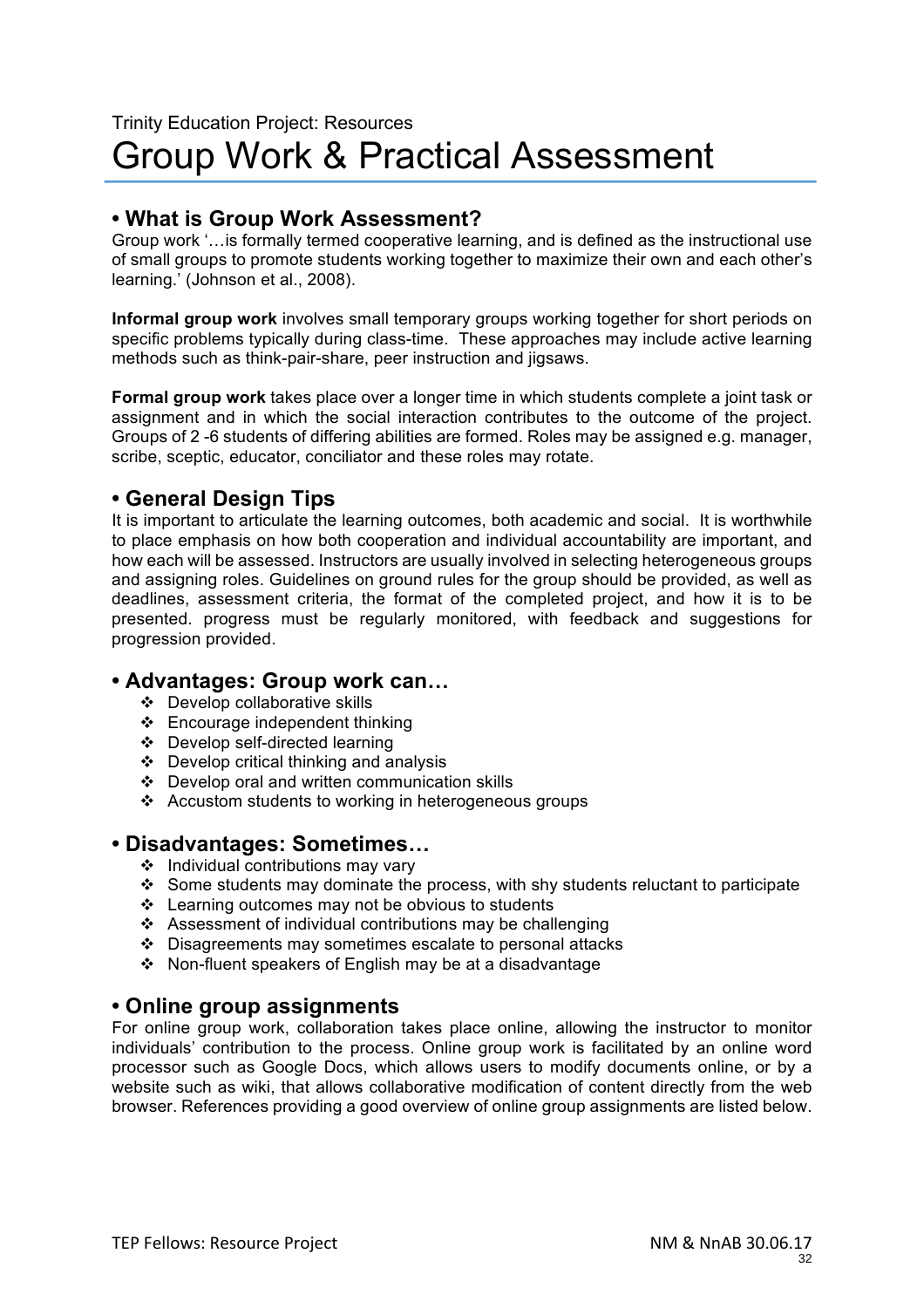# Trinity Education Project: Resources Group Work & Practical Assessment

# **• Assessment Considerations**

In general, both the product of the group work, such as a presentation, and the learning processes involved in generating the product, are assessed. A presentation may be assessed based on standard academic criteria reflecting the learning outcomes. In assessing the process, consideration may be given to individual student effort as well as to the group's effort, and it may include self-assessment and peer-assessment.

Specific criteria for process assessment are listed below:

- ❖ Performance of group roles
- $\div$  Negotiation and leadership skills
- $\div$  Problem-solving skills
- $\div$  Response to feedback and criticism
- ❖ Conflict management and resolution
- $\div$  Time- and project-management
- ❖ Contribution to group
- v Completion of assigned tasks

# **• External Resources**

Johnson, D.W., R.T. Johnson, E.J. Holubec. (2008). *Cooperation in the Classroom* (8<sup>th</sup> ed.). Edina, MN: Interaction.

Carnegie Mellon University, Eberly Center for Teaching Excellence and Educational Innovation, 'What are the Benefits of Group Work?' https://www.cmu.edu/teaching/designteach/design/ instructionalstrategies/groupprojects/benefits.html

#### **Online Group Learning Resources**

Online Learning Insights: A place for learning about online education (links below):

https://onlinelearninginsights.wordpress.com/tag/how-to-create-group-assignments-for-onlinecourses/

https://onlinelearninginsights.wordpress.com/2014/08/14/how-to-make-group-workcollaborative-in-online-courses-four-strategies/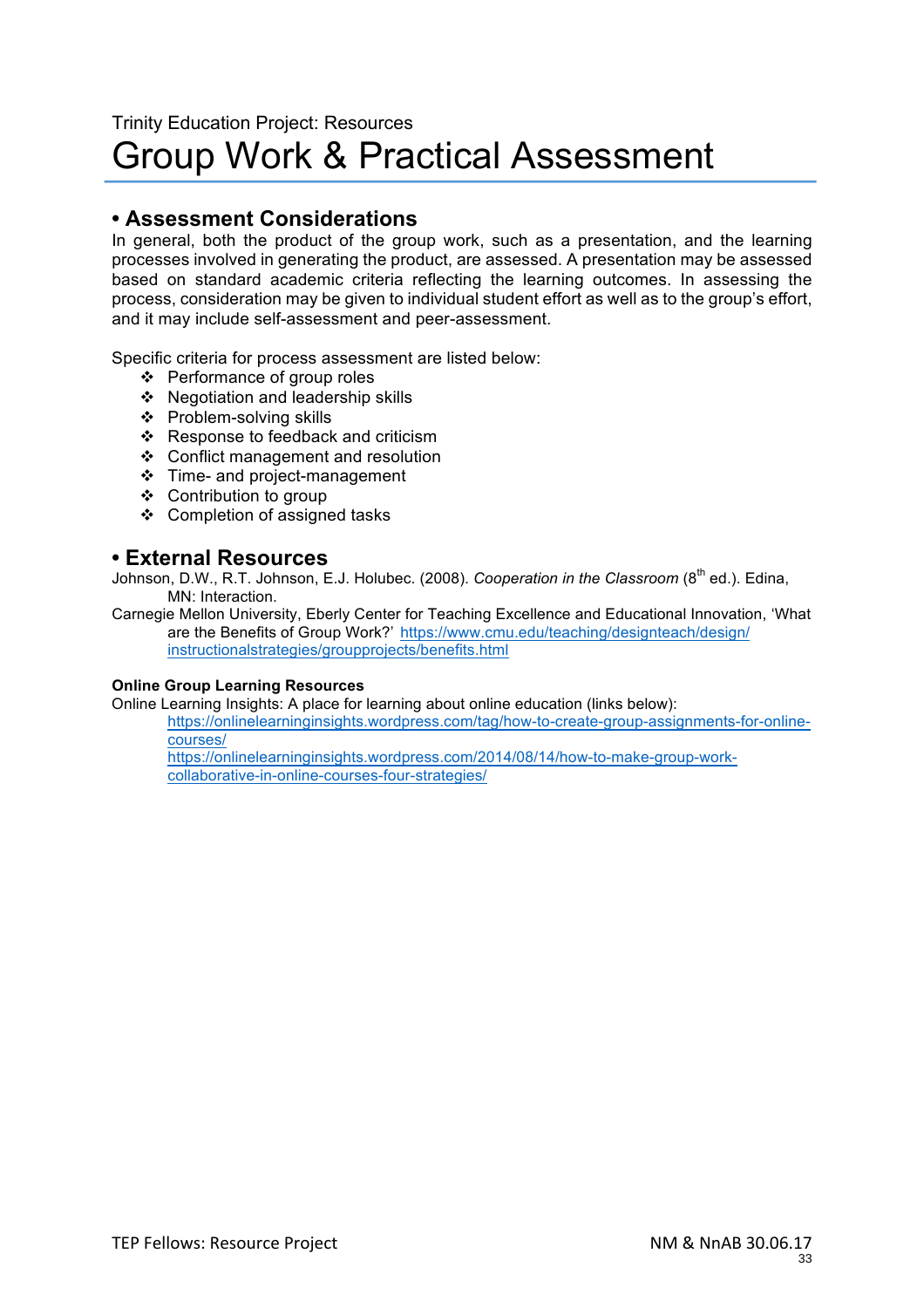# Problem-based Learning (PBL)

# **• What is problem-based learning?**

Students work collaboratively in small groups to identify and solve problems in a real-world scenario. Students learn principles and concepts by direct interrogation of the situation, rather than through the presentation of facts by an instructor.

### **Advantages: PBL can…**

- $\div$  Develop collaborative skills
- $\div$  Encourage independent thinking
- v Develop self-directed learning
- $\div$  Develop critical thinking and analysis
- $\div$  Synthesise theoretical and practical learning and application
- $\div$  Develop oral and written communication skills

### **Disadvantages: Sometimes…**

- $\div$  Individual contributions may vary
- Some students may dominate the process, with shy students reluctant to participate
- $\div$  Learning outcomes may not be obvious to students
- $\div$  Assessment of individual contributions may be challenging
- $\cdot$  Some students perceive the process as an unwelcome delegation of the role of the instructor to the student

#### **Design concerns: It is important to…**

- $\cdot \cdot$  Articulate the learning outcomes of the project to ensure that they align with the module and programme learning outcomes
- $\div$  Select the problem scenario with care, ensuring that it resembles situations that students may encounter in their careers or future lives (or alternatively that the problem selected is relevant to the student's discipline, e.g. clinical case study)
- v Establish ground rules for participants
- $\div$  Provide regular and timely feedback
- $\div$  Facilitate and encourage (as opposed to direct) discussion

Assessment of PBL can include self-assessment, peer assessment, and lecturer assessment. Criteria may be problem-specific, such as identification of problem, possible resolutions, or underlying principles. Holistic criteria such as contribution to group, completion of assigned work, and sharing new information with the group can also be assessed.

### **• Example: Dr Mark Faulkner, School of English**

'Problem-based learning has been variously defined, but it is most often seen as involving students working collaboratively to solve open-ended, real-world problems. My enthusiasm for problem-based learning has a number of causes:

- $\cdot \cdot$  My keenness that students should, as far as possible, see themselves as co-producers of knowledge
- v Belief in assessment *for* learning, rather than assessment *of* learning
- $\div$  Deep despair when confronted with a pile of exam scripts to mark, which, when marked, have no future beyond resting for several years in a filing cabinet prior to being shredded and pulped
- \* Awareness that there is an almost innumerable array of small tasks that would materially advance scholarship in my research area, which, with appropriate guidance, students could perform, the performance of which would help them both learn and demonstrate their learning.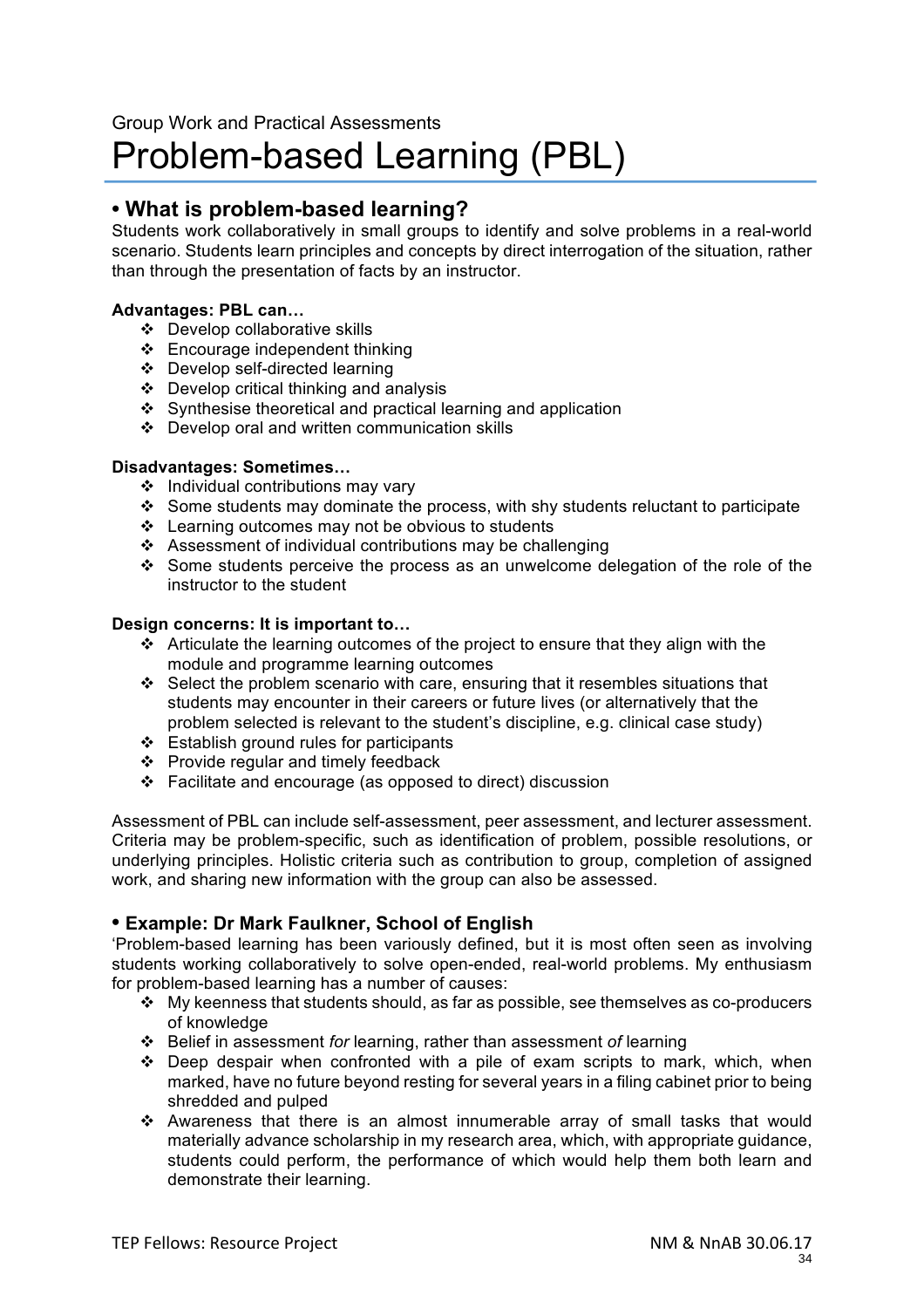Admittedly, I have so far only implemented problem-based learning in one module I have run (a second-year Old English module), but I have plans to implement it much more widely (particularly at masters level).

The principal learning outcome of this second-year Old English module was an ability to read, in their original language, with the help of dictionaries and grammars, texts in Old English (the variety of English spoken in Britain c. 500–1100 CE). It also aimed to give students an introduction to scholarship on those texts, and to put them in a position where they felt confident taking further modules, and perhaps writing a dissertation, in the same area. I designed a final assessment, worth 40%, that would assess this and other learning outcomes, at the same time as cumulatively addressing what I regarded as a desideratum in the field of Old English studies: a database giving basic information about the surviving texts to help undergraduate and graduate students and even early career researchers find their way around them.

Students were invited to choose a text to work on, with or without my guidance, either in line with their particular interests or (for the brave) entirely at random. Whichever text they chose, their task was to complete a template containing sixteen fields, assisted by extensive guidance on possible sources for the information. Completing the template required reading at least a portion of the text, consulting major scholarly resources in the field, and identifying, evaluating and summarising relevant secondary reading. They were told that what they submitted would in due course be published online.

The assessment produced some very strong work, and helped students transition from the safe world of the normalised language found in a textbook to the wilder climes of Old English studies at large. Two challenges are nonetheless worth flagging: (1) real-world problems are by their nature uneven in difficulty, and I was conscious of the difficulty of assessing fairly responses which, on the one hand, could treat an 80,000 word text, and on the other, a sixword inscription; (2) there remain to be resolved significant quality control issues if student work, with its inevitable uneveness, is to be presented as an academic resource.'

# **• External Resources (Problem-based Learning)**

Macdonald, Ranald. (2005) 'Assessment Strategies for Enquiry and Problem-based Learning.' Sheffield Hallam University: http://www.aishe.org/readings/2005-2/chapter9.pdf

University of Illinois Urbana-Champaign, Center for Innovation in Teaching and Learning: http://citl.illinois.edu/citl-101/teaching-learning/resources/teaching-strategies/problem-basedlearning-(pbl)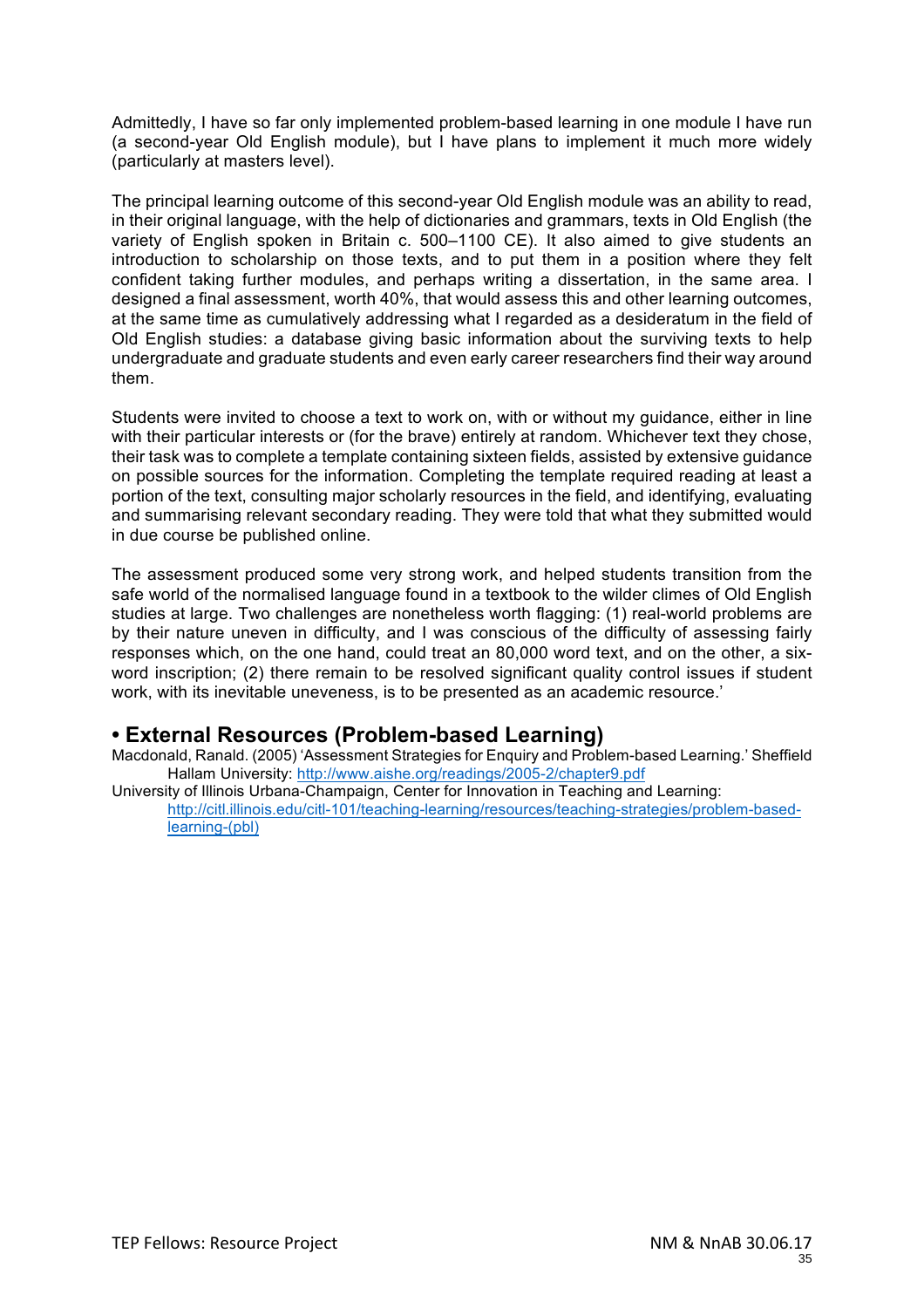# Journal Clubs

# **• What is a Journal Club?**

A journal club is a group meeting in which students discuss and critically assess a research article or reference paper, selected by the instructor, that is relevant to their discipline. All students read the paper and one student leads the discussion using guidelines provided by the instructor. The learning goals of a journal club are generally to deepen the students' understanding of the topic and to develop critical thinking and analysis.

### **Advantages: A Journal Club can…**

- v Develop critical skills
- v Develop collaborative learning
- $\div$  Develop communication skills
- \* Keep students abreast of the latest research in their field of study
- $\div$  Develop the ability to argue points well

### **Disadvantages: Sometimes…**

- $\div$  All members must engage in the process to achieve the best result
- $\cdot \cdot$  It is time-consuming for both students and instructors
- Some students are reluctant to express an opinion due to lack of confidence

### **Assessment**

Marks are generally awarded individually based on the student's contribution to the group. Leaders may be assessed on their presentation of the material and facilitation of the discussion.

# **• External Resources (Journal Clubs)**

- Sandefur, C. and C. Gordy. (2016) 'Undergraduate journal club as an intervention to improve student development in applying the scientific process.' *J Coll Sci Teach,* 45 (2):52–8. https://www.ncbi.nlm.nih.gov/pmc/articles/PMC4874504/
- Dahiya, S. and R. Dahiya. (2015) 'Class Room Seminar and Journal Club (CRSJC) as an Effective Teaching Learning Tool: Perception to Post Graduation Pharmacy Students. *The Journal of Effective Teaching*, 15 (1):69–83. http://files.eric.ed.gov/fulltext/EJ1060433.pdf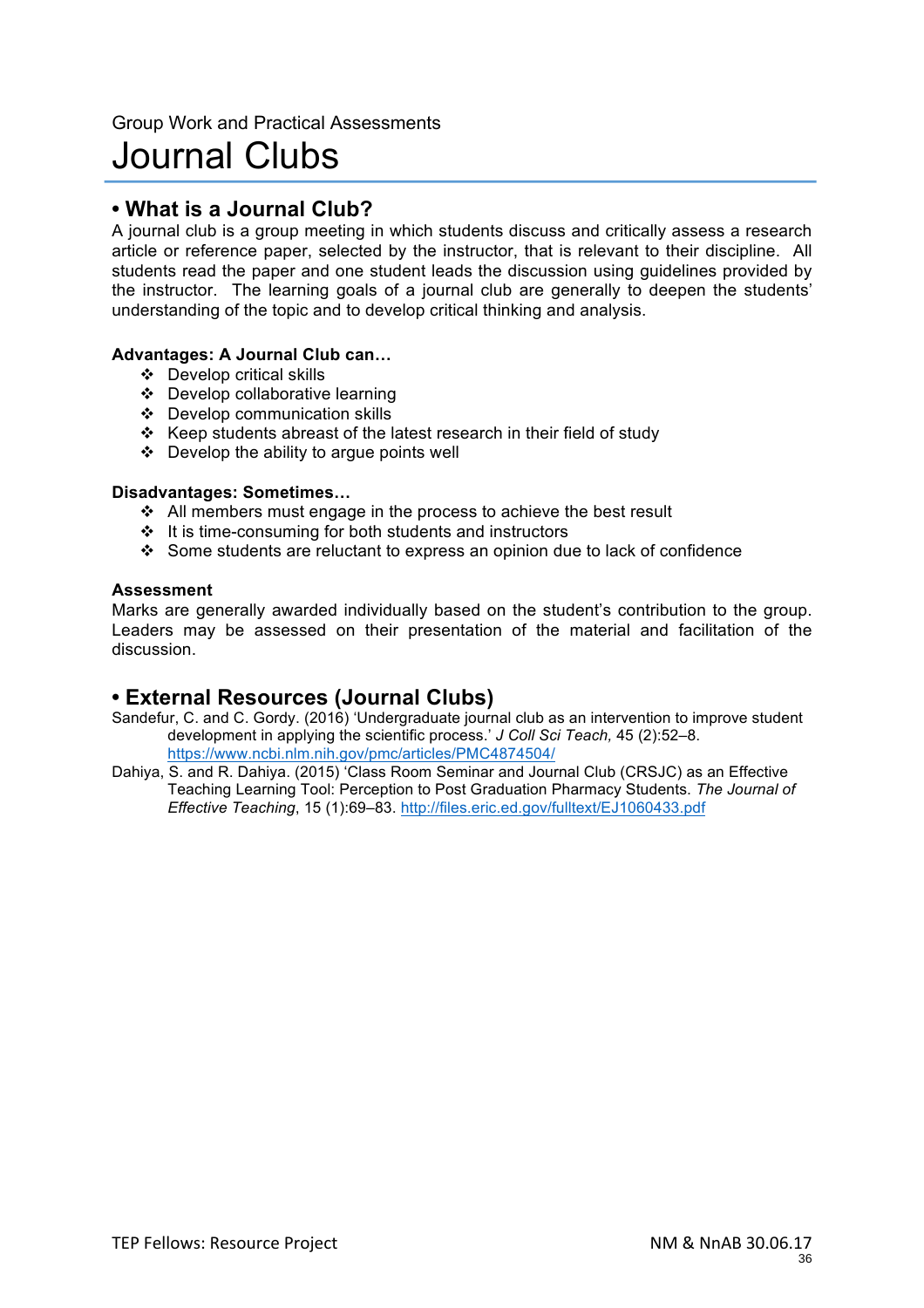**The content below outlines a sample multi-stage practical assessment — from pre-practical assessment through to in-lab, post-practical, and written submissions — in terms of objectives, learning outcomes, format, resources, tips, and advantages/disadvantages. The content can be adapted for group or individual assessments. The sample comes from the teaching practice of Dr. Glynis Robinson, School of Biochemistry and Immunology.**

# **• Pre-Practical Assessment**

**Objective:** encourage students to prepare for laboratory sessions.

**Learning Outcomes Assessed:** knowledge of function and operation of equipment, knowledge of principles underlying techniques, demonstration of required numerical skills. **Format:** online MCQ

**Supporting Resources:** typically presented on-line in Blackboard and including a video demonstration, background reading, and a practice MCQ test (with feedback). Students work through the on-line resources and then take an assessed on-line pre-practical test.

**Tips:** Build a question bank with groups of at least four alternative questions for each outcome assessed. Randomise the selection of the question from each group as well as the order in which they appear. This addresses the issue of students who take a test at the same time in order to share answers. Provide clear instructions re submission process and cut-off times/ date. Have a back-up hard copy version of the test for students who have a technical crisis.

**Advantages:** Pre-practical tests that require engagement with preparatory material can have a noticeable positive effect on student performance in the laboratory. Assuming a large question bank, on-line pre-practical tests allow for easy reuse of questions. Administration is minimal.

**Potential problems:** Initial building of the question bank and preparation of resources is labour-intensive. At the beginning of the academic year there are inevitably students who are not correctly registered on modules and consequently do not have access to Blackboard.

# **• In-lab Assessment**

**Objective:** encourage active engagement in practicals

**Learning Outcomes Assessed:** technical competency, data display

**Format:** paper-based

**Supporting Resources:** may include live or pre-recorded demonstrations, hard copy laboratory manual, post-graduate demonstrator; at the end of a practical students submit data collected and processed during class

**Tips:** Keep the marking scheme simple, *eg:* 2 = student was there and did something. 4 = the data are good,  $8$  = the data are very good. Sample results should be provided to the demonstrators. Time permitting, the submissions are graded there and then. If the submissions are taken away they are returned the following week.

**Advantages:** In-lab submissions are a true measure of student performance (student has no opportunity to modify or add to results). In-lab submissions are an unequivocal record of attendance. The short turnaround time ensures timely feedback.

**Potential problems:** Some laboratory time may need to be sacrificed to allow the time required (typically 20 minutes) for students to process/present/calculate their data.

(continued below)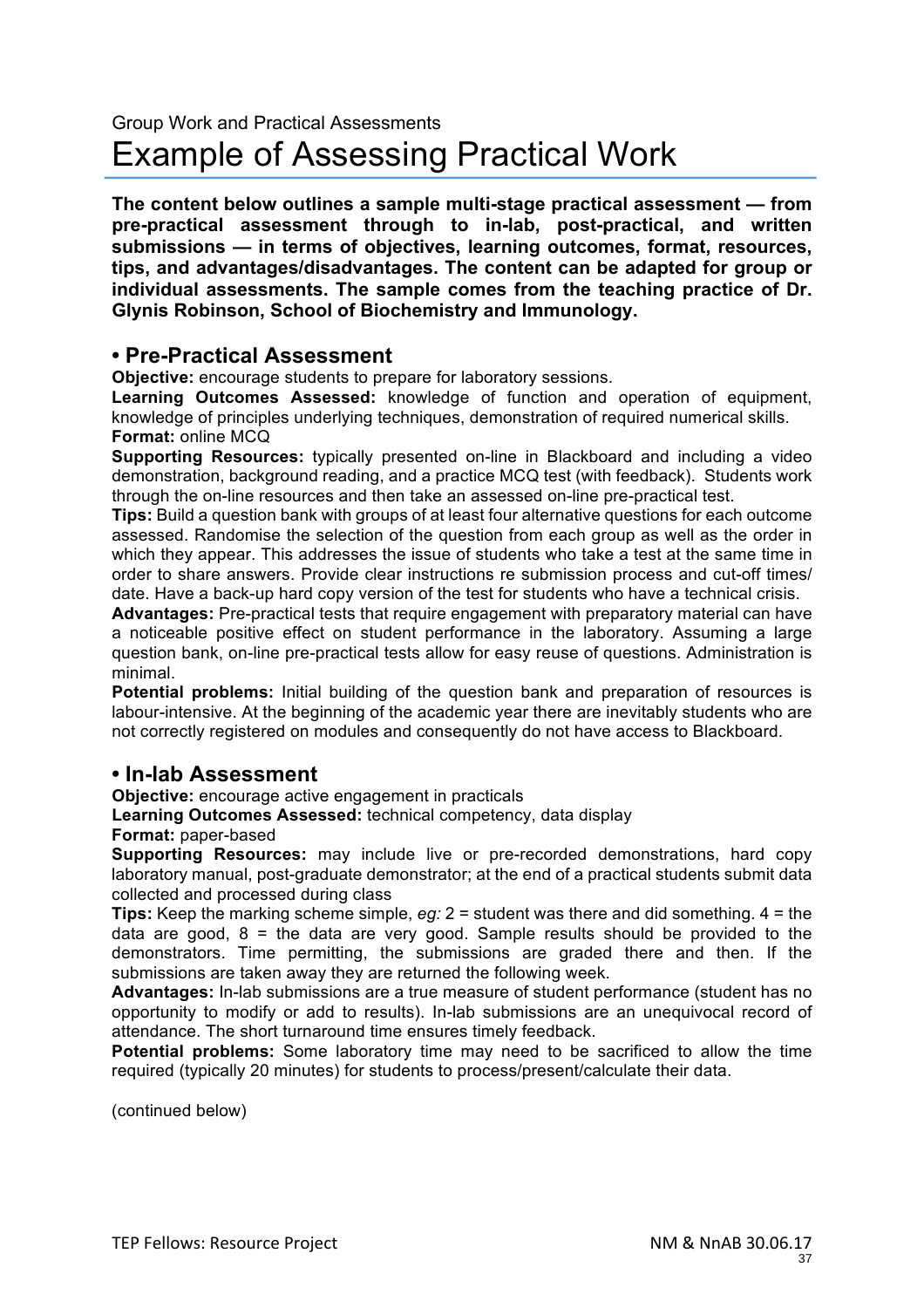# **• Post-practical Assessment**

**Objective:** assess achievement of the learning outcomes for the practicals

**Learning Outcomes Assessed:** higher level reasoning skills, interpreting data, integration and application of information and experience

**Format:** Can be hard copy submission or electronic submission. Questions require written answers that involve analysis and interpretation of unseen data or scenarios. At Freshman level, post-practical assignments are typically marked by postgraduate demonstrators; at Sophister level, academic staff mark the assignments.

**Supporting Resources:** online pre-practical resources, laboratory manual, student's own results, lecture notes as appropriate.

**Tips:** Publish clear instructions regarding file formats for electronic submission. Publish clear rules regarding plagiarism and the consequences of plagiarism. Marks available for individual questions or question parts should be published (guides students to a sensible division of their time). To ensure consistency of marking and provision of feedback supply marking schemes, model answers and a training day for post graduate markers.

**Advantages:** Submission and marking of assignments in Blackboard automates administration and grade calculations, allows for plagiarism detection and for monitoring of markers. Electronic submission facilitates feedback via cut and paste.

**Disadvantages:** Plagiarism will occur at Freshman level.

# **• Assessment of laboratory note books**

### **Objective:** encourage record keeping

**Learning Outcomes Assessed:** record keeping, communication skills, ability to display raw data in a meaningful way

**Format:** paper-based. Books can be collected weekly, at end of module, or collection can be unannounced and from randomly selected students.

**Tip:** ensure students understand the distinction between a notebook and a report/write-up.

**Advantages:** reinforces the importance of documenting laboratory work. Random selection keeps students focussed on record keeping.

**Disadvantages:** Collection at end of module is a mammoth task for large Freshman classes, does not allow for timely feedback, and the lab book may be an improved version of what actually took place. Inconsistency of marking can be a problem when there are multiple markers. Weekly collections necessitate that students have two books (one to use, one to be marked). Collation of marks with multiple markers and two books per student is unwieldy.

### **• Assessment of laboratory reports**

**Objective:** Encourage reflection on a laboratory session

**Learning Outcomes Assessed:** observation, interpretation, reflection, communication skills **Format:** may be electronic or paper-based

**Supporting Resources:** See post-practical assignment above

**Tips:** A blank template containing headings, explicit word limits and mark allocation facilitates the marking process and helps students to focus. Provide clear instructions as to rules applying in the situation where a student needs to/wants to use another student's results. See also post-practical assignment.

**Advantages:** See post-practical assignment above

**Disadvantages:** Plagiarism will occur at Freshman level. The report is not necessarily a true account of what happened. Postgraduate markers need very clear guidance.

### **Suggested weightings of practical and lecture components across a 5 ECTS module:**

Total for pre-practical tests = 5%

Total for in-lab submissions = 5%

Post-practical (may contain several components) = 20%

The remaining 70% assigned to examination of lecture material.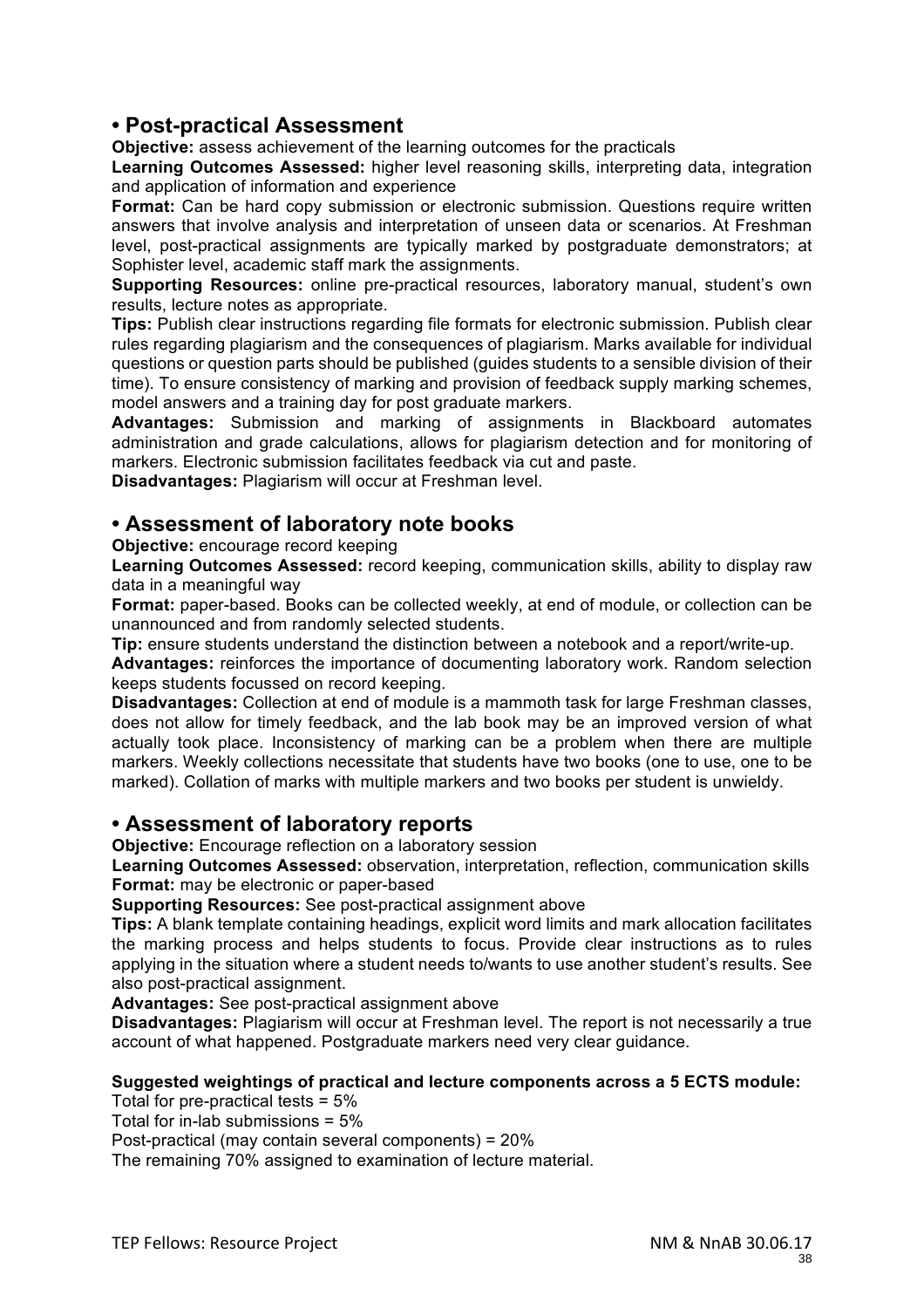# Thinking Independently: Embedding and Assessing Creativity in the Curriculum

# **What aspect of TEP does this resource refer to?**

This resource relates to the TEP graduate attribute 'To Think Independently', which includes 'I can think creatively'. However, other aspects of the graduate attributes are also relevant; e.g. 'building confidence to take risks', 'adapting to change', 'synthesising evidence' and 'dealing with ambiguity'.

# **• Creativity and graduate attributes**

Creativity is a key graduate attribute for career readiness. In an era of super-complexity and uncertainty, graduates need to be able to engage with colleagues and other stakeholders in creative dialogue so as to address the challenging issues that face both society and business. Students should gain the ability to collaborate to develop innovative solutions to existing and future challenges, such as so-called 'wicked problems' which are complex and multidimensional; e.g. climate change. In order to develop creativity as a graduate attribute, opportunities to develop it should be integrated into the curriculum through ensuring there is spare capacity in the system; e.g. spaces for reflection and communication (Knight, 2001; 2002).

# **What are the benefits of creativity to teaching and learning?**

Insight is associated with creativity - to see or understand something new that one has not seen or understood before. This relates to threshold concepts, which are essential for students to move to the next phase of their learning. Thus, creativity contributes to transformative education.

# **Determining the current extent of creative teaching and learning activities**

Schools may wish to undertake a review of existing creative teaching and assessment practices to ascertain the extent to which they are already being used in their programme(s). Curriculum review should include considerations of how to promote curriculum coherence to enable creative strategies. Space can be freed up in content heavy modules for creative activities and assessments (students need opportunities to practice new forms of assessment); e.g. through promoting flipped classroom approaches to provide essential content.

# **What do we mean by students' creative work?**

In considering students' creative work, we are not only considering the creative disciplines, such as drama, art, creative writing etc. We can promote and assess students' creativity in all disciplines. For example, a student's essay in science under exam conditions can be assessed for creativity, in terms of considering the novel ideas presented and the creative connections made.

# **Why assess students' creativity?**

Assessment of creativity is important, since students need to know the extent to which they are being creative in their work and how they can develop this personal and discipline-focused creativity. The National Forum for the Enhancement of Teaching & Learning in Higher Education (NFETL, 2016) has developed the concepts of assessment *for*, *as* and *of* learning. As we move from assessment *of* learning towards assessment *for*/*as* learning, we can be more pro-active and creative in our approaches to enhancing learning through assessment.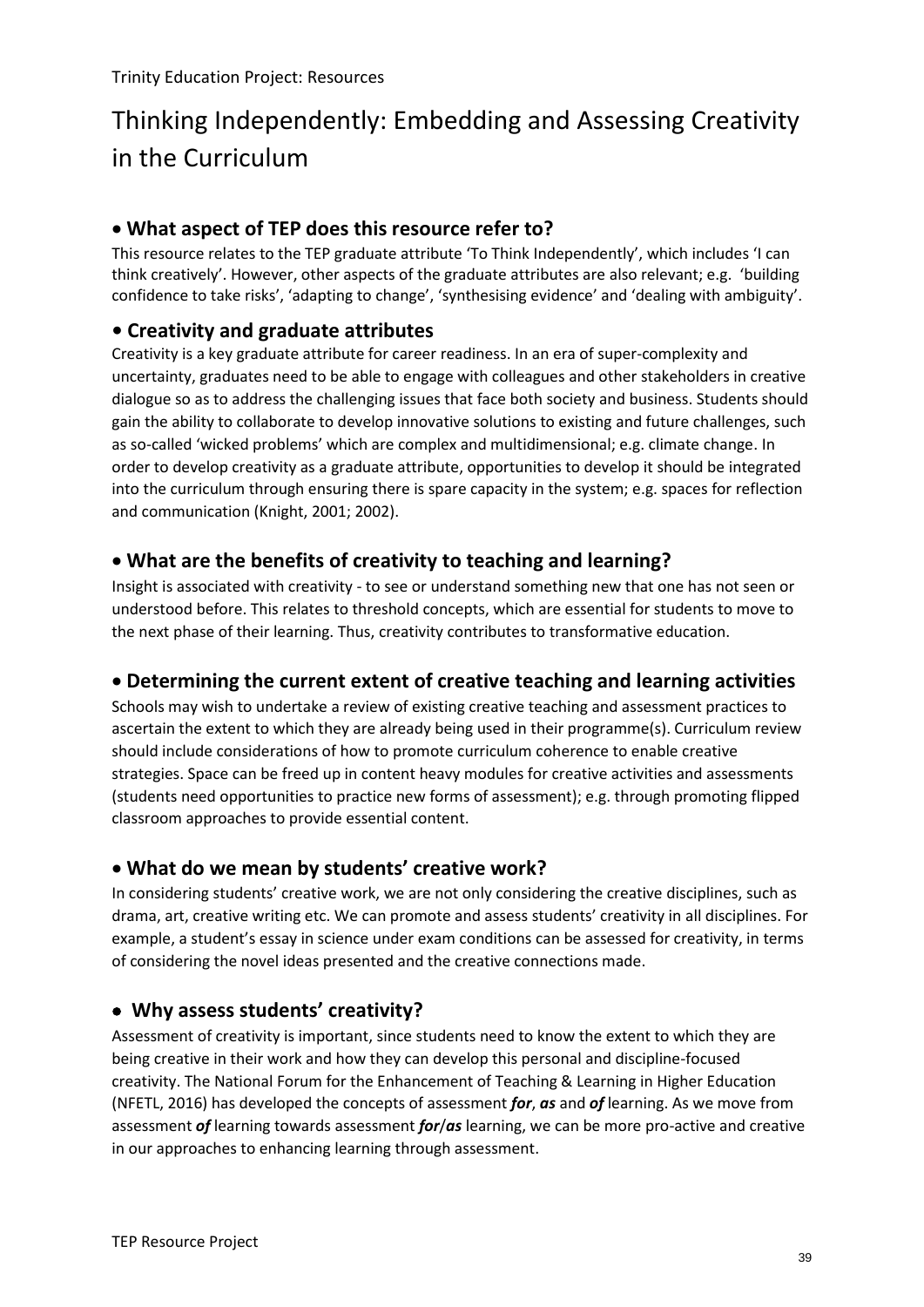# **Desirable conditions for fostering students' creativity**

Brookhart (2013b) states "We can assess creativity and, in the process, help students become more creative". Discuss with students what 'creativity' means to them. Discuss examples of creative products from the discipline and which pieces of work are like others (copies, replicas, imitations) and which ones surprised them or gave them a new thought or enabled them to notice something new. Students must recognise 'an original response' in themselves. Engage in metacognition: ask students to self-reflect/assess and discuss with each other how they can develop the current piece of work or make their next piece of work more original. Combine self-assessment, peer-assessment and teacher assessment during the process to provide meaningful feedback. Think about what kinds of assignments allow for the most student creativity. "Turn full stops into question marks" by asking open ended thought provoking questions! Create a 'safe space' and allow time for experimentation and taking risks and for the learning to be gained from failure.

# **Ideas for activities to enable and enhance students' creativity**

Students engage in discussion forums online: topics could be assigned by the lecturer or developed by students, then write a collaborative Wiki/Blog. Discuss the nature of discipline-specific creativity with students. Emphasise 'playing with knowledge' - ask questions encouraging the making of novel connections; e.g. what does the future look like in your discipline (future learning)? Enable students to present their learning creatively through creative writing, art, movies, quiz shows etc.

# **Opportunities and challenges of assessment of creativity.**

Assessment can be carried out on both the process and the products of creativity. Brookhart (2013a) developed a rubric for assessing creativity incorporating variety of ideas and contexts, variety of sources, combining ideas, and communicating something new. Each component is assessed according to whether it is 'very creative', 'creative', 'ordinary/routine' or 'imitative'. For 'combining ideas', the following descriptors are for 'very creative': ideas are combined in original and surprising ways to solve a problem, address an issue, or make something new and for 'imitative': ideas are copied or restated from the sources consulted. To promote assessment *for* and *as* learning, the creativity rubric can be discussed with students and then they can carry out self-assessment and/or peer feedback in a multi-stage assessment process. Students may also benefit from group work by working on creative projects together; e.g. problem based learning.

# **About this document / further Information**

This document is not a statement of formal university policy, but rather a teaching and learning resource produced by Academic Practice and eLearning (CAPSL) for the Trinity Education Project (Phase 3). For additional information or formal liaison about this topic, please contact Dr Mike Wride, CAPSL wridem@tcd.ie.

# **External resources**

Brookhart, S. M. (2013) Creativity Now: Assessing Creativity. Educational Leadership (2013) 70(5): 28-34 Brookhart, S. M. (2013) Rubric for Creativity. In: How to Create and Use Rubrics for Formative Assessment and

Grading, p. 54. Alexandria, VA: ASCD. Copyright 2013 by ASCD. Knight, P. (2001) Complexity and Curriculum: A process approach to curriculum-making, Teaching in Higher Education, 6:3, 369-381.

Knight, P. (2002) Notes on a creative curriculum.

[http://citeseerx.ist.psu.edu/viewdoc/summary?doi=10.1.1.465.6568.](http://citeseerx.ist.psu.edu/viewdoc/summary?doi=10.1.1.465.6568)

NFETLHE (2016) Enhancement Theme 2016/18 Assessment OF/FOR/AS Learning http://www.teachingandlearning.ie/priority-themes/enhancement-theme-2016-2018/